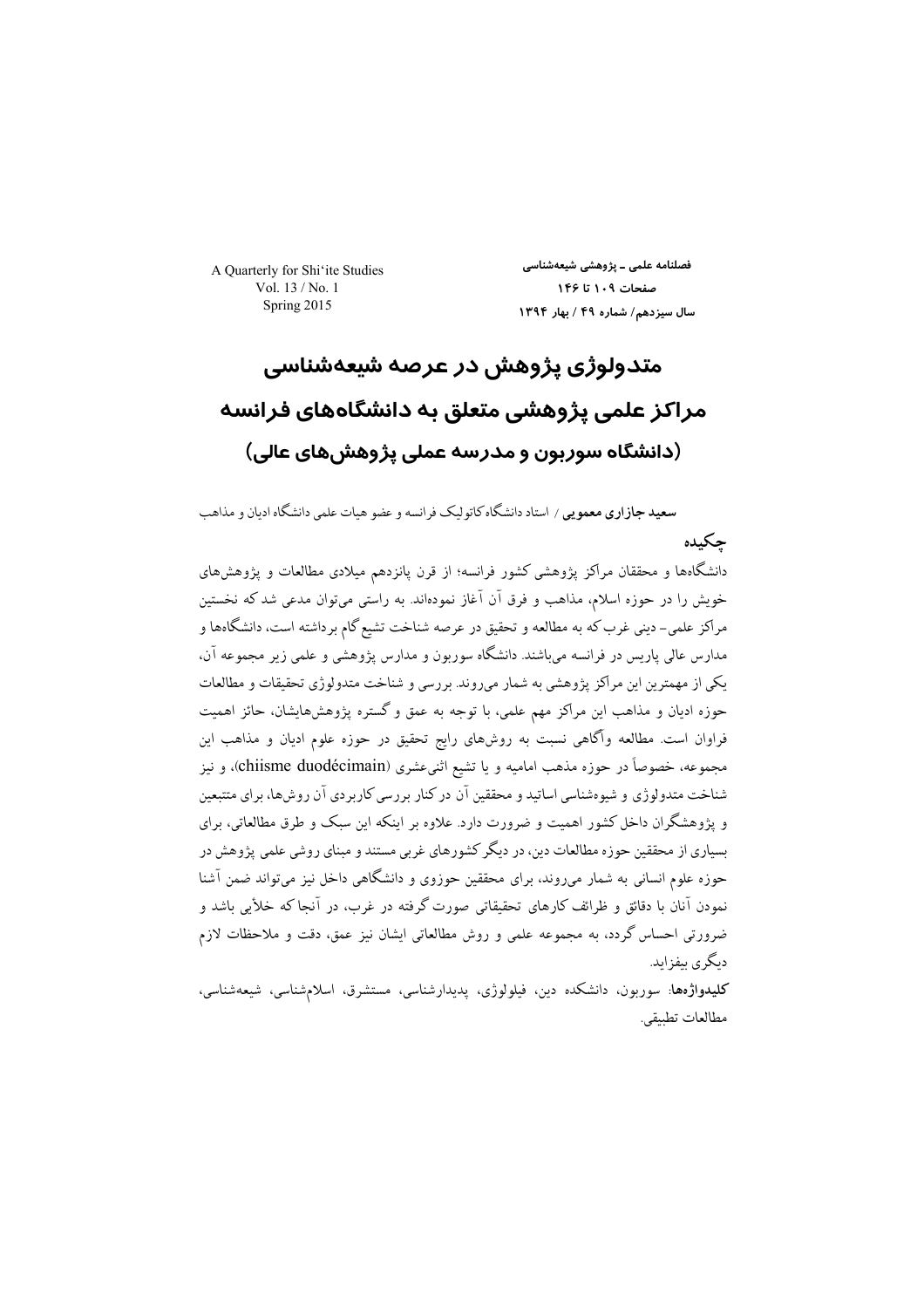#### مقدمه

مدتی پس از حضورم در دانشگاه سوربون و مدرسه عملی پژوهشهای عالی آن، (L'Ecole pratique des hautes études) ملتفت گردیدم که یکی از آن امور که میتواند خلايي در حوزه مطالعات و تتبعات مراكز علمي - حوزوي داخل؛ در عرصه اديان و مذاهب، به شمار رود، عدم آشنایی کافی و لازم با سبک و شیوههای رایج مطالعات و تحقیقات در عرصه یژوهشهای مربوط به ادیان، فرق و مذاهب؛ در مراکز و دانشگاههای موجود و مرتبط با این سلسله مباحث در کشورهای غربی است. در واقع غرب را سابق بر این، به عنوان مرکز علوم طبیعی و انسانی میشناسند، اما مصطلحات «سکولاریسم و لایسیته» گاهی این تصور اشتباه را در میان محققین به وجود آورده که پس این کشورها در حوزه دین و مذهب، هرچند در میدان علوم انسانی قرار دارند، کاری نمی کنند! در حالی که نهضتهای ضد مذهبی و دولتهای مخالف دین نيز نه تنها چرخ مطالعات ديني و مذهبي راكند ننمودند؛ كه به تحقيق، بر اين ميزان مطالعات هر روزه افزوده میگردد. نمی توان انکار نمود که پژوهشهای مغرب زمین در حوزه علوم دین وتاريخ اديان، خصوصاً در دو سده اخير موفقيتهاي فراواني را از آن خود نموده است.

امروزه مطالعات مستشرقين و محققين حوزه اديان وفرَق در غرب، چه در زمينه تحقيق در محتوی و مفاهیم آموزههای دینی و اعتقادی ادیان وآیینهای مختلف مذهبی، وجه در خصوص تاریخ شکلگیری دین، مذهب و جریانهای فکری در درون ادیان دوره معاصر، و چه در دستهبندي و طبقهبندي آنها، از جهات متعدد و متنوعي پيشتاز، مرجَّح و عميقتر از بسياري آثار و پژوهش های به عمل آمده در درون جوامع دینی و سرزمینهای تحت گستره آن ادیان و مکاتب؛ در دوران اخير است.

عوامل متعددی این عمق، دقت و غنای پژوهشهای غربی را موجب گردیده است: دسترسی .<br>آنان بر بسیاری از متون و نسخ قدیمی و اولیه مذهبی و دینی، که شاید از رهگذر استعمار و سلطه بر بلاد شرقی، مهد ادیان و مذاهب، برایشان میسور و فراهم شده است. بی طرفی و نگاه غیردینی آنان نیز گاهی پروا و جرأت متفاوتی به آنان در ورود و بررسی نقادانه متون دینی بخشیده که بر یک متدین، گاهی چنین ارائه نظرات و مطالعاتی دشوار و پر دغدغه به نظر می رسد. از دگر سو شاید بتوان بر اساس تاریخ پژوهشهای غربیان در آثار اسلامی چنین برداشت، که گوی سبقت در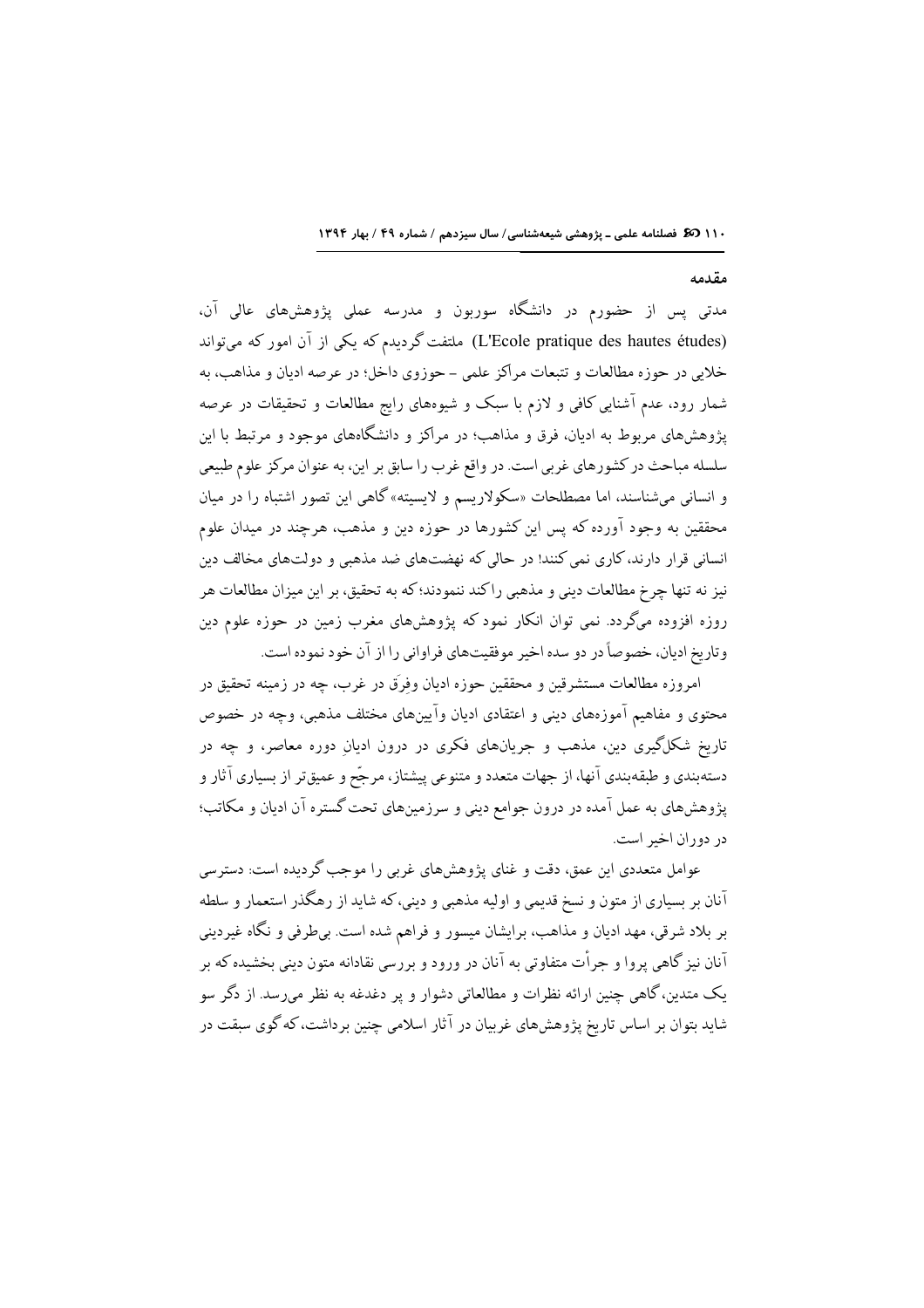مطالعات تطبیقی میان ادیان و مذاهب را نخستین بار مطالعات مسیحیان در غرب ربود، که از حوالي سده پانزدهم و شانزدهم ميلادي به بررسي متون ديني اسلام و يهوديت پرداخت.

از طرف دیگر برای برخی پژوهشگران وفادار و وابسته نظری به یک دین، مذهب و فرقه، زاویه نظر و نگاه مطالعاتی محققین غربی، (اعم از سکولار، لائیک و یا حتی معتقد به دین)، میتواند تأملات، شبهات و احیاناً ناملایماتی را در مسیر آگاهی و شناخت آن آثار به وجود آورد. البته این موضوع؛ بیشتر برای محققین مسلمان دشوار می;نماید تا دیگر ادیان، چه آنکه آنان نقض لايه قداستي متون و مباني ديني خويش را برنميتابند و تحمل آن را نيز جائز نميدانند. اما به واقع بايد پذيرفت اين وابستگي نظري و آئيني و يا احساس مقدس عقيدتي، چه محق، معقول و محترم و چه خارج از حیطه تعقل، نباید مانع از تتبّع و تمحض در آن آثار و مطالعات گردد که میتواند حاوی نکات و اندیشههای علمی، تاریخی و نظری قابل التفاتی باشد. بسیاری از این مطالعات صورت پذیرفته حاوی نکات و سوالاتی است که پاسخگویی به آنها فصل جدید و جريانات تازهاي را در حوزه علوم دين ايجاد مي نمايد؛ كه مي توانند منشاء تحولات فكرى گستر ده ای برای اندیشمندان متدین گردند.

به عنوان نمونه، شیوههای متنوع تفسیر متون دینی بر اساس قواعد علمی فیلولوژی، پدیدارشناسانه و یا ضمن بررسی وقایع تاریخی، نحوه تتبع تاریخمدارانه در عرصه تأویل و تفسیر منابع و متون مقدس، بازشناسی متون دینی از لابهلای بررسیهای لغوی و وقایع، همه و همه؛ میتوانند رویکرد و نگاه جدیدی را در مطالعات استنباطی، منابع اجتهادی و مکاتب فقهی ایجاد نماید، که در فرآیند استنباط احکام؛ نتایج جدیدی به همراه خواهند داشت. فهم بهتر و ژرف این موضوع، با بررسي مطالعات مستشرقين در حوزه علوم قرآن و سنت (به معناي عام خود كه شامل روايات و منقولات مقدس ديني و مذهبي است)، مطالعات موضوعي يا تماتيک (Thématique) متون مقدس همچون قرآن، کاربرد فیلولوژی در شناخت مفاهیم خاص مصطلحات قرآنی و بررسی تاریخمدارانه و تطبیقی آیات آن با شیوه خاص، بیشتر فراهم خواهد آمد. داستان قدیمی شده هر منو تیک و شیوههای ابداعی محققین در تأویل و تفسیر متون کلامی و وحیانی، از نتایج این سبک و سیاق مطالعات دوران معاصر غربیان به شمار میرود.که البته بخش گستردهای از اینها را بابد نتيجه تتبعات پژوهشگران دنياي مسيحيت خصوصاً در سه سده اخير دانست.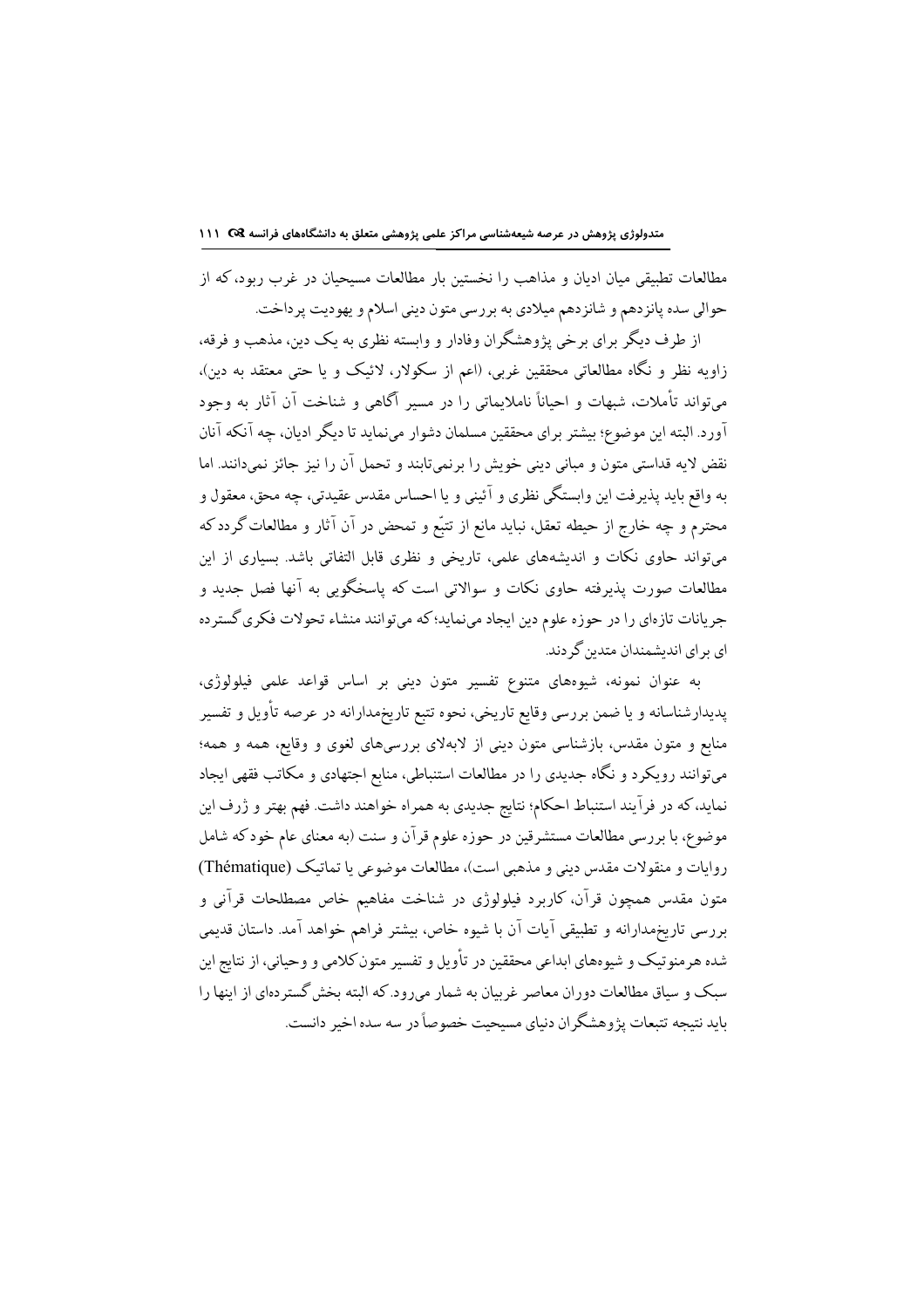بنای ما بررسی اجمالی و کلی متدولوژی مطالعات حوزه دین و شیوهشناسی این دسته از تحقیقات محققین غربی نیست، بلکه قصد آن داریم که در میان آن مطالعات گسترده در زمینه ادیان، صرفاً تتبعات برخی از پژوهشگران مراکز علمی فرانسه را در شاخه تشیع برگزیده، و سبک و شیوه خاص آنان را در عرصه این سلسله تحقیقات مد نظر قرار دهیم.

ما بر این عقیده نیستیم که تمامی این پژوهشها و مطالعات، خصوصاً آنچه در طول دو دهه اخیر نسبت به شیعه و تشیع انجام پذیرفته است، از سر خیرخواهی و محض آگاهی و مطالعات علمي باشد، ولي اين انديشه هم حتى با اصابت به واقع؛ نميتواند ما را از بررسي و مطالعه دقيق آن آثار و شیوههای تحقیقی آن مستشرقین و دین $\zeta$ وهان بر حذر نماید و از اهمیت آن تحقیقات و يۋوھش ھا بكاھد.

برای آن دسته از محققان شیعی که نگاهی نفیآمیز و از سر بیاعتمادی کامل به مطالعات دینی و مذهبی به عمل آمده در غرب و خصوصاً در حوزه تشیع دارند و این نگاه؛ آنان را از تمتع در بسیاری از این دسته از آثارمحروم داشته، خاطر نشان نمایم که در عین آنکه بعضاً و در مواردی این نفی و تیرهگی میتواند مصاب باشد امّا، من در میان پژوهشگران و اندیشمندان دانشگاه سوربون و مراکز تابعه علمی آن –که انصافاً جزو طلایهداران این عرصه به شمار میروند – به اساتیدی نیز برخوردم؛ که عمق نگاه و ژرفای تأمل ایشان در مبانی دینی اسلام و مضامین عرفانی آن، در کنار سیره عملی ایشان، مرا شیفته سلوک معرفتی و مشی مسلمانی حقیقی و مّر رهنمون ائمه (سلام الله عليهم) – خود مىنمود. از آن جمله بايد از پروفسور پير لوري ياد نمايم كه در تخلق به سلوک اهل معرفت، صفای باطن و لطف خاطر؛ آثار تدین خالص را از خود نمایان داشته؛ آثار پژوهشی و مطالعاتی او نیز همواره نشان از آن مرواریدهای پر از صدف معرفت و درخشش پاک عقیده دارد. مطالعه موضوع محور و تماتیک وی در آیات قرآن و تطبیق آنها با روش خاصش بر مبنای تاریخمداری و فیلولوژیک با متون مقدس کلیسایی، حاوی نکات ارزنده و بسيار قابل تأمل و تعمق است؛ كه در آينده و به اختصار اشارتي خواهيم داشت.

ظاهراً تاریخ شیعهشناسی در غرب به بیش از چهار سده نمیرسد. اما همین مدت کوتاه؛ توانسته مجموعه گستردهای را از مطالعات و پژوهشها در حوزه مذهب تشیع، تاریخ شکلگیری، جریانات سیاسی و فکری، نحلههای نظری و فقهی، سازمان حوزههای علوم دینی، شخصیتشناسی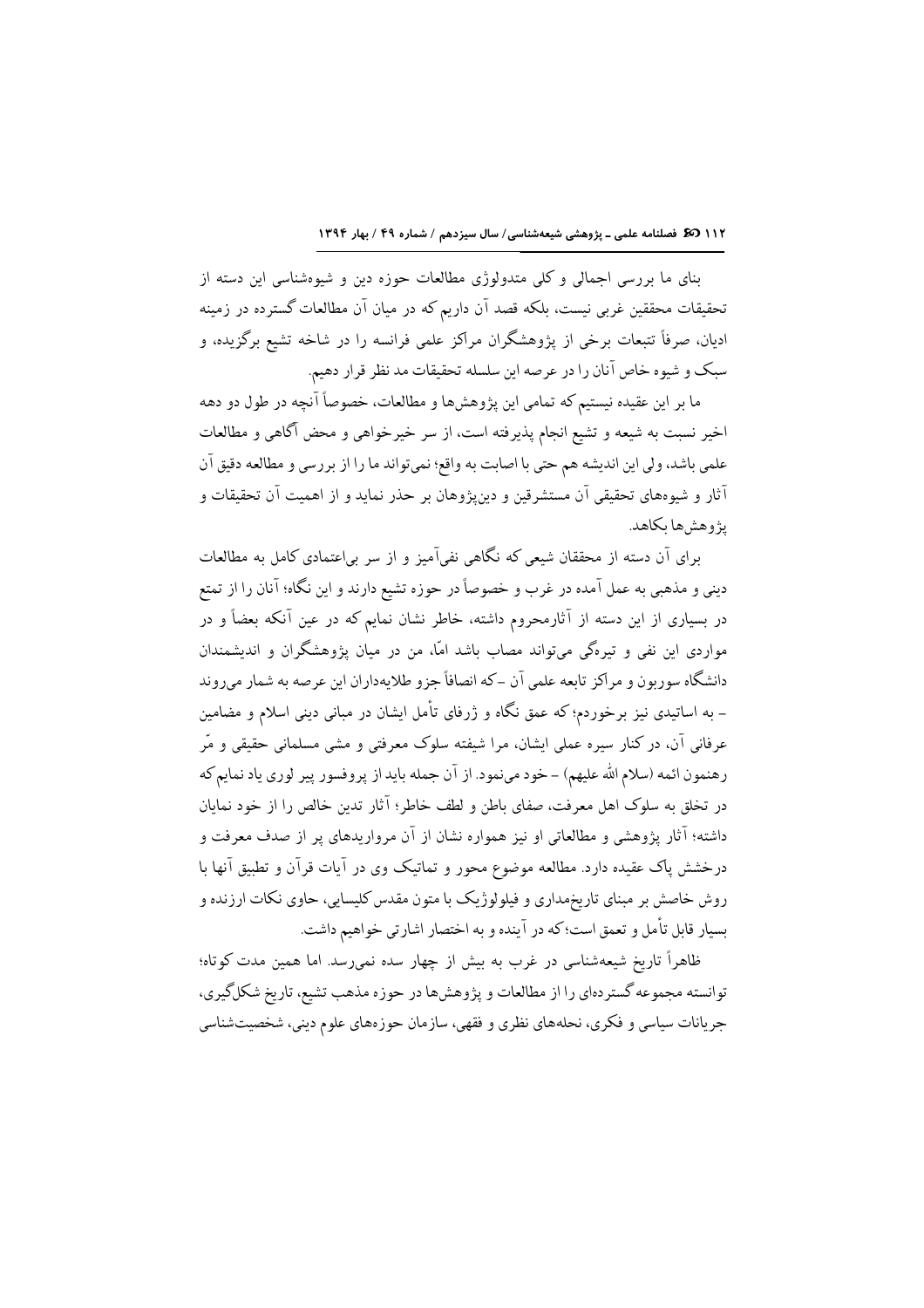عالمان و مکتبهای فکری، کتابشناسی و بررسی آثار کهن شیعی، با نگاهی کاملاً متفاوت از ۔<br>آنچه در درون جوامع شیعی رایج است و نیز مباحث مربوط به مرجعیت و تقلید گردآوردی نماید،که مطالعه آنها به نظر این نویسنده؛ بر محققین و خصوصاً بر پژوهشگران وعالمان شیعی امري ضروري و لايد په نظر مي رسد.

از اینرو؛ این دسته از مقالات و نوشتارها که درصدد پژوهش و تحقیق در شیوهشناسی مطالعات شیعی در غرب و گونهشناسی و متدولوژی تحقیقات آنها در این عرصه می باشند، میتوانند کمکی شایان در پیشبرد تتبعات نوین علمی و نظری محققان حوزوی و آکادمیک و ارتقاء سطح أكاهي يژوهشگران شيعه نمايد.

یکی از مهمترین موضوعات پژوهشی در عرصه علوم ادیان بهویژه در دوران معاصر، بررسی و شناخت شیوه عمل مراکز و مؤسسات علمی متکفل پژوهش و مطالعات حوزه علوم دین و مذاهب است. البته در این راستا؛ متدولوژی و روششناسی آنان در فهم محتوی و شکل مبانی یک دین یا مذهب و تأثیر ابزارتعریف شده دینی و نیز مراتب اثرگذاری آن مبانی و سنن در جامعه، بر اهميت ابن گونه تحقيقات و مطالعات مي افزايد.

امروزه در غرب با استفاده از راهکارها و شیوههای گوناگون و متعددی به بررسی و واکاوی اديان و مذاهب پر داخته مي شود؛ كه أگر چه ممكن است بر خي از آن شيوهها؛ در مسير و مقصود غیر علمی هدایت گردد، اما بسیاری از آنان، در نقد و مطالعه متقابل نظریات وآراء عالمان و نظریهپردازان یک دین و آنچه در آثار دانشمندان صرفاً دینشناس (و نه لزوماً اهل آن دین و معتقد به آن)، مورد توجه قرار گرفته و تحریر یافته، مؤثر و منشأ نتایج ارزندهای است. البته متدولوژی اسلامشناسی و مذهبشناسی در مراکز علمی غرب امر چندان آسانی نیست، چه آنکه شیوههای متفاوتی در شناخت ادیان و بخصوص اسلام و مذاهب آن، در این مراکز در جریان است. هریک از این متدولوژیها نسبت به دیگری دارای نکات متمایزی است که بعضاً حکم مکمل آن را مي يابد. از طرفي چنين نيست كه همه آن انديشمندان در مطالعات خويش ادبيات واحد و قلمي ویراسته و کاملاً برطرفانه داشته باشند. لذا لازم است در مواردی این زبان علمی، در گاه ورودش به میان متتبعین داخل، ویرایشی خاص بیابد تا بر هضم و قرائتاش تسهیل گردد.

در این مقاله توجه و رویکرد ما متدولوژی مطالعات امامیه و یا تشیع اثنیءشریه در دانشگاههای فرانسه، با محوریت سوربون و مدارس تحت زعامت آن است. مطالعات به عمل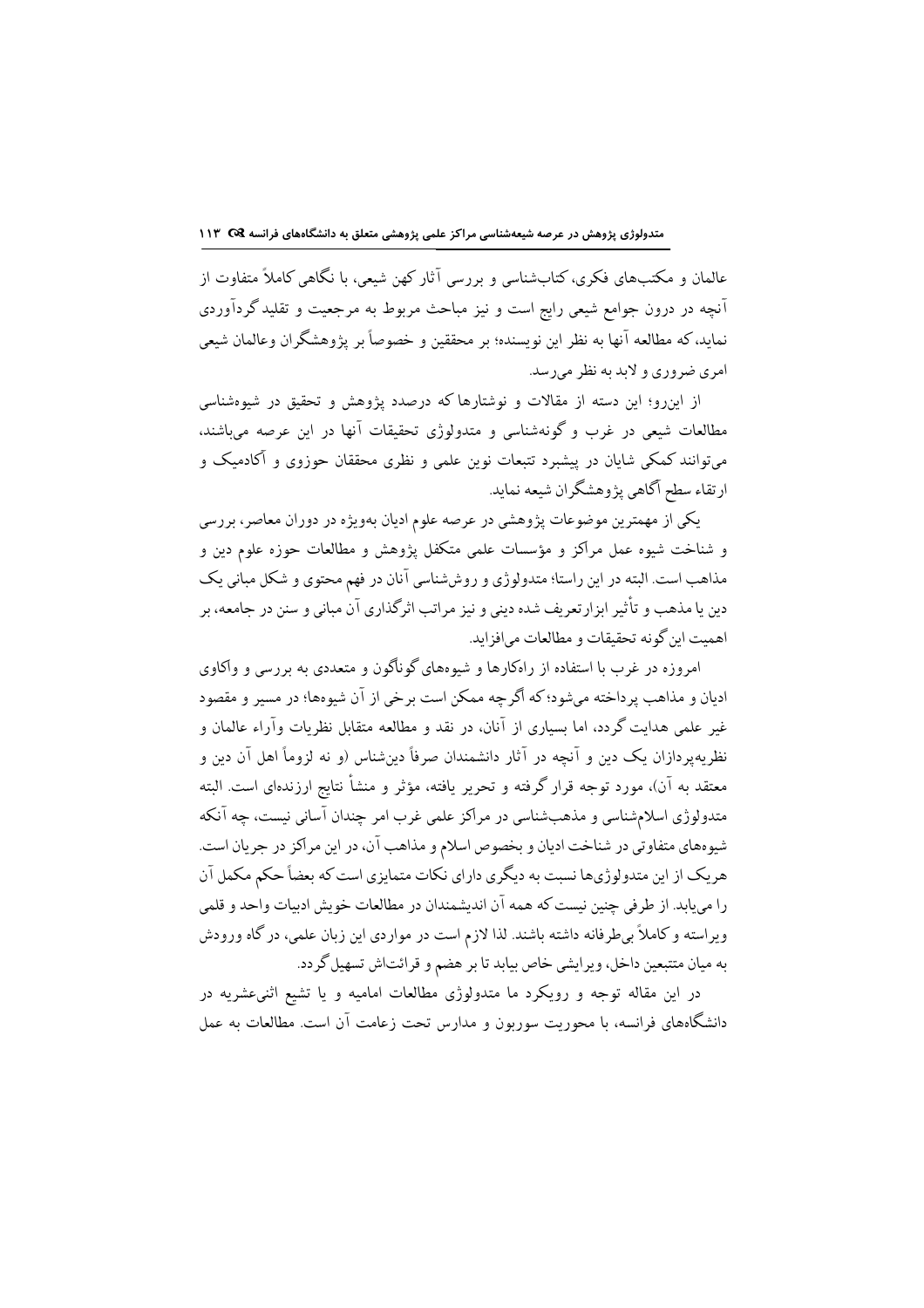.<br>آمده در عرصه این مذهب و بررسی شیوههای متنوع و رویکردهای علمی متفاوت و مختلف در آن زمینه، مینا و مرکز ثقل این نوشتار خواهد بودکه البته به اختصار و احمال به فراخور زمینه، در ذيل به آن خواهيم پرداخت..

دانشگاه سوربون: پیشگام در مطالعات مذهبی امروزه در دانشگاه سوربون (Sorbonne Université)فرانسه و مراکز علمی-پژوهشی تابعه آن؛ با استفاده از روشهاي متعددي به بررسي و مطالعه در حوزه اديان و مذاهب ير داخته مي شود.

سوربون یکی از مهمترین وقدیمیترین دانشگاههای اروپا به شمار میرود که محل استقرار اصلی آن در پاریس است. اسم سوربون برگرفته از نام روبرت دو سوربون (Robert de Sorbon) متوفی ۱۲۷۴ میلادی است که مرکز علمی، آموزشی و تحقیقاتی مهمی به شمار میررود که *رابرت دسوربن* دانشمند قرن سیزدهم میلادی مؤسس نخستین آن بوده است. مجموعه مراکز آموزشی و تحقيقاتي اين دانشگاه قبلاً به صورت يک مجموعه واحد در مرکز شهر پاريس بوده است. اما در دوران حاضراین دانشگاه به چند دانشگاه، دانشکده و مدرسه` پژوهشی – علمی مختلف تقسیم شده است که در قسمتهای مختلف شهر پاریس پراکندهاند. بخش مهمی از آموزش عالی فرانسه در زمینههای ادبیات، زبانشناسی، علوم اجتماعی، علوم دینی، جامعهشناسی دینی و مذهبی، تاریخ، سیاست و فلسفه در دانشگاهها و مراکز وابسته به سوربون استقرار و تمرکز یافته است. به عبارت دیگر، این مرکز مهم علمی و پژوهشی، محوری در حوزه این علوم در طول حداقل سه قرن گذشته به شمار میرود. مجموعه دانشگاههای اصلی سوربون از قرار زیر میباشند:

دانشگاه پاریسیک (پانتئونسوربن، Université Paris I Panthéon-Sorbonne) دانشگاه پاریس سه (سوربن جدید، Université Paris 3 - Sorbonne Nouvelle) دانشگاه پاریس چهار (پاریس سوربن، Université Paris-Sorbonne) دانشگاه پاریس پنج (پاریس دکارت، Université Paris Descartes)

۱. معمولاً عنوان مدرسه (École) در فرانسه به آن دسته از مراکز آموزش عالی اطلاق میشود که دارای جنبه پژوهشي –مطالعاتي بيشتري از آموزشي ميباشند. معمولاً اين مدارس از دانشگاهها ممتاز بوده و ورود به آنها نيز برای دانشجویان به مراتب دشوارتر از ورود به دانشکاه میباشد. غالباً هم این مدارس از میان دانشجویان پژوهشگر و ممتاز دوره فوق لیسانس محقق میپذیرند.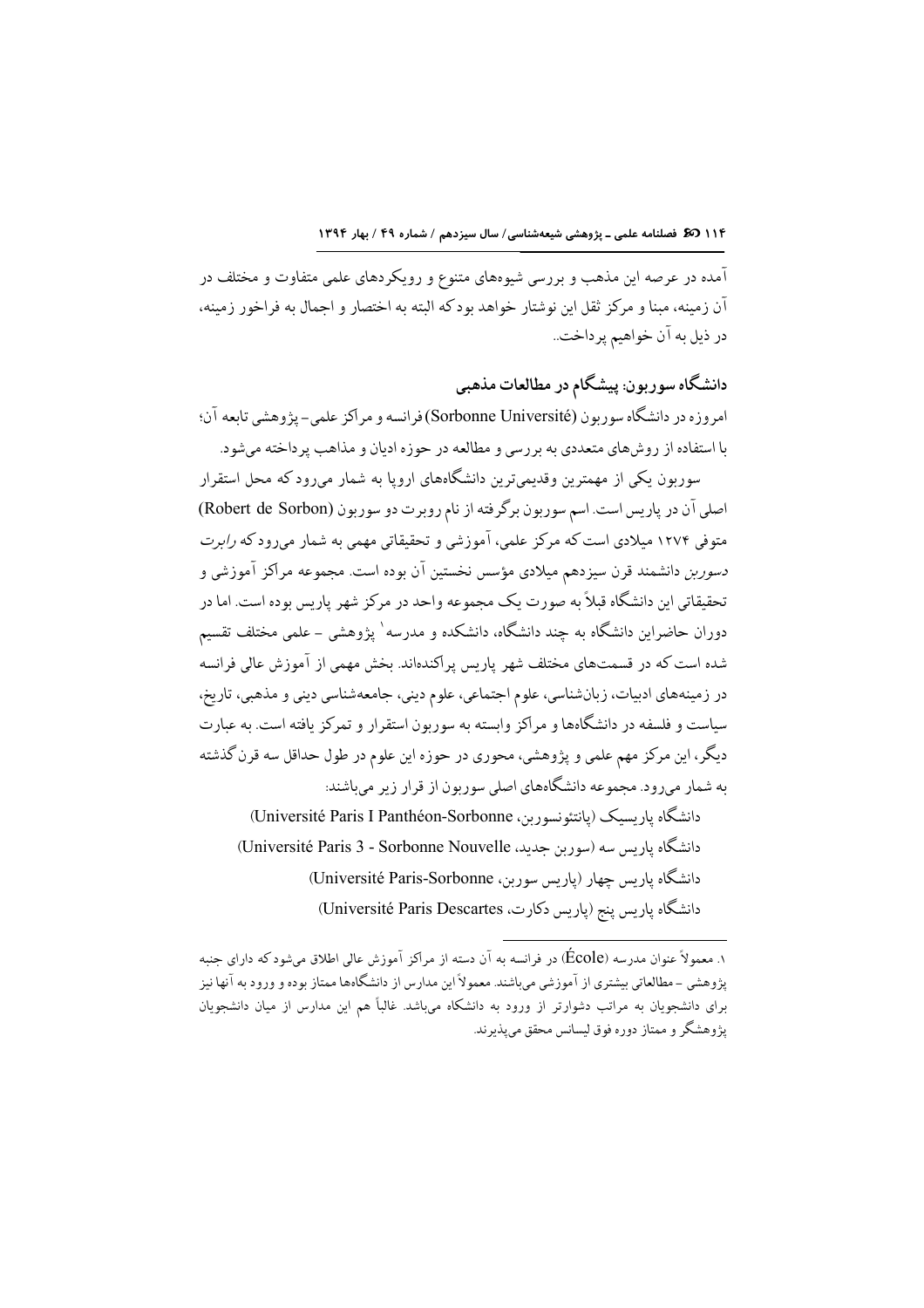البته غیر از این چهار دانشگاه، دانشکدهها و مدارس مهمی نیز تحت قیمومیت علمی .<br>سوربون به فعالیت مشغولند که بعضاً هویت علمیشان موجب ارتقاء بیش از پیش .<br>موقعیت علمی خود سوربون گردیده است. مانند مدرسه عملی یژوهشهای عالی (L' École pratique des hautes études (EPHE)) و يا مدرسه يژوهش هاي عالمي هنر (Hautes Études-Sorbonne-Arts et Métiers)، كه اين دو از برترين مراكز مطالعاتي و يژوهشي فرانسه به شمار مي روند.

#### مدرسه عملی پژوهش های عالی (EPHE)

از میان مجموعه این مراکز علمی زیر مجموعه دانشگاه سوربون، مدرسه عملی پژوهشهای عالی (EPHE) از مهمترین مراکز آموزشی ویژوهشی در دنیای غرب به شمار میرود که در حوزه برخی از رشتههای علوم انسانی به مراتب بالایی از پژوهش و تتبع دست یافته است. این مدرسه،امروزه به یکی از مراکز مهم تعاملات علمی دانشمندان دانشگاههای معتبر غربی مبدل گر دیده است.

این مرکز مهم علمی در ۳۱ ژوییه ۱۸۶۸ توسط ویکتور دوروی (Victor Duruy) وزیر دولت نایلئون سوم در شهر یاریس تأسیس شد. هدف از تأسیس آن را صورت عملی دادن به تحقیقات وپژوهشهای انجام شده در سوربون ذکر نمودهاند که البته به مرور زمان خود به شکلی مستقل به مجموعهای آموزشی و پژوهشی مبدل شدکه دانشمندان و پژوهشگران بزرگی در آن به تحقیق و آموزش اشتغال داشته و دارند. در این مدرسه در بدو تأسیس چهار بخش یا دیارتمان علمی – یژوهشی مشخص گردید که عبارت بودند از:

دیارتمان ریاضیات؛ (Mathématiques (Ie section)) دیارتمان فیزیک و شیمی؛ (Physique et chimie (IIe section)) دپارتمان علوم طبيعي و فيزيولوژي؛ (Sciences naturelles et physiologie (IIIe section)) ديارتمان تاريخ و فلسفه . (Sciences historiques et philologiques (IVe section))

بعدها در سال ۱۸۶۹ دیارتمان اقتصاد (Sciences économiques) و در سال ۱۸۸۶ دپارتمان علوم دین و ادیان (Sciences religieuses) به آن افزوده گردید، که امروز یکی از مهمترین مراکز پژوهشهای دینی به شمار میرود.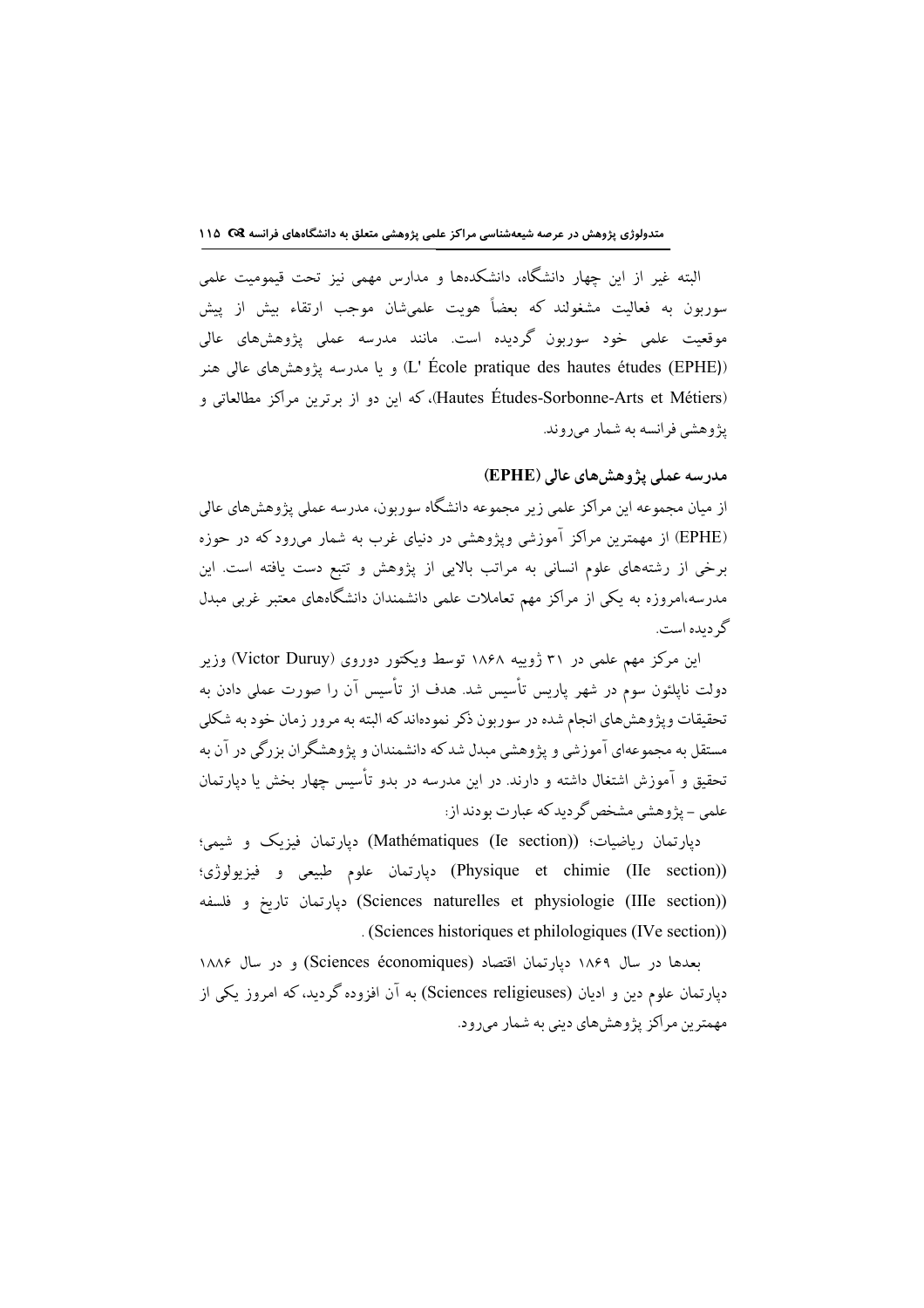۱۱۶ **30 ن**صلنامه علمی ـ پژوهشی شیعهشناسی/ سال سیزدهم / شماره ۴۹ / بهار ۱۳۹۴

باید خاطر نشان نمود که دانشگاه سوربون در ابتدا بر مبنای مرکز مطالعات و تتبعات در حوزه علوم دین تأسیس گردید و سیس به مرور زمان تغییرات گستردهای یافت و پس از انقلاب صنعتي مشهور دانشگاه علوم دين آن به حالت تعطيل درآمد و بعدها مجدداً به آن الحاق گرديد.

اساتید بزرگی در طول این دو سده از کشورهای مهم جهان مانند ایالات متحده آمریکا، انگلستان، آلمان، ايتاليا و سوئيس در اين مركز به تحصيل، تدريس و يژوهش اشتغال داشتهاند كه از آن جمله ميتوان به دانشمندان زير اشاره داشت:

امیل بنوانیست (۱۹۲۸–۱۹۷۵)، فرناند برودل (۱۹۳۸–۱۹۵۳)، کلود برنارد، مارسلین برتلوت، مایکل برال (۱۸۹۳–۱۹۱۳)، پل بروسا، ژان بایتیست، هنری کوربن (۱۹۳۸–۱۹۷۷)، ژرژ دومسیل (۱۹۳۳–۱۹۶۷)، لوسین فیور (۱۹۴۲–۱۹۴۷)، اتین ژیلسون (۱۹۳۰–۱۹۴۱)، مارسل گرانت (۱۹۳۰–۱۹۳۹) ژوزف هالوی (۱۸۸۷–۱۹۱۶)، الکساندر کوژف (۱۹۳۲–۱۹۳۹)، الکساندر کویره (۱۹۳۱–۱۹۶۱)، کمیل ارنست لابروس (۱۹۳۶–۱۹۵۲)، کلود لویستروس (۱۹۵۰–۱۹۶۷)، سیلون لوی، الفرد لوآزی، آگوست لونیون (۱۸۸۷–۱۹۱۱)، گستون مست برو (۱۹۸۷–۱۹۴۲)، مارسل موس (۱۹۳۰–۱۹۳۸)، گابریل مونود (۱۸۸۷–۱۹۱۱)، گاستون پاریس (۱۸۸۷–۱۹۰۴)، لویس راندوین، ژان روش (۱۹۵۹–۱۹۹۲) امیل روکس، فردیناند دو سوسور، هنري والون، و بليام هنري، ادينگتون و ...

در حال حاضر این مرکز علمی– پژوهشی و آموزشی؛ دارای سه بخش یا دپارتمان فعال است. این دپارتمانها، غالباً برخلاف دانشگاهها؛ بیشتر توسط اساتید ممتاز و پژوهشگرانی اداره میگر دند که به عنوان هیأت علمی این مدرسه؛ به ارائه سمینارهای هفتگی و ماهیانه و طرح آراء و نظرات علمی خویش در میان محققین و دانش پژوهان میپردازند. مجموعه دیارتمانهای فعال دوره حاضر این مدرسه که مهمترین پژوهشهای حوزه علوم انسانی و بعضاً غیر آن را عهده دارند عبار تند از :

(section: Sciences de la vie et de la terre) ديارتمان علوم زندگي و زمين دپارتمان علوم تاريخ، علوم زبان و تاريخ زبان (section: Sciences historiques et philologiques) (section: Sciences religieuses) دپارتمان علوم دين

انستيتو ارويايي علوم اديان (l'Institut européen en sciences des religions) انستيتو علوم بيولوژي و اكولوژي (l'Institut des récifs coralliens du Pacifique) (l'Institut transdisciplinaire d'étude du vieillissement) انستيتو علوم خاص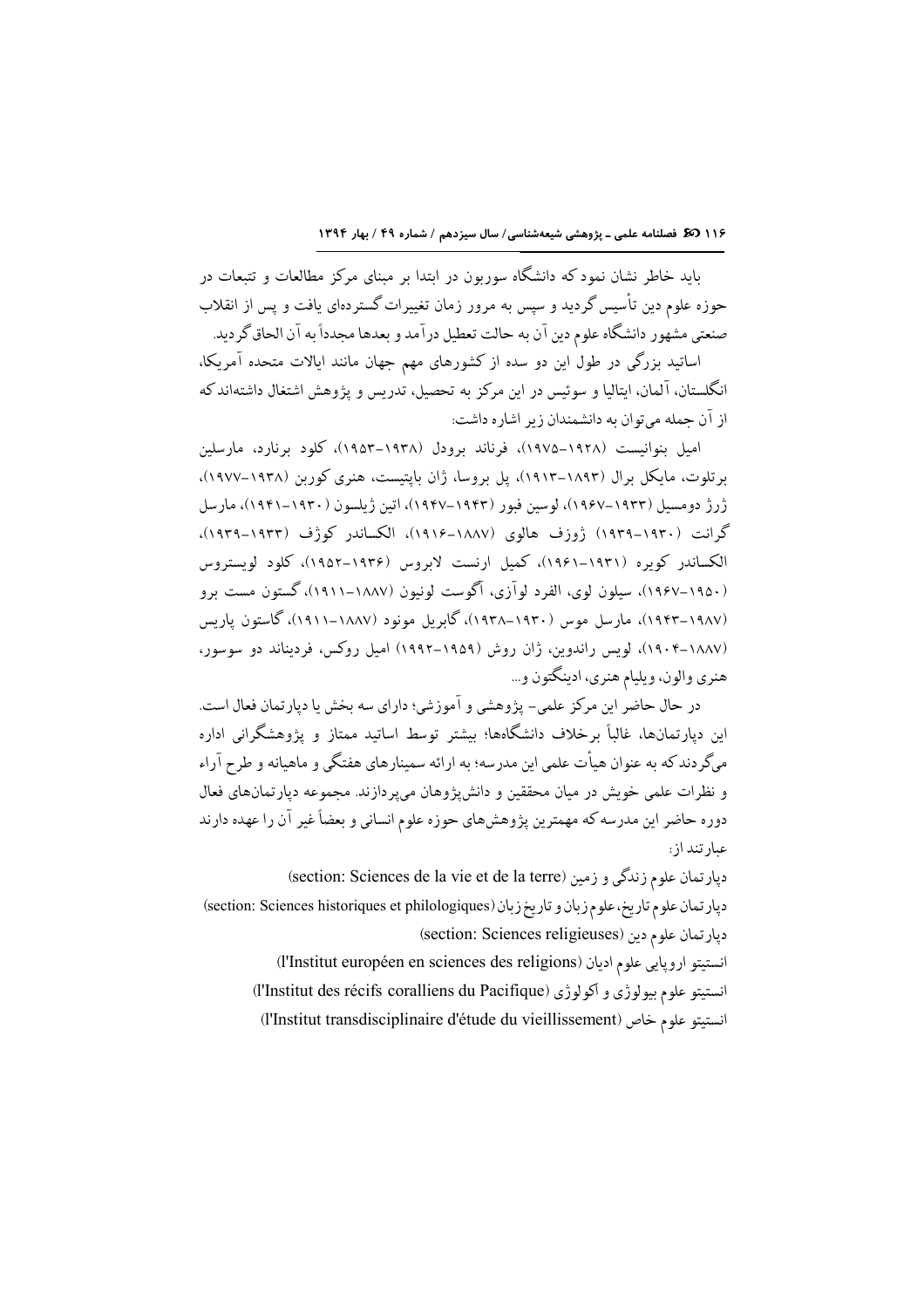حضور در این مراکز ؛ صرفاً در دورههای کارشناسی ارشد، دکتری، پست دکتری و فرصتهای مطالعاتی امکانپذیر بوده،که البته صلاحیت حضور به عنوان محقق و پژوهشگر (دانشجو) در این مرکز، تنها از طریق تصویب در کمیسیونی مرکب از دانشمندان عضو هیأت علمی تعیین میگردد. این پذیرش، مانند اخذ پذیرش در سایر دانشگاهها چندان آسان نبوده، دشوارتر و دارای مراتب سختی است که منوط به داشتن سابقه علمی خاص، سابقه مطالعات و یا نشانی از امتیازات علمي به همراه داشته باشد. در كنار دشواري پذيرش، انجام تحقيق و پژوهش؛ چه تحت عنوان پایاننامه یا رساله و چه تحت عناوین دیگر، زمان معتنابهی را میطلبد که در مقطع دکتری این دوره بعضاً ميان چهار تا شش سال خواهد بود.

این مرکز هر ساله با اعطای محدود تعدادی بورس به برخی نخبگان و پژوهشگران مقطع دکتری یا پست دکتری واجد شرایط از کشورهای مختلف، دشواری هزینههای بعضاً سنگین يژوهش و تحقيق در غرب را تسهيل مي نمايد.

مدرسه پژوهشهای عالی؛ در راستای اجرای طرحها و پروژههای پژوهشی و تحقیقاتی خود؛ با دانشگاهها و مجامع مهم علمی در سطح بینالملل؛ مانند دانشگاههای آکسفورد در انگلیس، دانشگاههای معتبر سوئیس، برکلی، هاروارد، دانشگاه واشنگتن، نیوجرسی و کالیفرنیا در آمریکا و بسیاری از دانشگاهها و مؤسسات آسیایی و اروپایی دیگر برنامه مطالعات علمی مشترک و مبادلهای دار د.

اهمیت و توجه خاص مدرسه پژوهشهای عالی به علوم ادیان، مذاهب و فرق تا آن حد است که دو مرکز مهم علمی خود را به آن دسته از مطالعات اختصاص داده و به مرور زمان در سالهای اخیر ، سر فصلها و پخشهای متنوعی را بر ای بر رسی و تحقیقات کتابخانهای و میدانی در جوزه ادبان و مذاهب مختلف در نظر گرفته است.

بهطور كلي مطالعات و آموزشهاي مربوط به حوزه اديان در نه بخش كلي و مستقل به انجام مررسند که عبارتند از:

- نژادشناسی ادمان و اهل دین (آفریقا، امریکا، اروپا و اقبانوسیه)(Ethnologie religieuse)
	- ادبان آسیایی (Religions d'Asie)
	- تعدد خدايان در دوران قديم وباستان (Polythéismes antiques)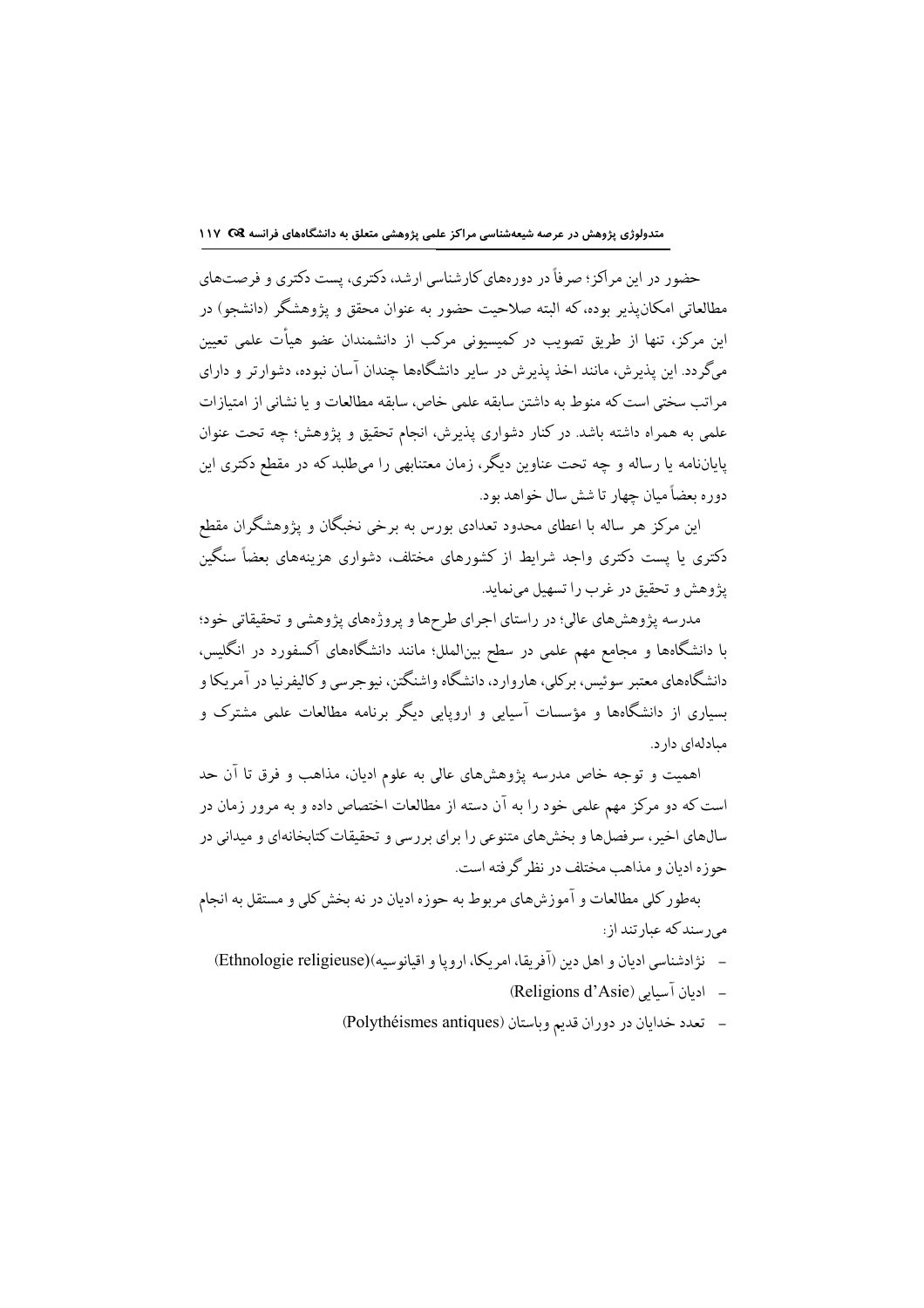- بهودیت (Judaïsme)
- مستحيت و مذاهب آن (Christianisme et ses marges)
	- اسلام (و مذاهب) (Islam)
- لائتسته و دین در دوران معاصر (Laïcités et religions dans le monde contemporain)
	- $\hat{\text{E}}$ ادیان پاطنب (درون گر) (Esotérismes)
- شناخت و روش شناسی در ادیان (Épistémologie et méthodes en sciences religieuses) از سال ۱۹۴۰ رشته شیعهشناسی با محوریت تشیع امامیه به عنوان یک کرسی رسمی در این مرکز مطالعاتی و آموزشی تأسیس گردید. البته قبل از این تاریخ و با سابقهای دیرینه، موضوع شیعهشناسی مورد توجه و مطالعات علمی بوده است.

در حوزه اسلامشناسی، بخش مورد توجهی به بررسی مطالعات مذاهب و خصوصاً شیعی اختصاص دارد. أگر چه تحولات سیاسی مذهبی بین سال۵ای ۱۹۹۸ تا امروز خاورمیانه؛ توجه برخی محققین این مرکز را به بررسی جریانهای افراطی مذهبی در حوزه اسلام معطوف نموده است. به واقع مؤسس کرسی رسمی شیعهشناسی و مطالعات ویژه عرصه تشیع در مدرسه پژوهشهای عالی را باید پروفسور هنری کربن دانست. وی از حوالی سالهای ۱۹۵۵ به بعد مباحث مکتبهای فکری شیعی، تشیع دوران صفویه، بررسی تحلیلی اصول کافی و مبانی نظری کلینی، تشیع صفوی و فلسفه در تفکر شیعه را به عنوان موضوعات مطالعاتی و آموزشی خویش در این مدرسه برگزید و به تدریس آنها اهتمام نهاد.

پروفسور هنری کوربن (۱۹۷۸–۱۹۰۳)که از جمله اساتید و پژوهشگران بزرگ و صاحب سبک و مشی ویژه مطالعاتی در این مدرسه به شمار می رود که در راستای همان اهداف و برنامههای پژوهشی در فاصله سالهای ۱۳۴۵ شمسی به بعد و در دوران تأسیس بنیاد حکمت و فلسفه، با سفر به ایران و برگزاری سمینارهای مختلف و جلسات متعدد با اندیشمندان ایرانی مانند علامه طباطبايي و سيدجلال الدين آشتياني، از يک طرف در معرفي تشيع دوران معاصر به غرب و از دیگر سو اسباب تبادل اندیشه و پژوهشهای متقابل آن مدرسه و برخی جریانهای فلسفی و کلامی وقت در حوزههای علمیه ایران را فراهم نمود. امروزه در راستای برنامههای مبادلهای این مرکز علمی با بنیاد مذکور، آثار و پژوهش های مورد توجهی، در عرصه مطالعات ادبان و مذاهب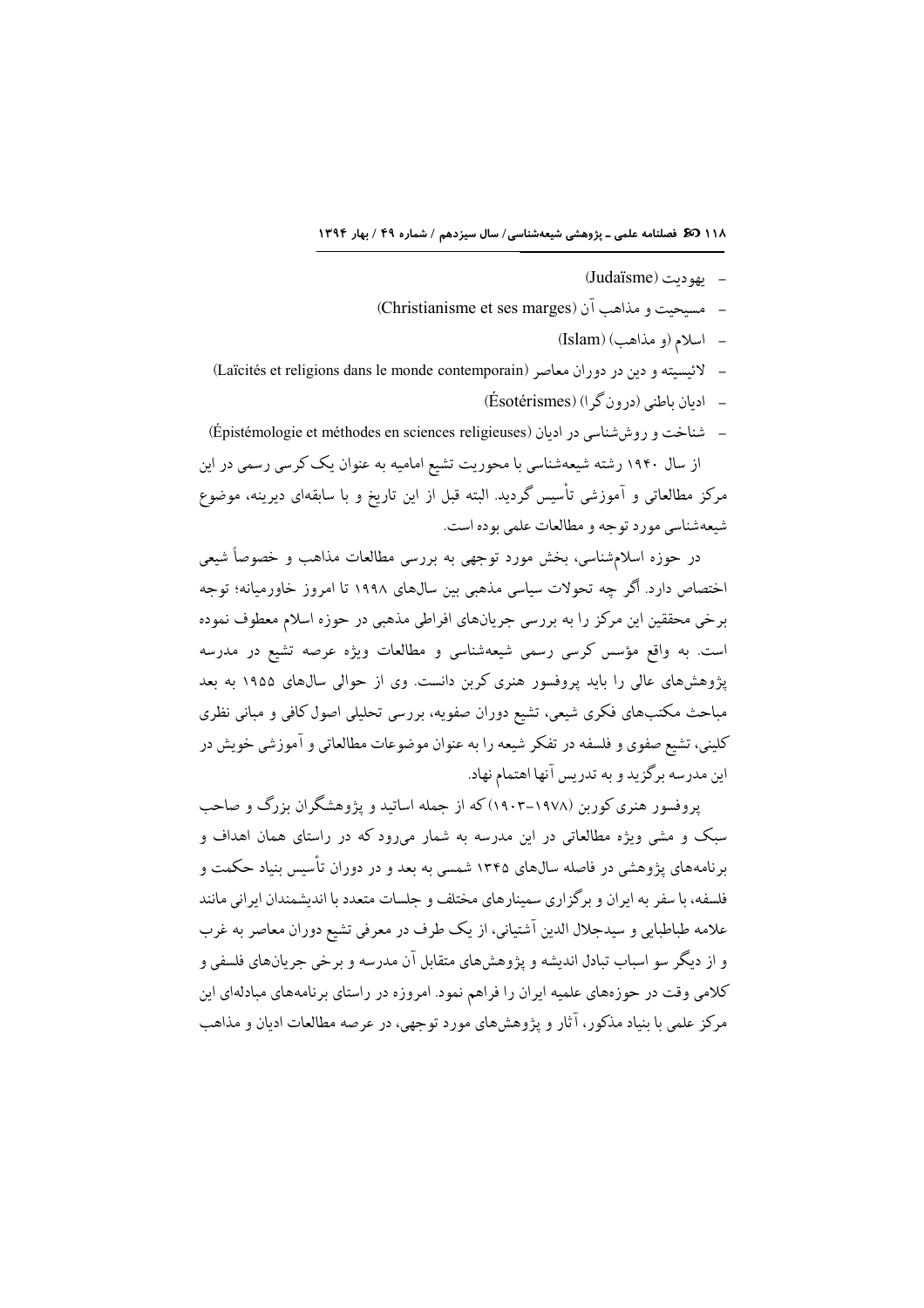متدولوژی پژوهش در عرصه شیعهشناسی مراکز علمی پژوهشی متعلق به دانشگاههای فرانسه Q& ١١٩

که در آندوره در ایران به عمل آمدهاند، در کتابخانه و آرشیو مرکز تحقیقات و پژوهش مدرسه عملی پژوهشهای عالی موجود است که مورد استفاده محققین قرار دارد.

مطالعات و پژوهشهای معمول در حوزه شیعهشناسی و مطالعات در مذهب امامیه و فرق وابسته به آن، که در این مرکز و مجموعههای مرتبط با آن صورت میپذیرند را میتوان در سر شاخههای زیر مورد التفات قرار داد. لازم به ذکر است که در مواردی از آنچه به عنوان سر شاخه در ذیل آمده، بعضاً دپارتمان و مراکز مطالعاتی مستقل و متشکل از جمعی از اساتید و یژوهشگران مقاطع عالیه تحصیلی، تأسیس گردیده و در آن به تحقیق و یژوهش مشغولند. عمده این سر فصلها و یا سر شاخهها به قرار زیر ند:

مفهومشناسی در تشیع قدیم؛ فیلولوژی مصطلحات متون کلامی امامیه؛ تاریخ شکلگیری و پراکندگی جغرافیایی شیعه؛ پژوهش وبررسی نقادانه – تحلیلی متون حدیثی شیعی در سدههای نخست هجري؛ بررسي فرق و گرايشهاي درونگراي تشيع: اسماعيليه، باطنيه، شيخيه و... ؛ بررسي فرق ظاهريه يا حديثگرا؛ مطالعات مربوط به مكاتب فكرى شيعه معاصر؛ مطالعات مربوط به عرفان و تصوف شیعی؛ بررسی آراء و مطالعات قرآنی تشیع امامیه (بررسی تفاسیر شیعه و موضوعشناسی و مفهومشناسی قرآنی (تحریف قرآن و متون مشعر به آن، حدوث و قدم، بررسی سبکشناسی تفاسیر شیعی …)؛ ادبیات مذهبی و دینی در تشیع امامیه؛ سنتها، رسوم و عادات مذهبی در تشیع؛ تشیع و سیاست؛ مشروطه و جریانشناسی تاریخی، کلامی و فقهی آن در تشیع معاصر؛ جریان روشنفکری در تشیع قرن نوزدهم، بیستم و معاصر؛ کتابشناسی امامیه؛ مدارس و حوزههاي علميه تشيع؛ روششناسي آموزش و تعليم در مكتب تشيع؛ سازمان مرجعيت شيعي؛ فقه و اصول فقه در مذهب تشيع؛ فلسفه در تشيع؛ اماكن مقدس در مكتب شيعي؛ عاشورا و تعزيه؛ جامعهشناسي جوامع شيعي؛ حزبالله و جريانهاي سياسي دوران معاصر.

امروزه مطالعات اسلامشناسی و مذاهب آن (همچون شیعهشناسی) در این مدرسه توسط محققین متعدد و به شیوههای مختلفی انجام میگردد؛ که این طرق و روشهای متفاوت، منحصر در شیوه مطالعاتی دانشگاه سوربون و مدارس عالی تابعه آن نیست؛ و در دیگر مراکز علمی مهم در کشورهای دیگر همچون آمریکا، انگلستان و آلمان نیز جریان دارند. در مواردی این مطالعات؛ بر اساس تخصصی شدن مباحث، در جغرافیایی متفاوت و بعضاً در مراکز مختلف به صورت کار مشترک مورد توجه قرار میگیرند امروزه شاهدیم که در عرصه مطالعات مذهبشناسی، برخی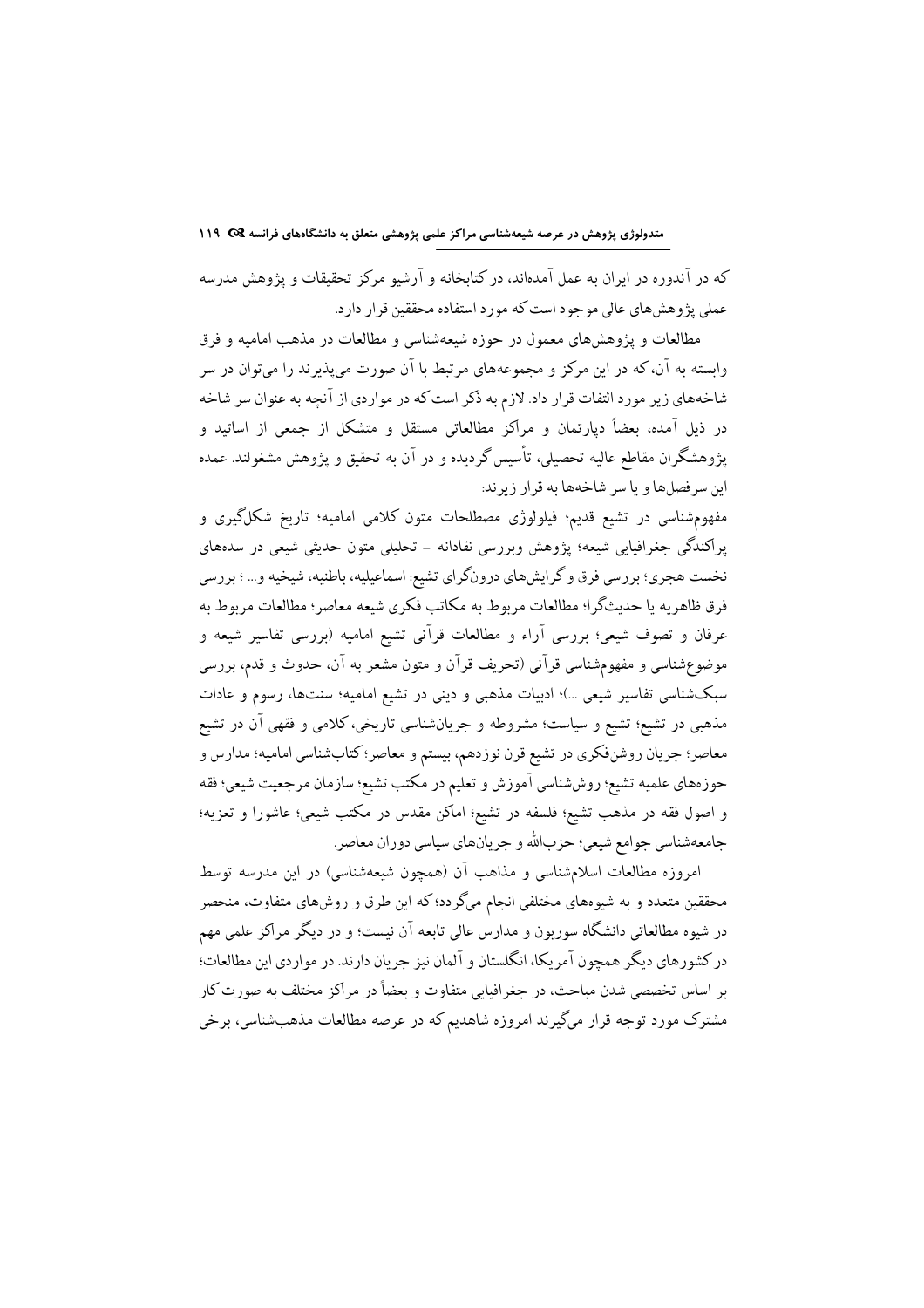١٢٠ 35 فصلنامه علمي ـ پژوهشي شيعهشناسي/ سال سيزدهم / شماره ٤٩ / بهار ١٣٩٤

از مراکز علمی نسبت به برخی دیگر در شماری از عناوین موفق پیشی گرفتهاند و مطالعات دقیق تر و مفصلتري را صورت دادهاند. مثلاً در حوزه عرفان، كلام، تاريخ فرق و علوم قرآني پژوهشهاي برخی مراکز علمی فرانسه نسبت به آنچه در این موضوعات در دانشگاههای انگلستان به انجام رسیده تفاوتی گستر ده دارند. در حالی که حریانشناسی سیاسی در مذاهب را بیشتر دانشگاهها و مراکز علمی انگلستان متکفلند. در هر حال به نظر میرسد در جمع، فرانسه در این شاخههای مختلف، مطالعات و پژوهش هایش نسبت به اقران و اکفائش در غرب پیشی گرفته است و صاحب نظر به شمار ميرود.

## ادوار مطالعات اسلامی و شیعی در فرانسه

بهطور کلی در فرانسه و سپس در دانشگاههای آن و مدارس مطالعاتی و مراکز پژوهشهای عالی؛ مطالعات در حوزه اسلامشناسي و شيعهشناسي به سه دوره معين قابل تقسيم است:

دوره نخست که ما از آن به «دوران شناخت اسلام و نیز مقابله با آن» یاد مینماییم، از میانههای قرن یانزدهم میلادی تا ابتدای حضور ناپلئون بناپارت به قدرت را به عنوان یادشاه فرانسه در برمیگیرد. در این دوره اسلام به مانند یک فرهنگ قومیتی در یک جامعه شرقی مورد لحاظ قرار میگرفت. مطالعات عمیقی در میان متون دینی مسلمانان رایج نبود و بیشتر در قرآنشناسی و زندگی پیامبر آن به اختصار محدود میگردید. البته دسترسی میان دنیای غرب و اسلام هم به سادگی قرنهای بعدی نبود. به آن دسته از مطالعاتی هم که بود نمیتوان اصطلاح يژوههاي ميداني و يا توصيفي اطلاق نمود. چه آنكه غالباً گزارش مانند بودند.

دوره دوم اسلامشناسی در فرانسه، به دوران استعمار، ورود اروپاییان به بلاد مسلمان و آغاز اولین روابط رسمی میان اهالی ادیان بزرگ و خصوصاً عصر یادشاهی ناپلئون بناپارت بازمیگردد، که به تحقیق و مطالعه رسمی و علمی در اسلام رسمیت بخشید. در واقع در این دوره است که نخستین مساجد در فرانسه احداث میشود و نخستین گروههای مطالعاتی در حوزه اسلام به کشورهای مسلمان گسیل میگردند. اولین مسجد پاریس در سال ۱۸۴۲ در محله بائوژون احداث گر دىد. `

<sup>1.</sup> Michel Renard, « Les prémisses d'une présence musulmane et sa perception en France - Séjours musulmans et rencontres avec l'islam », dans Mohammed Arkoun (dir.), *Histoire de l'islam et des musulmans en France du Moyen*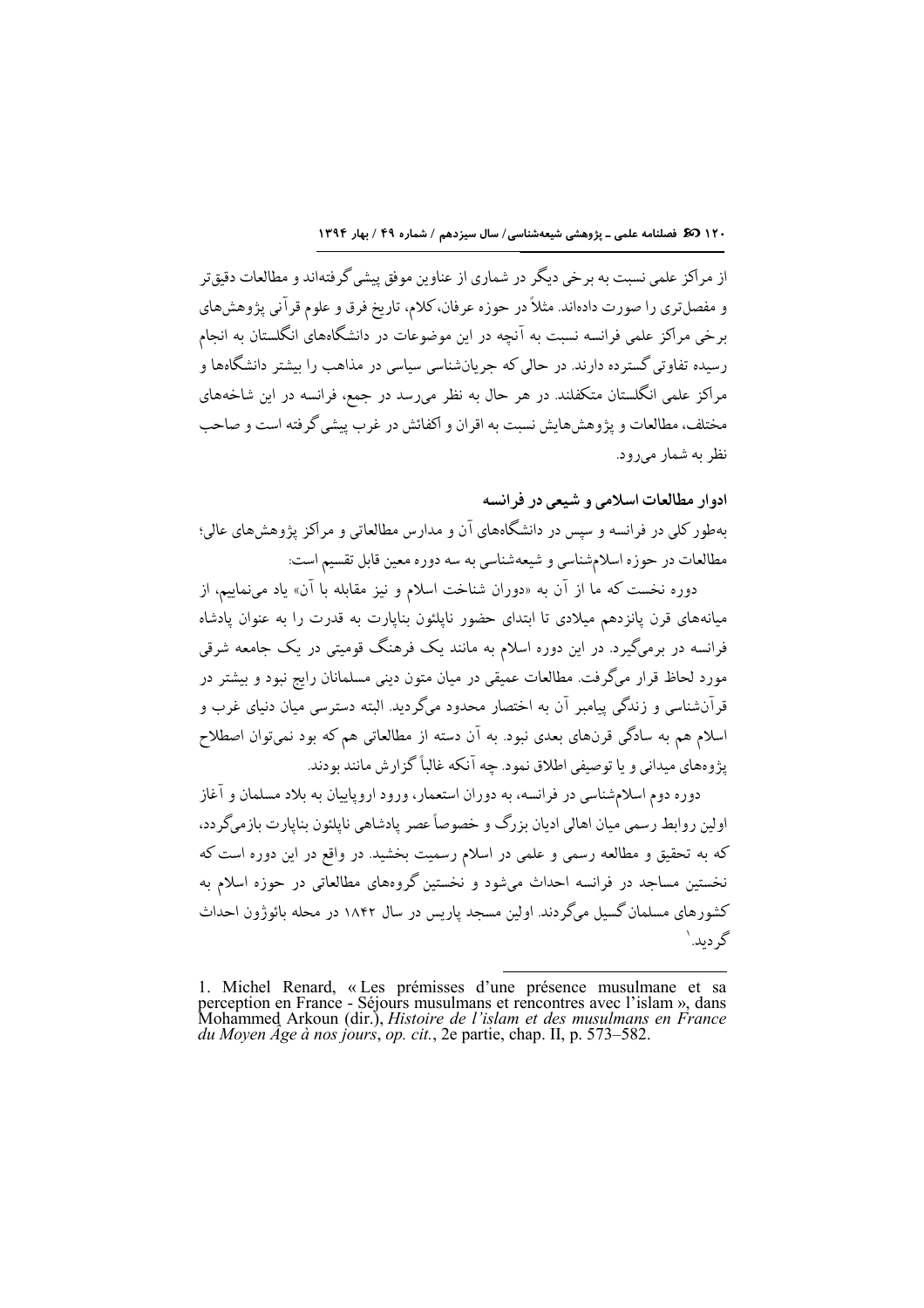این دوره دارای خصائص معینی میباشد که در مسیر مطالعات اسلامشناسانه حائز توجه است. از طرفی نفوذ و قدرت کلیسای مسیحیت رو به نزول و کاهش نهاده است. از طرف دیگر مواجهه رسمي ميان مردم ارويا و مسلمانان در حال شكلگيري است. از جانب سوم منافع غربيان در مشرق زمین و التفات مشرقیان به تمدن غرب رو به فزونی نهاده است. از سوی چهارم، جریانهای فکری و اندیشهای مهمی نیز رو به نمایان شدن در غرب و شرق است. سکولاریسم، لائیسیته، جریانهای اصالت فرد و اصالت جامعه، زمزمههای سوسیالیستی در مفهوم عاماش رو به شکلگیری نهاده و خلاصه تحولات فرهنگی وسیعی در مغرب رو به وقوع است. از آن طرف نیز مغرب زمین، دوره دشوار و سخت جنگهای مذهبی را نیز پشت سر گذاشته است که در آن میان مسیحیت کاتولیک و پروتستان صدها هزاران نفر کشته و بیش از صدها شهر و ایالت نابود شدند. در این فضا اسلامشناسی جدیدی آغاز میگردد. منابع این اسلامشناسی را در فرانسه ناپلئون فراهم آورده است.

.<br>نایلئون بنا یارت (۱۷۶۹–۱۸۲۱) اولین امیراتور مهم و بانفوذ فرانسه در فاصله سال@ی ۱۸۰۴ تا ۱۸۱۵ میلادی است که در ورود اسلام به اروپا و تحولات گسترده در این قاره نقش بسزایی در تاریخ ایفا نمود.

## ناپلئون بناپارت: تغییر رویکرد و نگاه فرانسویان به اسلام

توجه ناپلئون بناپارت را به مصر، مردم و فرهنگ مصریان که اکثریت ایشان را مسلمانان تشکیل میدادند باید نقطه عطفی در رویکرد مردم اروپا و خصوصاً فرانسه به اسلام دانست. نایلئون در بیست و دوم ژوئن سال ۱۷۹۸ بر فراز کشتی خود هنگام ورود به سرزمین مصر به لشکریان خو ىش حنين گفت:

«مردمی که بنا است ما با آنان زندگی کنیم، ماحومتن (برگرفته از واژه محمدی، نام قدیم اطلاق شده بر مسلمانان) هستند ... آنان را تكذيب نكنيد. با آنان همانگونه كه با يهوديان و مردم ایتالیا برخورد مینمودید رفتار نمایید. احترام مفتیان و امامان ایشان را نگه دارید، همانگونه که خاخامهای یهودی و اسقفان مسیحی را احترام میکنید».<sup>\</sup>

l

<sup>1.</sup> Procalamation à l'Armée d'Orient: Quartier Général à bord de l'Orient, le 4 Messidore an VI.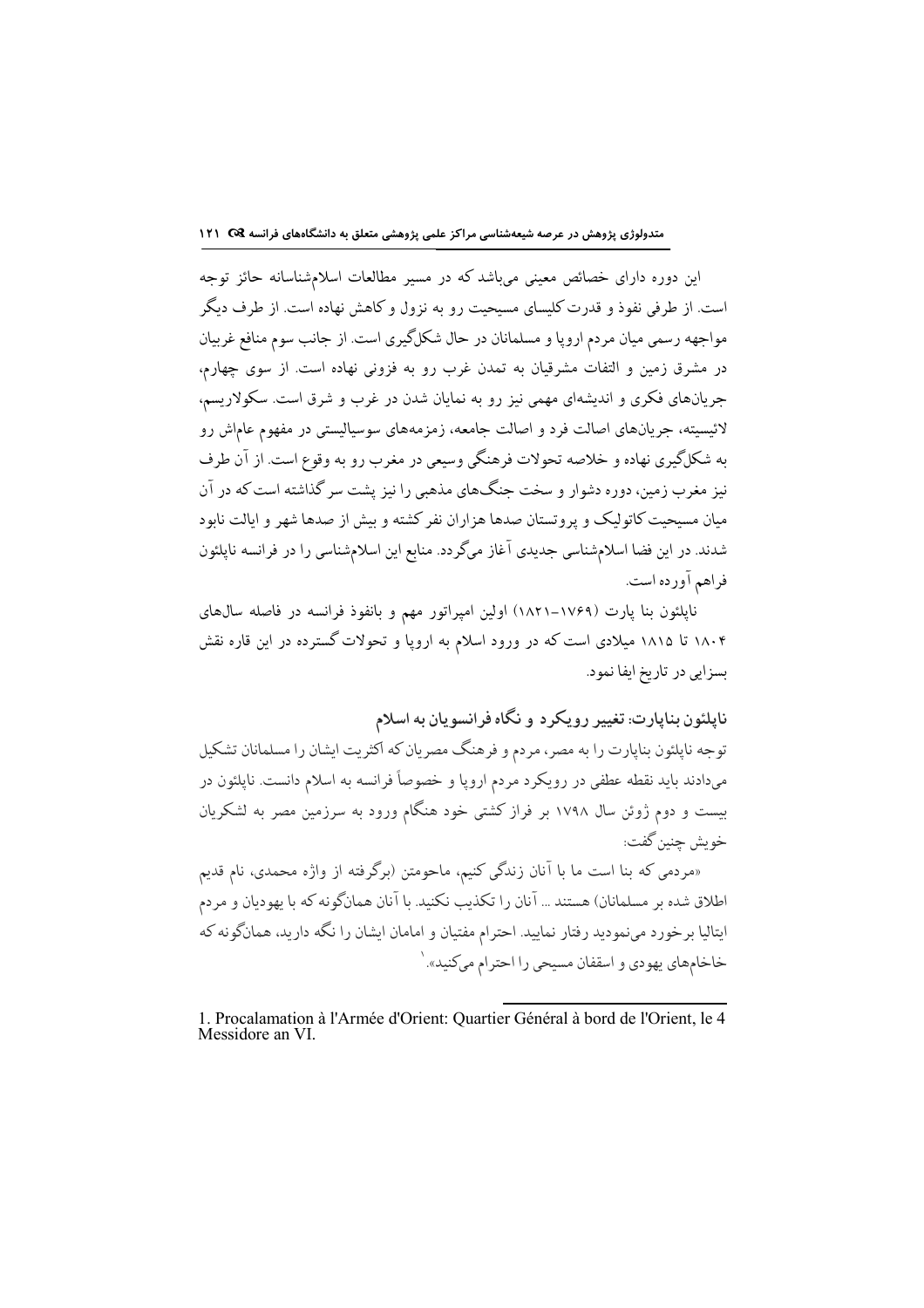این مشی ناپلئون در جای جای سیاستها و رفتارهای او کاملاً مشهود مانده است. در اعلامیهای که در تاریخ دوم ماه ژوییه سال ۱۷۹۸ در اسکندریه خطاب به مردم بیان نموده چنین آمده است:

«مردم مصر، به شماگفته شده كه من آمدهام تا دين شما را نابود نمايم! هرگز چنين چيزي را باور نكنيد. به آنان كه چنين گفتهاند بگوييد كه من آمده ام تا حقوق شما را به شما بازگر دانم و سوءاستفادهکنندگان را مجازات نمایم. و آمدهام تا مردمانش، پروردگار، رسولش و قرآن را احترام نمايم.» ٰ

ناپلئون مجذوب شرق بود. او در یکی از سخنان خویش آورده: «بعد از همه، غیر ممکن نیست که شرایط مرا به آنجا برده باشد که اسلام را در آغوش بگیرم … اما این نبوده مگر تعلیمات خوب. براي اين منظور بايد تا حوالي فرات (بين النهرين) پيش روم. تغيير دين را ميتوان از وسعت نتايج سياسيش فهميد.»<sup>۲</sup>

نايلئون به تقريب بين مسيحيت و اسلام قائل بو د و در اين راه نيز تلاش هاي زيادي داشت. وي در جايي چنين اورده:

ڪَأَنَّةُ کسي که بسيار نزديک، در مسير مسيحيت گام مينهد و از آن (مسيحيت)کمي » دور است.»<sup>۲</sup> مقصود او از این جمله این است که اختلاف مکتب اسلام و مسیحیت بسیار اندک است و مسیر مسلمانان مانند مسیر عقیدتی مسیحیت می باشد.

ناپلئون اختلافات موجود ميان اسلام و مسيحيت را در سنت هلن ٔ بيان مىنمايد:

«اگر به شیوه خیلی ماهرانه دو دین شرقی و غربی (اسلام و مسیحیت) را تحلیل نماییم، به نظر میرسد که دین ما تماماً روحانیست و دین محمد تماماً احساسی است. "عذابهای موجود"

1. Proclamation au quartier général, Alexandrie, le 14 Messidor an VI.

۴. نام جزیرهای در جنوب اقیانوس اطلس است که دریانورد پرتغالی ژوانیو دا نووا این جزیره را در ۱۵۰۲ کشف کرد و نام سنت هلنا مادر امیراتور روم کنستانتین بزرگ را برآن نهاد. انگلستان سال@ا از این جزیره به عنوان تبعيدگاه استفاده ميكر ده است. معروف ترين زنداني اين جزير ه نايلئون بنايارت بودكه تحت نظارت دولت بريتانيا سالهای وایسین عمر خود را در این جزیره در تبعید بود.

<sup>2.</sup> Napoléon nous parle, 1997, ISBN 2-7441-1320-4, p. 110.

<sup>3.</sup> Mémorial de Sainte-Hélène par le Comte de Las Cases, t. 2 p. 301, édition La Pleiade.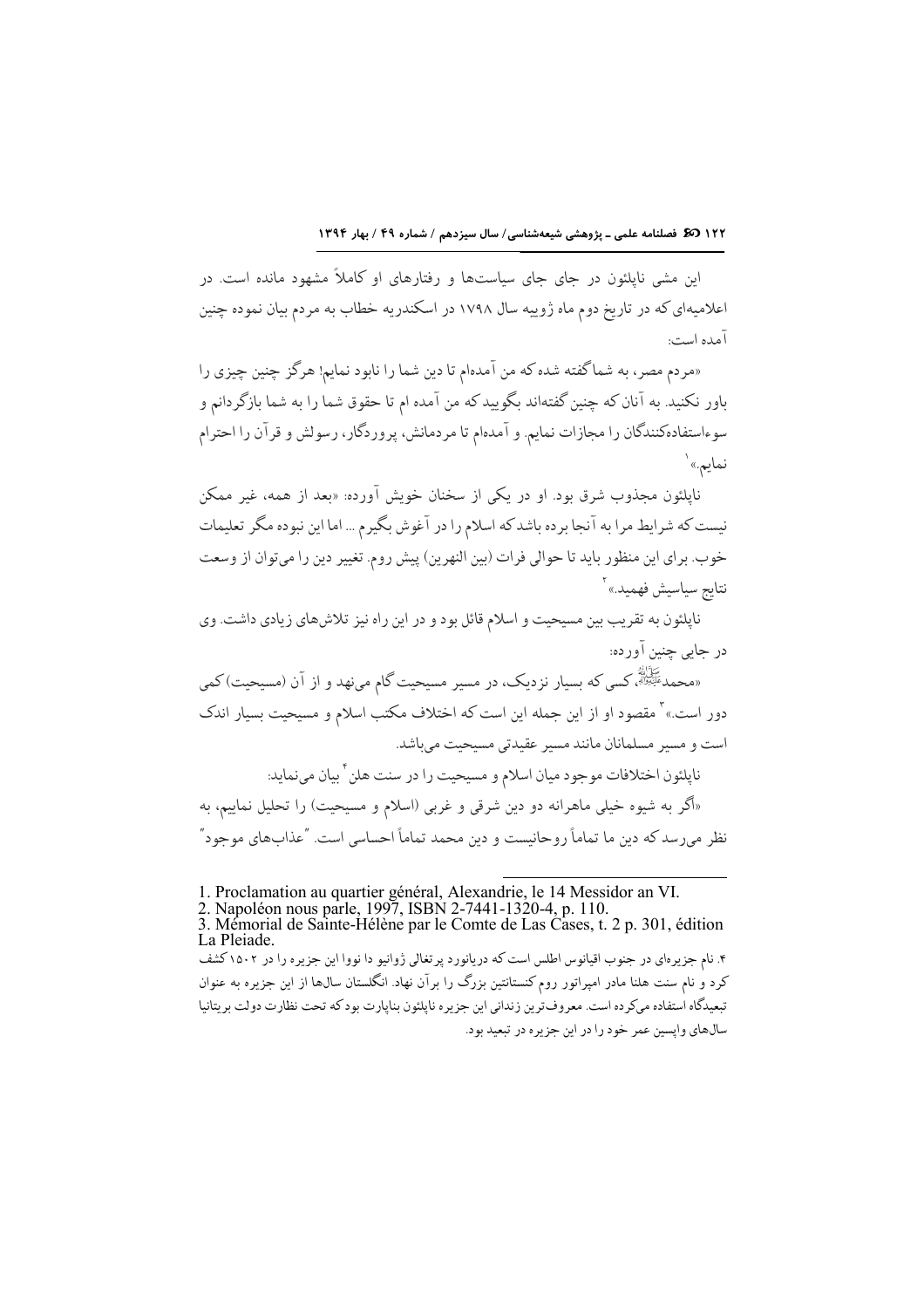نزد ما همان جهنم و شکنجههای جاویدانش، چیزی جز جزای اعمال (زشت) نزد مسلمانان نیست، حوریان چشم آبی، جنگلهای زیبا، نهرهای شیر (مقصود: اینها نیز در اسلام جزای اعمال خوبند...) ... می توان از این دو دین چنین تعبیر نمود که یکی تهدید است و به عنوان یک دین ترس و وحشت خود را نمایان مینماید و دیگری دین وعدههاست و به یک دین جذابیتها مبدل شده است.» ٰ (ولي واقع آنها يكي است...)

به جاست كه اين جمله ناپلئون را در خصوص اسلام مورد توجه قرار دهم:

الله عَمَّانِيَّةِ .<br>دسپس در نهایت، در زمانی از تاریخ، مردی ظهور نمود که نامش محمدﷺ بود. و این مرد» هرآنچه را که موسی و عیسی و تمام پیامبران گفتند بازگو نمود: خدایی جز خدای یکتا نیست. این پیام اسلام بود. اسلام یک دین واقعی است. مردم میخوانند و آگاه میشوند. آنها با منطق و خرد انس میگیرند. آنها بتها و سنتهای غلط کفرآمیز راکنار میگذارند و میپذیرند که خدایی جز خداوند یکتا نیست. و در نتیجه، من امیدوارم در زمانی که به طول نخواهد انجامید، اسلام بر حهان تسلط خواهد بافت، زيرا او بر حهان تسلط خواهد بافت.»<sup>۲</sup>

البته مسلم است که این مشی و رویکرد ناپلئون برای بزرگان وقت کلیسا که زخم خورده از تعطیلی دادگاههای کلیسایی و رنج دیده از ادبار مسیحیت از کلیسا هستند، مقبول و مطلوب .<br>نبود. این پادشاه از طرفی بساط تفتیش عقائد را به هم زده و دادگاههای کلیسایی را برچیده است و از دگر سو، روی خوش و مرحمت به اسلام و مسلمانان نشان داده و اصولا و اساساً اسلام را به عنوان یک دین رسمی پذیرا گردیده است! در همین ایام است که دانشکدههایی دولتی، ونه کلیسایی، در فرانسه و پایتخت آن تأسیس میگردند که موظف به تعلیمات زبانهای شرقی با تأکید بر عربی شدهاند. اینها در کنار زبانآموزی بررسی متون شرقی را نیز در مراحل تحقیقی و آموزشی قرار دادهاند. از جمله این مدارس باید از مدرسه زبانهای شرقی (L'École des langues orientales) تأسيس شده در سال ١٧٩۵ نام برد. البته همزمان مدارس

<sup>1.</sup> Mémorial de Sainte-Hélène par le Comte de Las Cases, t. 2 p. 333, édition La Pléiade.

<sup>2.</sup> Correspondance de Napoléon 1er: tome V, p518. Correspondance de Napoléon 1er: pièce N°3148. Journal inédit de Sainte Hélène, de 1815 à 1818 (Gal Baron Gourgaud).

نامههای ناپلئون بناپارت، جلد پنجم، نشر هنری پلون، پاریس، سال ۱۸۶۰، نامه ۴۲۸۷، صفحه ۵۱۸.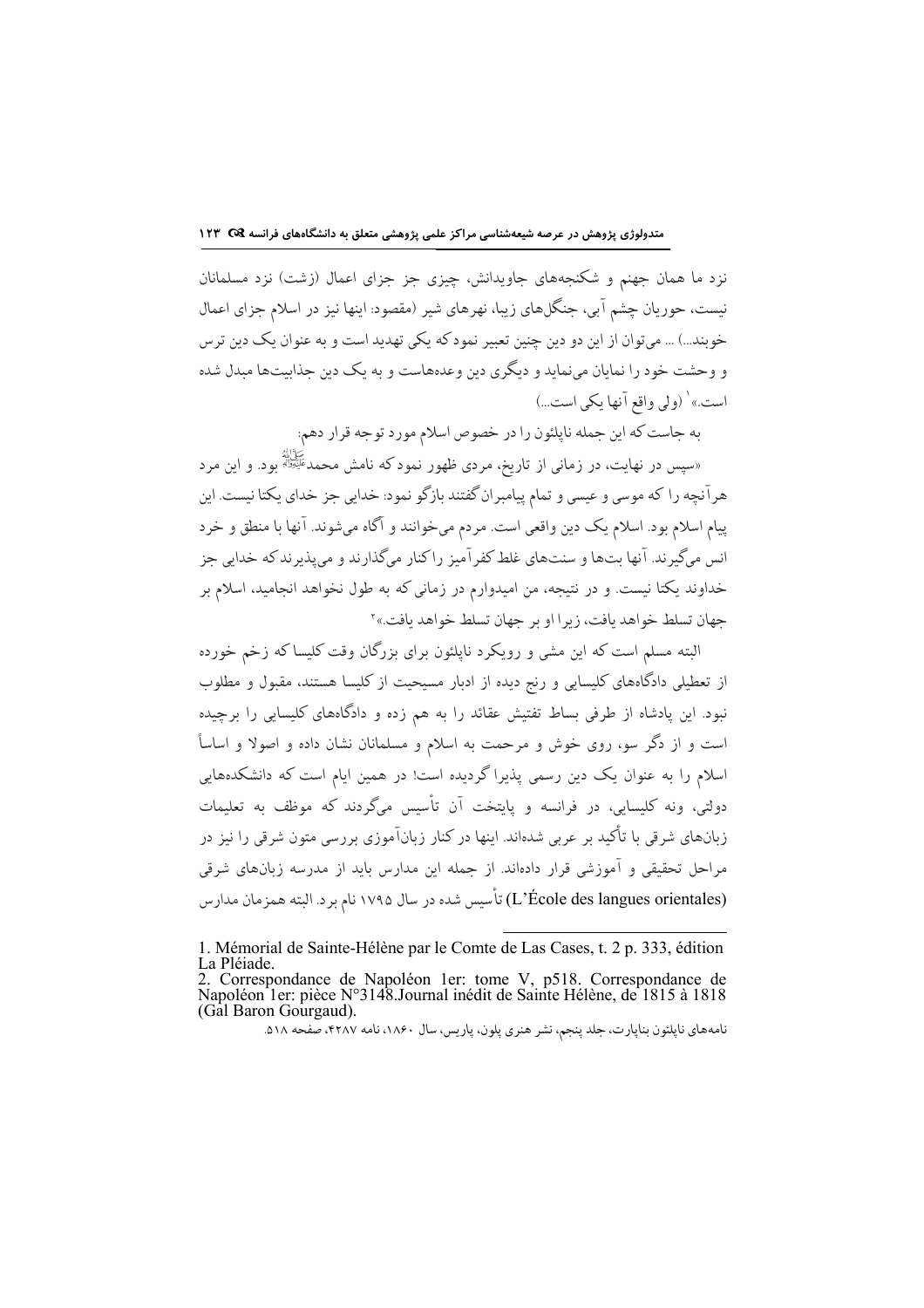و دانشگاههای دیگری هم که از قبل به فعالیتهای علمی در حوزه علوم انسانی مغول بودند نیز شاخههایی در رشته اسلامشناسی تأسیس نمودند که از آن جمله باید از کلج دو فرانس، سوربون، مدرسه هنر و معماري نام برد. در اين ميان مراكزي همچون «موسسه ملي زبان و تمدنهاي شرقي» یا اینالکو نیز در سال ۱۷۹۵` کار خود را نخست با فراگیری زبان عربی آغاز نمود و سپس زبانهایی همچون فارسی و سریانی هم بدان افزوده شد. البته در این مرکز مهم دانشگاهی و تحقیقاتی نیز متون کهن اسلامی دور از نظر نماند و مورد توجه قرار گرفت.

اين بود كه كمكم كليسا در اين شرايط بحراني مقابل خود، وادار به مطالعات اسلامي گرديد. البته اين مطالعات چند منظوره هدايت مىشد.هم لازم بود مبلغان مسيحي براي ورود مسلمانان به اروپا با مکتب فکری آنان آشنا شوند. هم لازم بود آنان خودشان را برای جذب پیروان جدید مسیحیت در مشرق زمین مهیا نمایند. از طرف دیگر ضرورت داشت خودشان از خطر ورود دین جدید و سؤالات و نگرانیهای مذهبی مردم در مواجهه با آن واکسینه نمایند. البته باید از قافله پژوهشگران دینشناس هم عقب نمیماندند. همه اینها تنها با آشنایی کامل ایشان با دین اسلام مهیا مرگ دىد.

بنابراین در این دوره دو دسته مطالعات به صورت موازی ولی غالباً بر یک یایه و مشی علمی روی اسلام و مذاهب آن انجام میپذیرفت. یکی پژوهشهای بزرگان و محققین کلیسا و دیگری مطالعات اساتيد و پژوهشگران مراكز علمي دولتي و ملي.

در این میان بیشتر مطالعات محقق شده در بستر کلیساییان صورتی متفاوت داشت و غالباً با رویکردی نقادانه بود تا توصیفی پژوهشی. بنابراین میتوان گفت که پژوهشهای مستشرقین و اسلامشناسان مسیحی این دوره، بیشتر راهی برای نقض و رد آثار و مبانی فرهنگ دینی اسلام بود. لذا ادبیات این آثار بیشتر نوعی نگاه و رویکرد مخالفانه و ناقدانه به متون و آثار اسلامی دارند. بدیهی است که غالب این آثار نیز توسط محققین کلیسایی تحقق می،افت تا توسط اندیشمندان دیگر. بهعنوان نمونه آثار اسلامشناسان مشهور و متبحری مانند هنری لمان (Henri Lammens) را میتوان از این دست آثار بر شمردکه با نگاه نقادانه خویش تلاش در شناخت و معرفي اسلام در ارويا داشت.

1. Institut national des langues et civilisations orientales.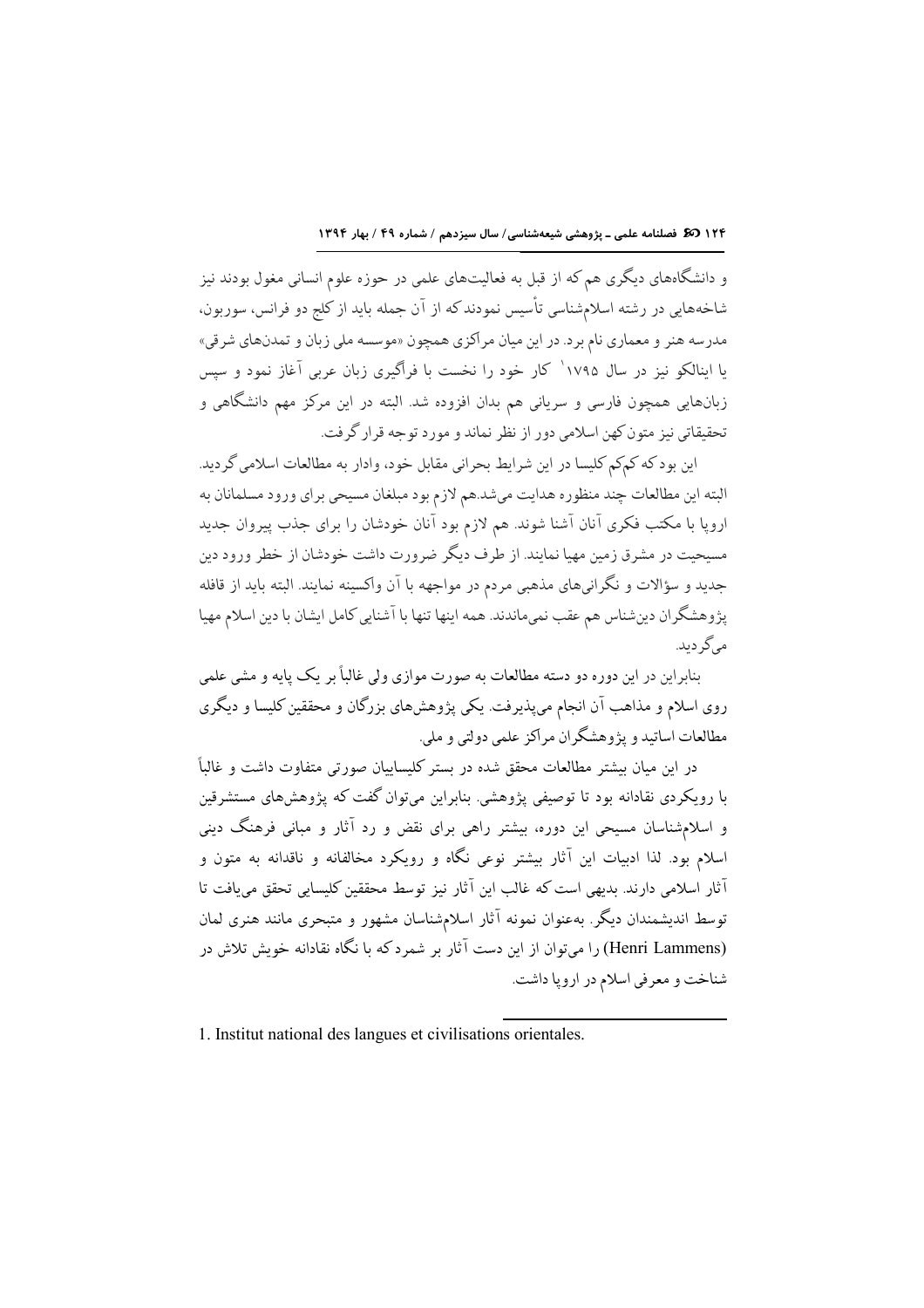هنری لمان از مستشرقین، مورخ و محققین مهم و بنام فرانسه زبان است که اثری قابل توجه را در مورد حضرت زهرا (سلام الله علیها) تحریر نموده است. وی در اول ژوئیه سال ۱۸۶۲ در شهر گاناز کشور بلژیک متولدگردید. وی یک کشیش پسوعی بود که فرقهای از مذهب کاتولیک .<br>مسیحیت به شمار می رود. او بر همین مذهب عمر ش را به تحقیق و مطالعات اسلامی گذر اند. وی برای پژوهشهای خویش، غالب عمرش را در لبنان به سر بر د و نهایتاً در ۲۴ آوریل سال ۱۹۳۷ در همان شهري كه به تحقيق و مطالعه آثار اسلامي اشتغال داشت يعني بيروت، از دنيا رفت.

هنری در مکتب کشیشان روحانی در شهر تورنو در شهرستان تورنو در استان آنتوئر در منطقه فلاندری در کشور بلژیک پرورش یافت. وی در حالی که هنوز پانزدهمین سال عمرش را سپری مینمود، به عنوان طلبه علوم دینی کلیسا رهسپار شهر بیروت و کشور لبنان گردید. او در ابتدای ورودش به آموزش و فراگیری زبان عربی پرداخت. یک سال پس از آن یعنی در حوالی سال ۱۸۷۸ وی در زمره فرقه پسوعیهای مسیحی یا «پیروان مسیح» درآمد.

وی در سیر مطالعاتی خویش رویکردی تحقیقاتی نقادانه در آثار اسلامی در پیگرفت. او بر گزارههای تاریخی تکیه مینمود ولی از تحلیل خویش در تفسیر و تبیین وقایع بهره میبرد. وی تلاشهایی در تطبیق واقعیتهای منقول اسلامی با اساطیر و افسانههای باستان داشت تا مطابقت دادن آموزههای اسلامی با تعالیم دنیای مسیحیت و این بیشتر ناشی از همان فضای متفاوتی میتواند باشد که علیه کلیسای دوران او در حال شدت یافتن بود. البته در همان کلیسای بزرگ فرانسه نیز بودند محققینی که سعی در تطبیق حقایق اسلام با آموزههای کلیسایی داشتند و در خلال مطالعات آنان مطالب فراواني از ماهيت حقيقي اسلام در فرانسه آشكار گرديد.

در میانه و اواخر این دوران، محققینی آمدند که در نتیجه مطالعات خویش در آثار اصیل اسلامي، اعم از ابنيه و مراكز كهن سنتي و معماريهاي شگرف آن، و يا بررسي متون ديني خاص، و یا در اثر مجالست و برخورد مستقیم با جوامع مسلمان، نگاه و مشی متفاوت و معتدلی نسبت به اسلام یافتند. این دسته از اسلامشناسان اگر چه از لحاظ تاریخی در دوره نخست قرار دارند اما به لحاظ محتوي، بيشتر جانبي بي طرفانه را دنبال نمودهاند. چهرههايي مانند هارتويگ درنبورگ (۱۸۴۴–۱۸۴۴) (Hartwig Derenbourg) اسلامشناس بزرگ اواخر قرن نوزدهم میلادی را باید از جمله محققینی دانست که بر خلاف جریان مشهور نخست، بیشتر به دنبال شناخت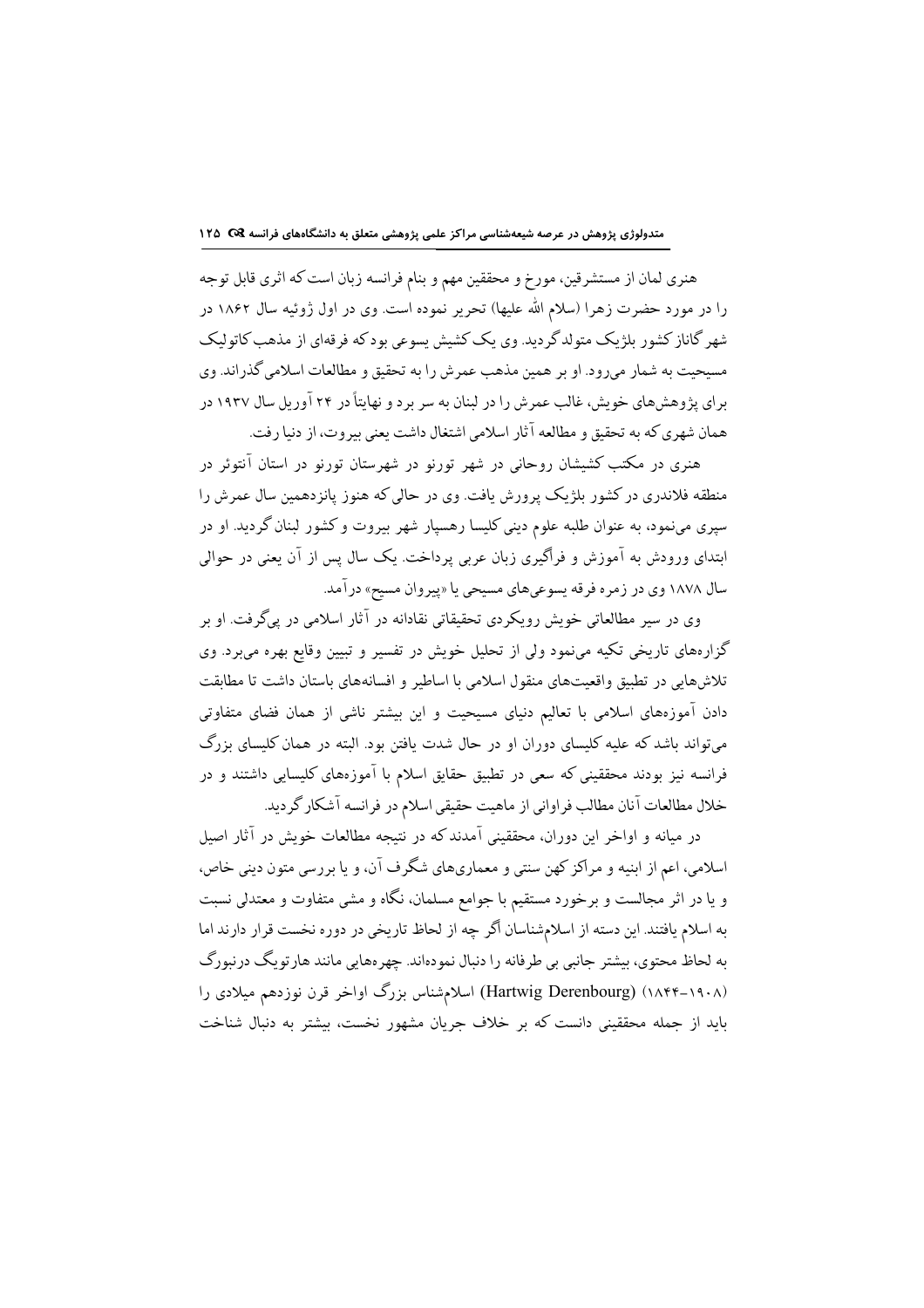۱۲۶ **تک** فصلنامه علمی ـ پژوهشی شیعهشناسی/ سال سیزدهم / شماره ۴۹ / بهار ۱۳۹۴

حقیقت اسلام و صورت واقعی آن در فرانسه تلاش نمودند. هارتویگ درنبورگ سال&اکرسی رسمی ادبیات عرب و نسخهشناسی متون اسلامی را در دانشگاههای پاریس عهدهدار بود. وی استاد لویی ماسینیون و مشوق وی در انتخاب پروژه مطالعاتی جریانهای باطنگرا در اسلام و عرفان اسلامي به شمار مي رود.

یس از درنبورگ، باید از شارل دو فوکو (۱۹۱۷–۱۸۵۸) (Charles de Foucauld) نام بر د که به عنوان یک اندیشمند و محقق مسیحی مجذوب فرهنگ اسلامی گردید و سعی فراوانی را در مدت حیاتش در راه معرفی اسلام حقیقی و تقریب میان دو دین بزرگ مسیحیت و اسلام به عمل آورد. وی شاید بیشترین و بالاترین تلاشها را در جهت زدودن تفکر ضد اسلامی در فرانسه دوران خویش و حتی پس از پایان حیاتش داشته باشد.

او با لوبی ماسینیون رفاقتی عقیدتی و فکری نیز داشته است. از مکاتبات میان آن دو چنین برداشت میشود که این دو اندیشمند بزرگ در حوزه عرفان تحتتاًثیر یکدگر نیز بودهاند. دوفوکو قبل از مرگش در سال ۱۹۱۷ انجمن خیریه خود را به لویی ماسینیون واگذار نمود. چهار نامه ماسینیون به شارل دوفوکو نیز به چاپ رسیده که نشان از وابستگی و عمق دوستی میان ایشان دارد. در آوریل ۱۹۰۹ وی به همراه ماسینیون شبی را به عبادت در کلیسای مشهور «قلب مقدس مونتمارت»<sup>\</sup> در ارتفاعات منطقه هجده پاریس با هم گذراندند.<sup>۲</sup>

چهرههایی مانند شارل ویرولود را به واقع باید پایان دهندگان به جریان نخست برشمرد که بیشتر درصدد تغییر رویکردضداسلامی در بین پژوهشگران فرانسه و دیگر مستشرقین غربی دانست.

شارل ویرولود (Charles Virolleaud) در دوم ژولای سال ۱۸۷۹ در شهر باربزیو سنت هیلر در جنوب غربی فرانسه متولدگردید و در هفدهم دسامبر ۱۹۶۸ از دنیا رفت. او یکی از معروف ترین باستانشاسان فرانسه به شمار میرودکه در حوزه کشورهای لبنان، سوریه و اطراف آن به مطالعات باستانشناسانه ير داخت وآثار گوناگوني تحرير نمود.

او در سال ۱۹۲۱ نخست به عنوان استاد انستیتوی باستانشناسی پاریس مشغول گردید. سپس به عنوان مدیر بخش باستانشناسی کمیساریای عالی فرانسه در سوریه و لبنان منصوب گردید. او

l

<sup>1.</sup> Basilique du Sacré-Cœur de Montmartre.

<sup>2.</sup> LE NÉEL Bernard, Le Professeur Massignon sur les traces de Foucauld, Site de Saint-Brieuc et Tréguier.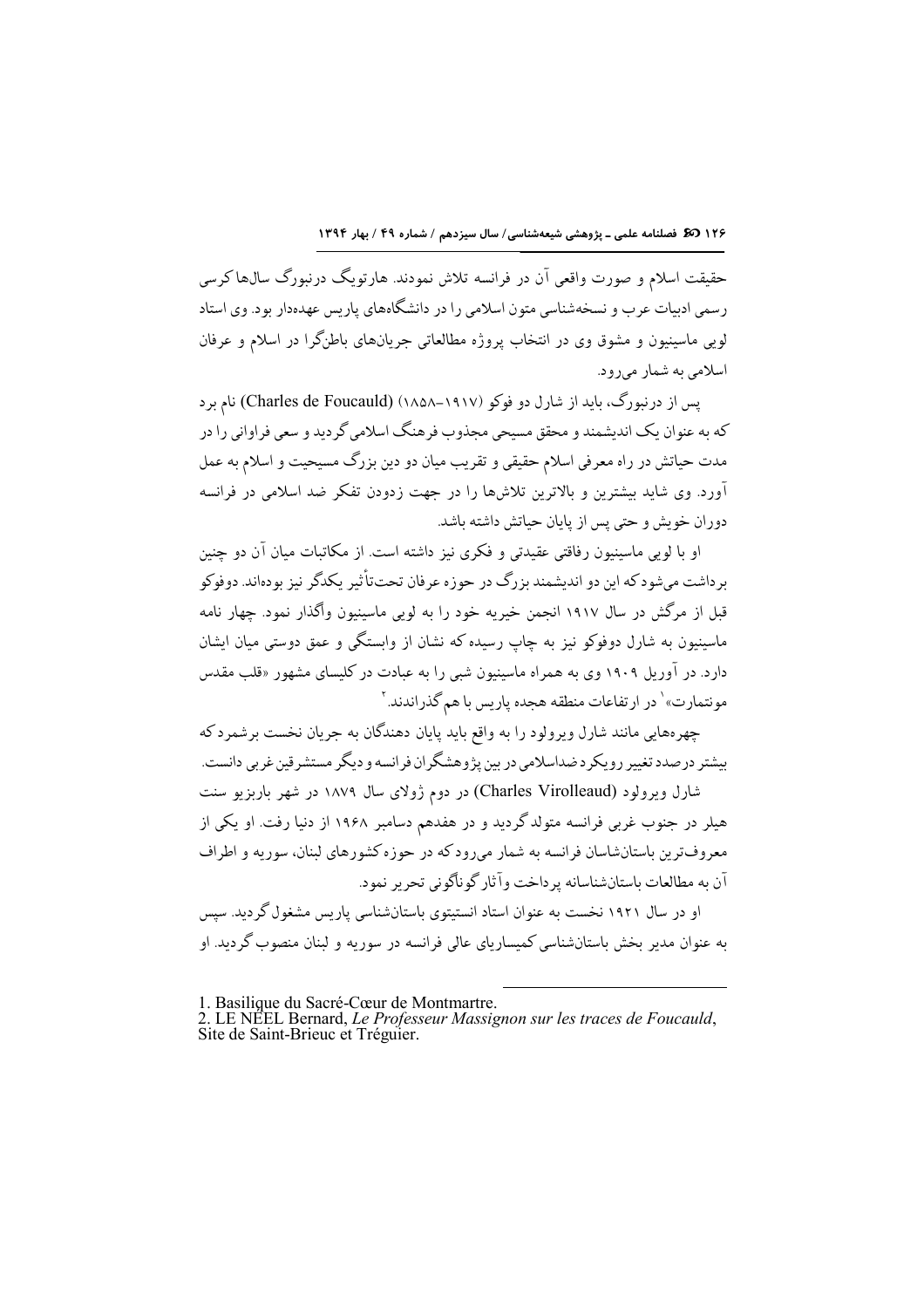یس از بازگشت به عنوان پروفسور در مدرسه عملی مطالعات عالی پاریس از توابع دانشگاه مهم سوربون به تدريس و راهنمايي پاياننامهها پر داخت. وي در تحقيق و بررسي آثار تمدن اوگاريت ٰ مشارکت داشت. وی در سال ۱۹۳۸ کتاب «تمدن فنیقیان» را نوشت و در سال ۱۹۳۸ کتاب اسطورهشناسي فنيقيان را به قلم تحرير درآورد.

او در سال ۱۹۴۱ به عنوان عضو آکادمی «فرهنگستان کتیبهشناسی و زبانهای باستانی فرانسه»<sup>۲</sup> برگزیده شد و سپس از سال ۱۹۵۱ تا سال ۱۹۶۴ به عنوان ریاست

شهر اوگاریت در یک کیلومتری کرانه دریای مدیترانه واقع شده بود و شهری بود که با دنیای خارج در پیوند بود. شهر اوگاریت که مهد الفبا بوده یک جامعه «باسواد» بشمار میآمد. ایو کالوه باستانشناس فرانسوی که به همراه بسام جموس باستانشناس سوري مشتركاً مديريت هيات باستانشناسي اوگاريت را به عهده دارند، ميگويد: «در کاوشگاه اوگاریت فرهنگنامههایی ترجمه شده به زبان اوگاریتی و نوشتههایی در مورد سومر کهن کشف .<br>شدهاند که توسط دیبر ان آن دوره نگهداری شده بودند».

خط اوگاریتی با ازهمگسستن این پادشاهی پیرامون ۱۱۸۵ نابود شد و شهر اوگاریت نیز متروک گردید. ۲. فرهنگستان کتیبهشناسی و زبانهای باستانی فرانسه Académie des Inscriptions et Belles-Lettres بنیادی دانشگاهی در فرانسه است که در سال ۱۶۶۳ آغاز به کار کرد و اکنون یکی از پنج فرهنگستان تشکیل دهنده بنیاد فرانسه به شمار میرود. فرهنگستان توسط پنج تن از نامدارترین انسانگرایان فرانسوی بنا نهاده شد. ژان شایولن، فرانسوا شارینتیه، ژاک کازانی، امبل دو بورزی، ام دووریه بنیانگذاران این نهاد بودند.[۱] مسؤول برقراری نشستهای آغازین این فرهنگستان ژان بتیست کلبر، وزیر اقتصاد لوئی چهاردهم، بود. او از دانشمندان زبانشناس دعوت کرد تا توصیههای آنان درباره متنهای نوشته شده به زبان لاتین بر سکهها و شعارهای روی تندیسهای همگانی و مدال،های تقسیم شده به افتخار لوئی را بشنود. در پایه مرامنامه فرهنگستان، این نهاد به مطالعه کتیبهها و زبانها و فرهنگهای تمدنهای باستانی، از سدههای میانی و دوره کلاسبک گرفته تا تمدنهای ناارويايي، اختصاص دارد.

۱. یادشاهی اوگاریت (در محل رأس شمراء امروزی) که دیرینگی آن به نیمه دوم هزاره دوم پیش از میلاد بازمیگردد در شمال غربی سوریه در ۱۶ کیلومتری شمال شهر لاذقیه واقع شده بود. باستانشناسان در کاوش۵ای خود در این منطقه، متونی را یافتهاندکه به یک زبان ناشناخته نوشته شدهاند. این متون نخستین نمونههای خط الفبابی جهان بهشمار میآیند. باستانشناسان فرانسوی از سال ۱۹۲۹ کاوش در کاوشگاه باستانی اوگاریت را آغاز کردهاند. آنها موفق به کشف لوحهایی به زبان اکدی، زبان مرجع برای داد و ستد در آن دوره شدند و در عین حال متونی را یافتند که از نشانههایی نزدیک به نشانههای زبان اکدی تشکیل میشدند و متعلق به یک زبان ناشناخته بودند. خطشناسانی که به رمزگشایی این متون پرداختند به این نتیجه رسیدند که این نشانهها در واقع نخستین خط الفبایی است، به عبارت دیگر یک خط که نه از نشانهها و نه از هجاها تشکیل شده بلکه در واقع از حروف تشکیل گر دیده است. الفیای اوگار بت شامل ۲۹ حرف است.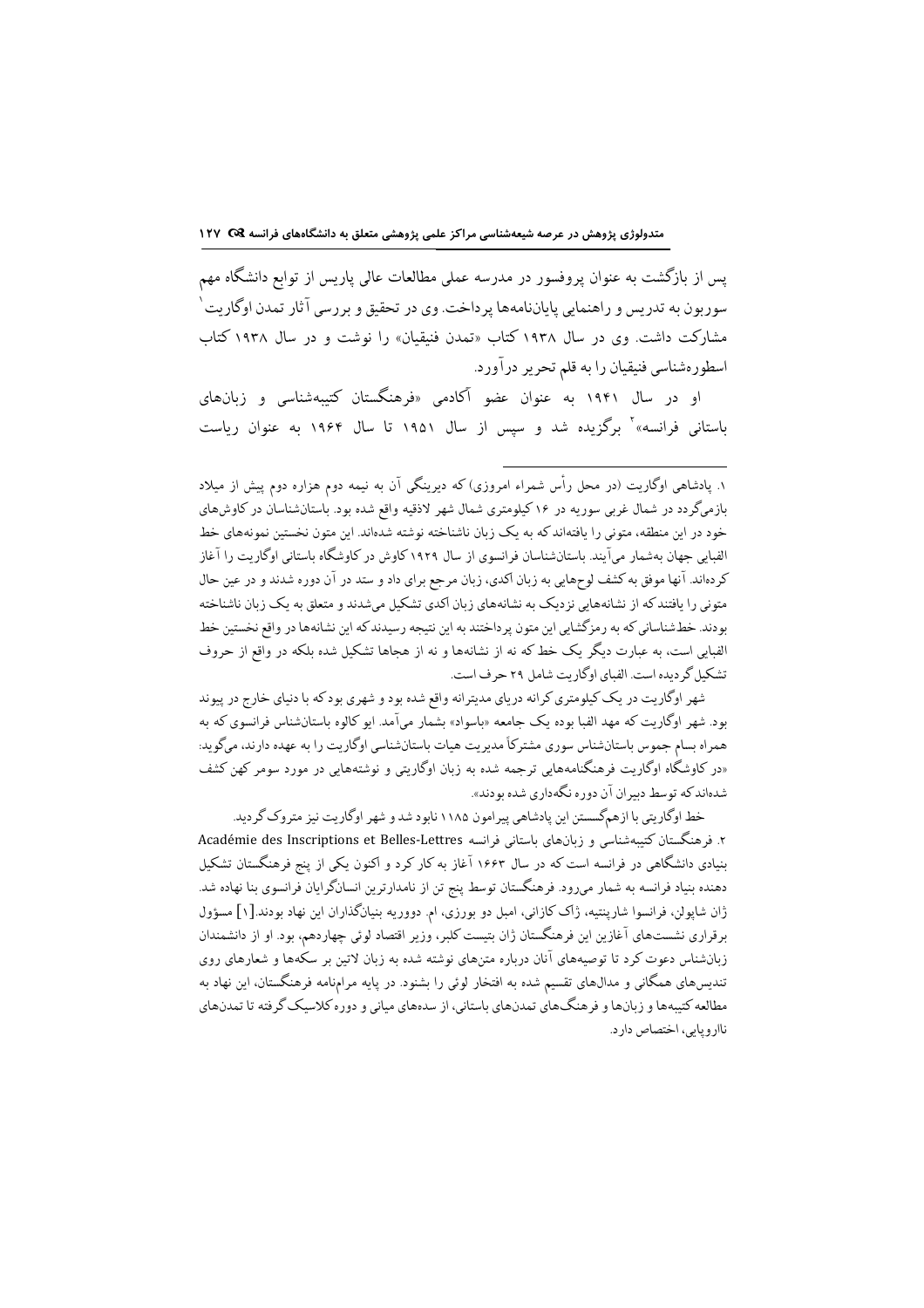۱۲۸ **ت کی** فصلنامه علمی ـ پژوهشی شیعهشناسی/ سال سیزدهم / شماره ۴۹ / بهار ۱۳۹۴

«مرکز آسیایی» ٰ انتخاب گردید. ٔ وی در حوزه شیعهشناسی و مطالعه در آثار چهرههای بزرگ مکتب تشیع از جمله حضرت فاطمه الصَّي الله عليه الله عليه عليه السَّفاط السَّلاب العلمي از خود به جاي نهاد. دوره سوم: با آغاز مهاجرت گستر ده جریانهای مسلمان به اروپا از یک سو، آغاز قیامها و نهضتهای اسلامی علیه استعمارگران حاضر در بلاد مسلمان در اوان جنگ جهانی اول از دگرسو، رشد مطالعات دینِشناسی و آشکاری غنای فرهنگ اسلام از جانب دیگر، در کنار الزام غربیان به تغییر جهت رفتاری و سیاسی با مسلمان تحت استعمار و دیگر کشورهای مهم مسلمان،

1. Société asiatique.La Société asiatique est une société savante fondée en 1822, dont l'objet est de promouvoir les langues orientales, publier les travaux et rapports des orientalistes et rassembler la communauté scientifique francophone autour de conférences mensuelles.

l

 »La Société Asiatique a été fondée en 1822 dans le mouvement d'enthousiasme suscité par les premières conquêtes de l'orientalisme scientifique: déchiffrement d'écritures, résurrection de monuments, comparaison des langues2. «

Sa création fut confirmée par ordonnance royale le 15 avril 1829. La première présidence fut assurée par Antoine-Isaac Silvestre de Sacy, avec Abel Rémusat comme secrétaire. Parmi les premiers membres, figurent Jean-François Champollion et Eugène Burnouf.

 »Elle a traversé les xixe et xxe siècles en assurant sa mission: \*le développement et la diffusion des connaissances sur l'aire immense allant du Maghreb à l'Extrême-Orient ; \*une approche scientifique et multidisciplinaire des cultures orales et écrites des sociétés concernées2. «

Devenue association loi 1901 en 1910, elle a renouvelé ses statuts en 1965. Par ses activités et son histoire, elle entretient des liens étroits avec des institutions prestigieuses: notamment l'École nationale des langues orientales vivantes (où elle a eu son siège de 1924 à 19723), l'Académie des inscriptions et belles-lettres et le Collège de France.

La Société asiatique rassemble actuellement plus de 500 membres en France et dans le monde. Son organe, le Journal asiatique, est publié sans interruption depuis 1822. La diversification progressive des études, leur développement par la spécialisation toujours plus étroite, renforcent le rôle d'organisme fédérateur des spécialistes d'études orientales qu'elle assume depuis près de deux siècles. Elle possède en outre des collections patrimoniales de premier ordre dans le domaine de l'orientalisme: imprimés, manuscrits orientaux et archives scientifiques, conservés dans sa bibliothèque (52, rue du Cardinal-Lemoine - Paris Ve).

2. Charles Virolleaud", in Je m'appelle Byblos, Jean-Pierre Thiollet, H & D, ونيز 257 <u>p</u>. 257

André Dupont-Sommer, Notice sur la vie et les travaux de Charles Virolleaud, Institut de France, Paris, 1969.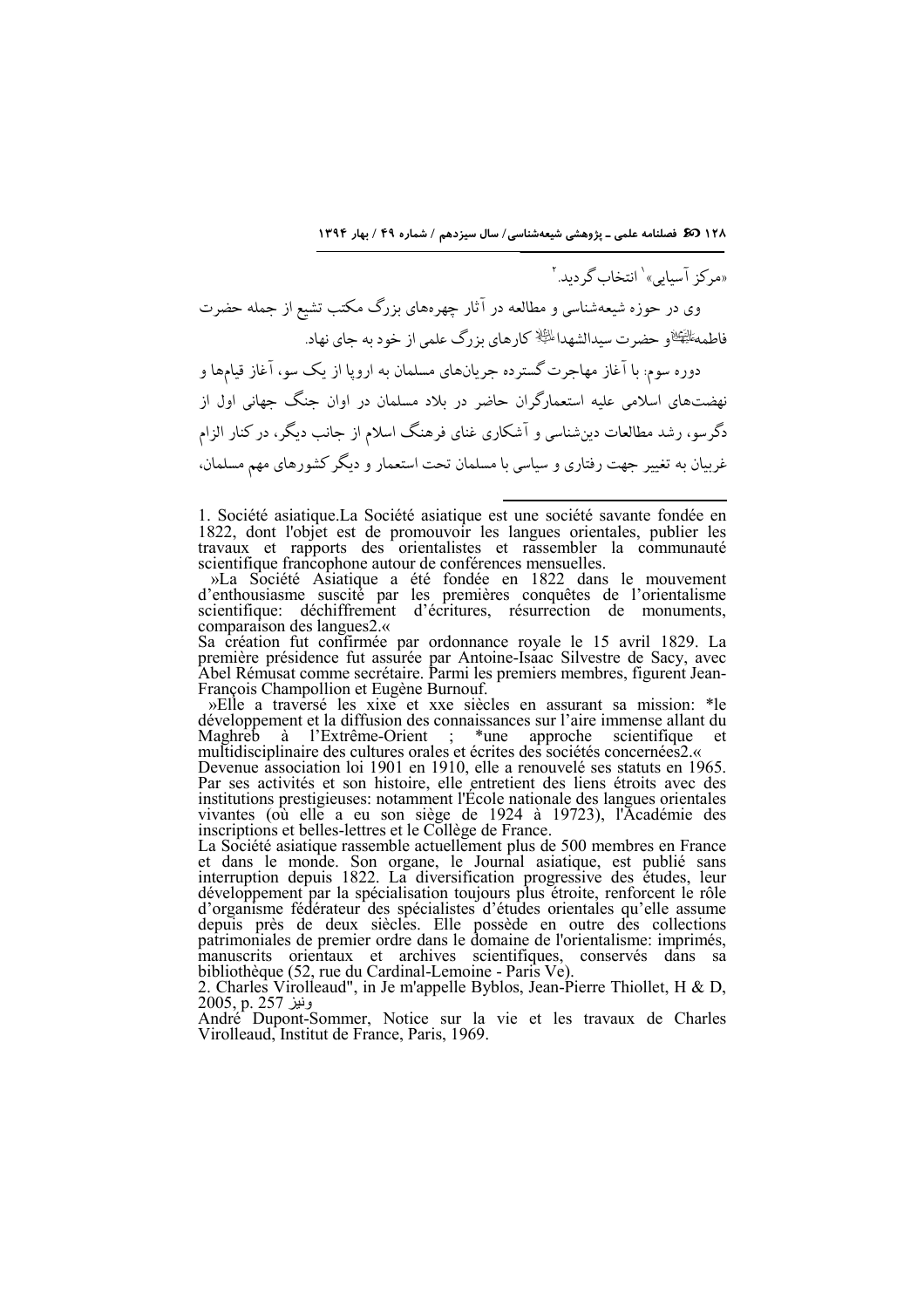فضایی به وجود آمد که کم به کم صورت سیاسی ارائه شده از اسلام را نزد اهالی مغرب زمین، به یک دین بزرگ دارای محتوای عمیق و شریعت دارای مبنا و اصول تغییر داد. در اینجا بود که سیر مطالعات فرانسویان در حوزه دین اسلام از رویکرد تاریخمدارانه و ناقدانه به رویکرد موضوعشناسي و مطالعات تطبيقي و تحليلي تغيير يافت. مراكز مطالعاتي غربي، من جمله فرانسه به عنوان پیشگام این سلسله مطالعات، رویکردشان را به اسلام و مطالعات مربوط به این دین بزرگ جهانی تغییر دادند.

لویی ماسینیون (Louis Massignon) (۱۸۸۳ – ۱۹۶۲) اسلامشناس مشهور و صاحبنظر فرانسوی که یک کاتولیک معتقد به شمار میرفت را باید طلایهدار جریان دوم دانست که توانست نگاه غربیان و محققین بزرگ آن را به اسلام و مکتب آن دگرگون نماید. حشر و نشر وی با مسلمانان الجزاير و ارتباط وي با انديشمندان مسلمان و مطالعاتش در ميان آثار اسلامي توانست از او چهره ای متمایل به این مکتب بسازد. او برای نخستین بار رسماً در مجالس درسی خویش از هویت فرهنگی و غنای اندیشه اسلامی سخن به میان آورد و به بررسی محتوای درونی این دین ير داخت.

وی در حوزه شیعهشناسی نیز تلاش قابلتوجهی از خود ارائه نمود و مکتب امامیه را با استفاده از عناصر مبنایی و اصولی آن معرفی مینمود. مقالات مشهور و آثار بزرگ او در معرفی برخی از چهرههای معصومین شیعه را باید از نخستین گامهای رسمیت بخشیدن به مطالعات شیعهشناسی و تأسیس کرسی تشیع در دانشگاههای فرانسه دانست. این جریان دوم، در بدو حضور پررنگش، غالباً به بررسی متون کهن و نیز تشیع درونگرا (مذاهب باطنیگرا و خصوصاً اسماعیلیه) تمرکز یافته بود،که بر مبنا و تئوریها و تحلیلهای افرادی همچون لویی ماسیون، ژرژ وجده (۱۹۰۸–۱۹۸۱)، و بعدها هنری کرین استوار بوده است.

یس از شخصیتهای مذکور، هنری کربن (۱۹۷۸–۱۹۰۳) را باید چهره برجسته شیعهشناسی در فرانسه دانست که این رشته مطالعاتی و علمی را به یک دیارتمان و کرسی مستقل دانشگاهی در فرانسه ارتقا داد. اگر چه کربن بیشتر شیفته جریانهای فلسفی و تاحدی عرفانی تشیع بوده، اما توانسته است كلياتي از علم كلام شيعه را نيز به غربيان معرفي نمايد و با ادبيات ويژه خويش تبيين کند. البته مکتب علمی و متدولوژی شیعهشناسی وی را نیاید یا دیگر محققین فرانسوی یکسان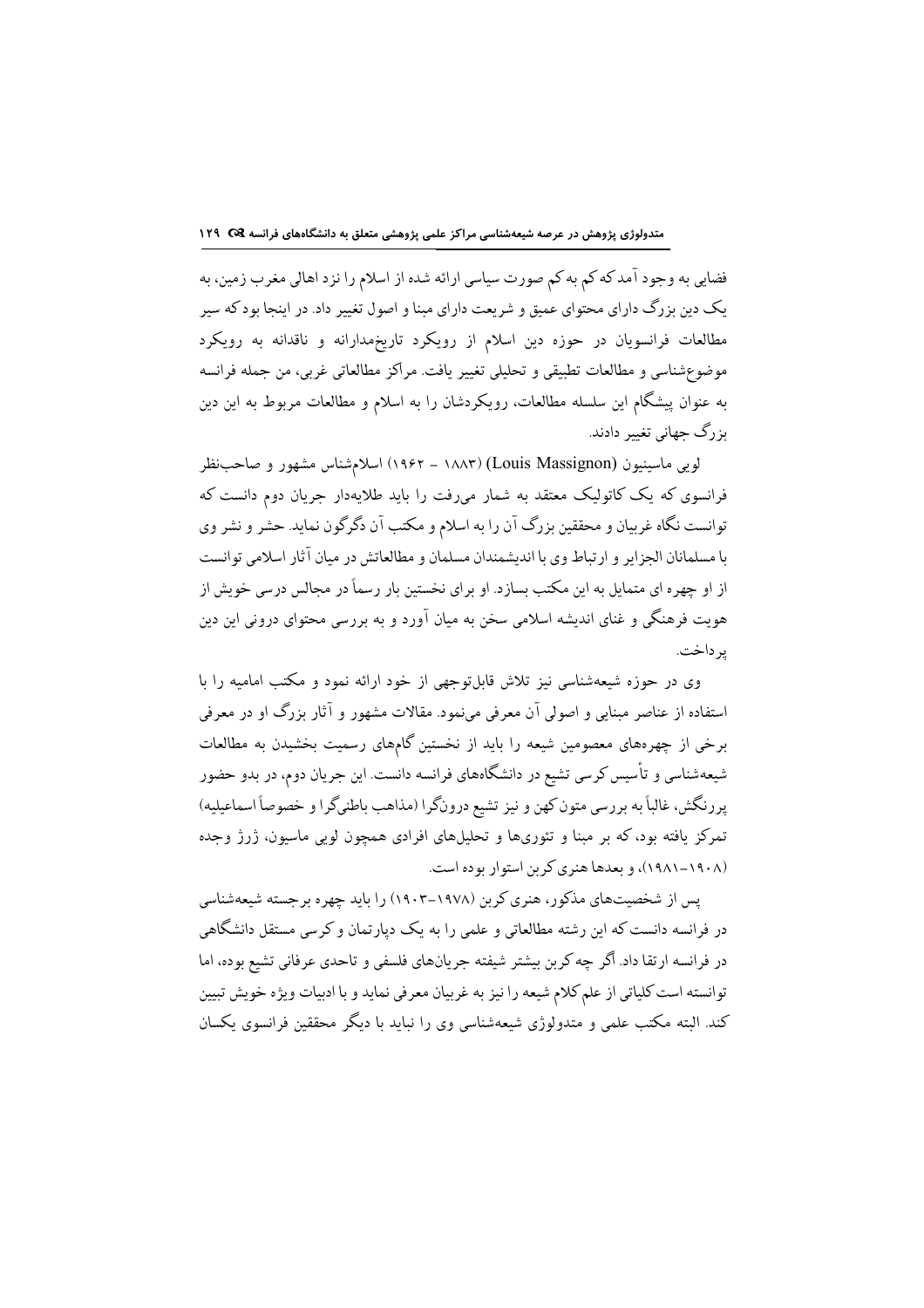١٣٠ 30 فصلنامه علمي - پژوهشي شيعهشناسي/ سال سيزدهم / شماره ٤٩ / بهار ١٣٩٤

دانست. وي هم قلمي متفاوت و با نمايه كاملاً فلسفي دارد و هم در بيان نكات و انديشههاي علمي، متأثر از متن گام برمیدارد. وی رسماًکرسی شیعه امامیه را در دانشگاه سوربون تأسیس نمود و خود عهدهدار این امر مهم گردید. دو حرکت مهم وی را در اداره این کرسی باید در نظر داشت: – متن شناسی آثار روایی و کلامی شیعه – حربان شناسی فلسفی

وی در هر دو زمینه مذکور قریب پنجاه سال تلاش نمود و آثاری را از خود به جای نهاد که انصافاً داراي عمق و ظرافتند. در عرصه متن شناسي وي به بررسي دقيق و علمي مجموعههاي حديثي كهن شيعي همچون اصول كافي پرداخته است. در حوزه جريانشناسي نيز وي توانست جريانهاي فلسفی اسلامی- شیعی را تا حدی به جامعه غربیان بشناساند. البته و صدالبته تلاش بزرگانی همچون مرحوم علامه فخيم و انديشمند بزرگ طباطبايي و نيز متفكر برجسته سيدجلال آشتياني و نیز بزرگانی از اهل خرد و اندیشه مانند: سید حسین نصر، داریوش شایگان و استاد احمد مهدوی دامغانی، هر کدام به میزان خویش، نیز کربن را در مسیر ش یاری دادهاند.

با درگذشت هنری کربن، دو جریان پژوهشی به جای کربن، به مطالعات شیعهشناسی تداوم ىخشىد:

جریان نخست، جریانی است که تشیع باطنگرا را از آموزههای هنری کربن پذیرفت، و در .<br>تداوم مشي مطالعاتي و شيوه پژوهشي او كه بر مدار فنومولوژيسم يا پديدارشناسانه استوار بود، سعی در بررسی و تتبع در اسلام و حوزه تشیع دارد. این رویکردکه امروز نیز در بین بزرگانی از محققین دانشگاه سوروبون و مدرسه عملی یژوهشهای عالی رواج دارد، تلاش خاصی در ارائه اسلام و تشیع بر اساس عناصر و محتوای مفاهیم آن دارد. شاید بتوان پروفسور پیر لوری ٔ را وفادار ترین چهره عصر حاضر سوریون به مکتب و اندیشههای فکری هانری کرین دانست.

۱. پروفسور پیرلوری متولد پاریس در سال ۱۹۵۲ میلادی است. وی در سال ۱۹۷۰ تحصیلات متوسطه خود را بروکسل، پایتخت بلژیک به پایان رساند و سپس در سال ۱۹۷۳ موفق به دریافت مدرک فارغالتحصیلی از انستیتوی مطالعات سیاسی پاریس، بخش روابط بینالملل گردید. وی در سال ۱۹۷۵ مدرک لیسانس خود را در رشته ادبیات و زبان عربی از دانشگاه سوربون (پاریس ۳) اخذ نمود. در سال ۱۹۷۷ نیز مدرک اگرگاسیون خود را در همان رشته به دست آور د. وی در سال ۱۹۸۱ مدرک دکترای سیکلسومش را در رشته مطالعات تمدن عربی از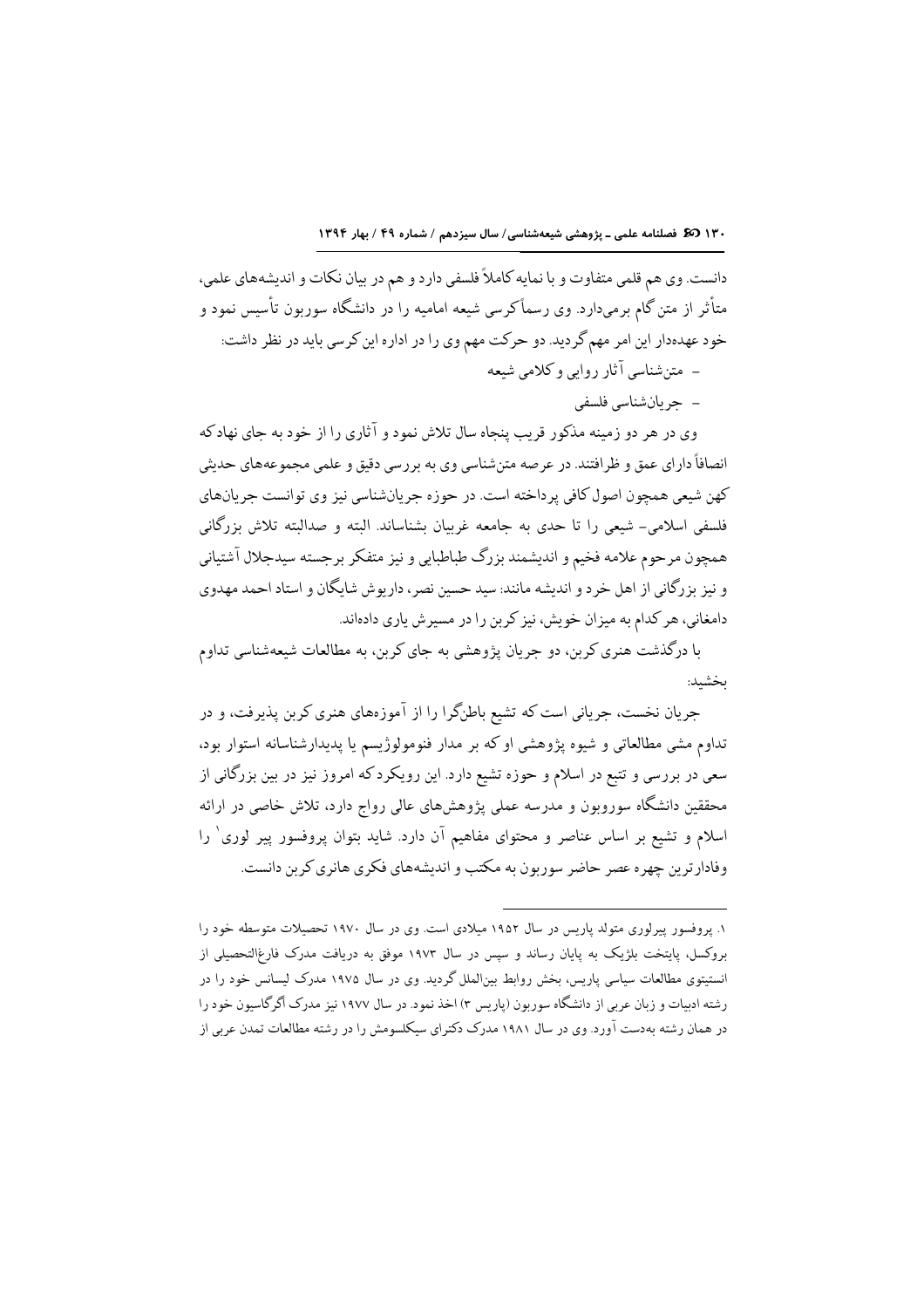در این جریان هیستوریسم یا اصالتهای تاریخی دارای مکانت و وزانت علمی به شمار نمیرود. بنابراین رجوع به تاریخ تنها به عنوان مؤیدی بر یک نقل و واقعه است. به بیان دیگر، در این عرصه، وقایع و گزارههای تاریخی را در تحلیل مفاهیم و عناصر درونی دین دخالتی اساسی نيست. آنچه مهم است؛ تحليل و شناخت حقايق مفاهيم بما هو هو ميباشد و نه بدان حيث و جهت که در یک واقعه تاریخی قرار گرفته است. در این روش علمی و مطالعاتی، توجه به تطبیق ابن مفاهیم با آموزهها و معادلهای آن در ادیان مسیحیت و یهودیت نیز به نظر میرسد. میتوان گفت در این سبک و مشی پژوهشی، ضمن نفی اهمیت گزارههای تاریخی، بیشتر دنبال آشکار نمودن معارف و حقائق عرفاني،كلامي و به مفهوم عام، جنبههاي نظري شريعت ميباشند.

دانشگاه سوربون دریافت نمود وبه دنبال آن در سال ۱۹۹۰ دکترای دولتی خود را در همان رشته کسب نمود. لوری در حال حاضر استاد راهنما، پژوهش و تحقیق سطوح بالا در دیارتمان مطالعات عرب دوره قرون وسطی و معاصر، و عضو مؤسسه فرانسوی خاور نزدیک و استاد راهنما مدرسه پژوهش۵ای عالی سوربون میباشد. عضويت در كميته بررسي تاريخ اديان ومذاهب و مجله پژوهشي تاريخ تصوف وعرفان نيز دركارنامه او ثبت است و …

وی نخستین پژوهش علمی مهم خود با موضوع عرفان اسلامی را در سال ۱۹۷۷ میلادی تحت اشراف پروفسور روژر آرناردز در دانشگاه سوربون با موفقیت به پایان رساند. وی در سال ۱۹۷۸ پس از دریافت بورس پژوهشی از آکادمی ایرانی فلسفه در تهران باکمک پروفسور هنری کوربن موفق به دریافت دکتری دیگری در ر شته تمدن عر ب در سال ۱۹۸۱ گر دید.

او مدتی در مؤسسه پژوهش و تحقیقات عرب در دمشق به ادامه تحقیقات خویش پرداخت. وی در سال ۱۹۹۰ پایاننامه دکتری با عنوان درونگرایی (عرفان و تصوف) اسلامی را با رتبهای بالا به پایان رساند آنگاه از سال ۱۹۸۱ بهءنوان استاد کنفرانس دانشگاه بوردو فرانسه به تدریس پرداخت. در سال ۱۹۹۱ رتبه استادی دانشگاه سوربون و مدرسه پژوهشهای عالی در بخش علوم ادیان به او تعلق یافت و تاکنون به عنوان استاد راهنما بسیاری از پایاننامههای مقطع دکتری در زمینههای اسلامشناسی و مذاهب آن در مدرسه پژوهشهای عالی سوربون در کنار دیگر مجامع و دانشگاههای جهان اشتغال دارد. او در حال حاضر عضو کمیته تحریریه نشریه آسیایی و مطالعات اسلامی و نیز بولتن سالیانه اسلامشناسی بوده و در کنار آن دبیری انجمن دوستان هانری <mark>واستلا</mark> کوربن را عهدهدار است.

وی علاوه بر مقالات علمی بیشماری که در مجلات علمی و پژوهشی مشهور ارایه نموده در دایرهالمعارف اسلام نیز مقالات حایز توجهی نگاشته است. وی همچنین در سال ۱۳۸۳ موفق به دریافت جایزه کتاب سال در ایران گر دىد.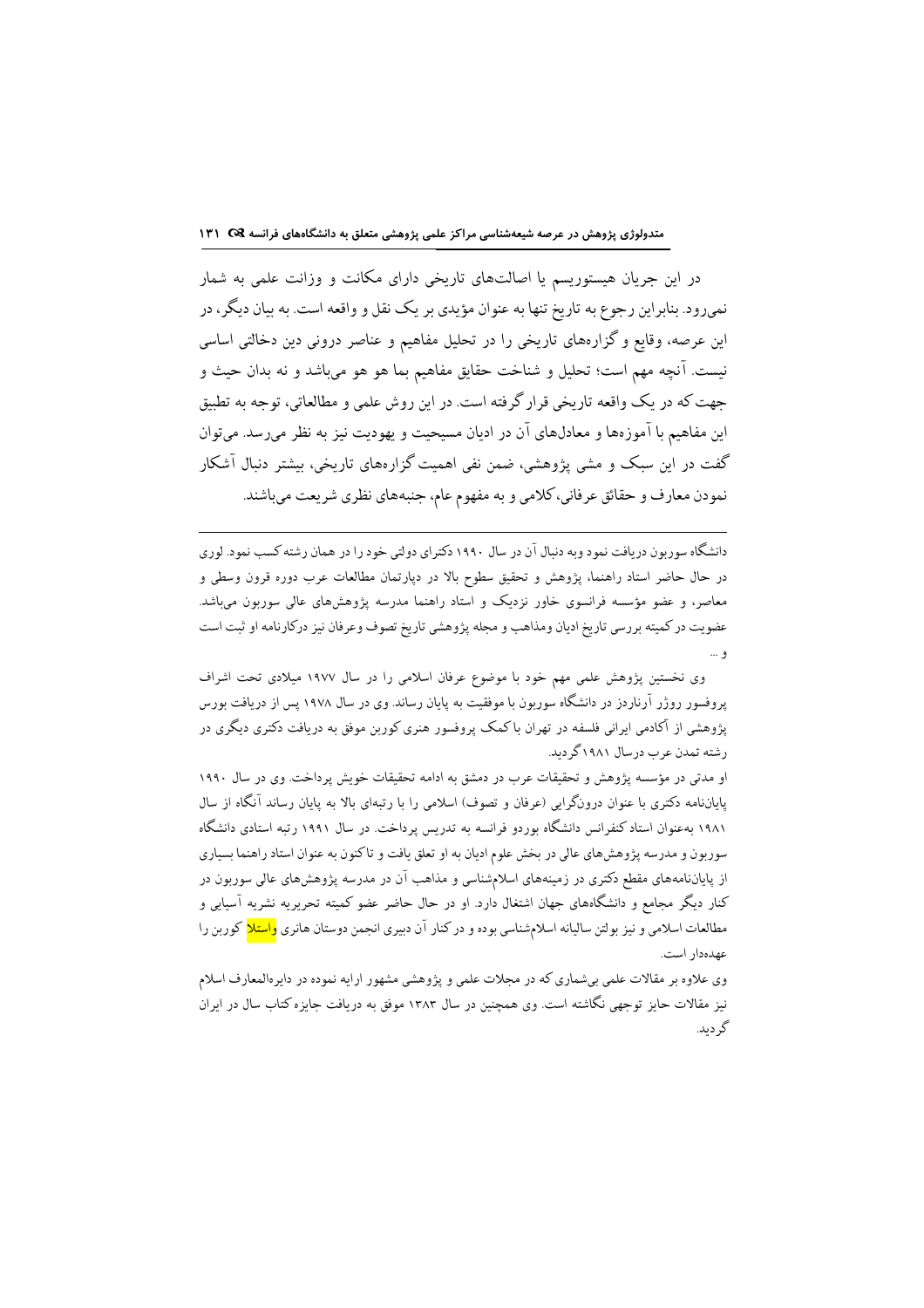١٣٢ (3 فصلنامه علمی ـ پژوهشی شیعهشناسی/ سال سیزدهم / شماره ۴۹ / بهار ١٣٩٤

جریان دوم را باید جریانی برشمرد که بیشتر بر محور اصالت تاریخ یا هیستوریسم گام برميدارد و سخن از تحليل وقايع و گزارههاي تاريخي مي(ند. اين جريان بر فنومن و يا پديدهها رویکردی متفاوت نسبت به جریان نخستین دارد. اینجا وقایع تاریخ و تحلیل آن وقایع است که مفاهیم را می سازد و عناصر درونی یک دین را می پرورد. یک حادثه سیاسی، یک رویداد تاریخی و یک اتفاق درگذر زمان، شریعتی را نمایان میکند و مفاهیمی را ابداع مینماید و صورتی را میآفریند. در واقع، مفاهیم دینی و شریعت ساخته گزارههای تاریخی است. در میان شاگردان و متأثرین از هنری کربن، عدهای از محققین دانشگاههای فرانسه به این سبک مطالعاتی و مشی پژوهشی معتقدند و در آن مسیر گام برمیدارند. مثلاً این جریان در تحلیل معارف شیعی، نظر و نتايج متفاوتي را نسبت به جريان نخست به دست آورده است. از دست دادن قدرت و خلافت، ضعف در برابر جریان حاکم، خلفا پس از پیامبر، از دست دادن منابع مالی و دستگیری طرفداران على الرَّالِ جريان سياسي شيعي را به صورت مذهب رسمي مقابل حكومت وقت نمايان ساخت!

این چنین است که این جریان حتی بررسی موضوع تحریف یا عدم تحریف قرآن، مهدویت، امامت، موضوعات نظري و كلامي در تشيع را تمام در آينه وقايع تاريخي مورد تتبع قرار ميدهد و معرفي مينمايد.

افرادی همچون امیرمعزی که سالها در مکتب کربن حضور داشتند، به عنوان یکی از چهرههای شاخص این جریان، معتقدند که تشیع، برخاسته از جهتگیریهای سیاسی، تنها به جانب درون توجه دارد واصولاً جنبههای ظاهری دین در نظر شیعه نیست. به عقیده او، آنچه امروز شیعه نام گرفته با شیعه سدههای نخست تفاوت کامل و حتی بنیادین دارد. از نظر او دیدگاه پدیدارشناسانه هنری کربن نمی تواند راهگشای مطالعات شیعهشناسی باشد و یا حداقل با مبنای فکری او کاملاً در تضاد است.

مجموع این روشها و رویکردها، باب مطالعاتی خاصی را در دانشگاههای فرانسه گشوده است که موحب پدید آمدن تحقیقات گسترده در عرصه مذاهب باطنگرا، تصوف و عرفان شده است. مطالعه در حوزه شيخيه، اسماعيليه، مهدويت، متون كهن مربوط به امامت و ولايت امامان شیعه <sup>پا</sup>ئِخَ<sup>الِد</sup>ُا و مطالعه در حوزه تأویلات قرآنی و تفاسیر شیعی کهن، در همین راستا بخش گستردهای از تحقیقات دانشگاه سوربون و مراکز مطالعاتی مربوط به آن را به خود اختصاص دادهاند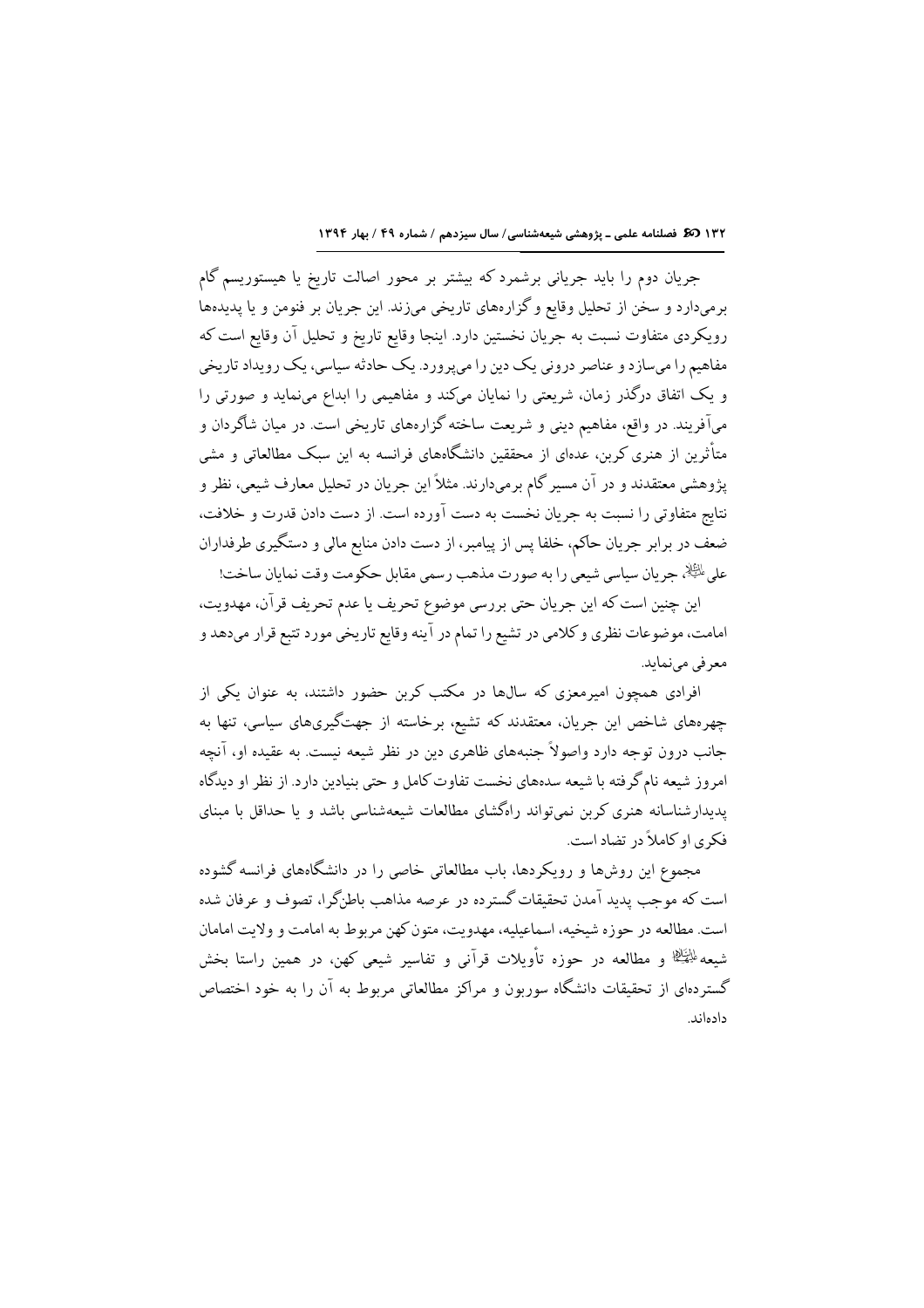در کنار این دو جریان مطالعاتی در حوزه تشیع امامیه، سبکها و شیوههای مطالعاتی دیگری نیز به نظر می رسند که ضمن ارتباطشان با دو مکتب قبلی دارای تفاوتهای ویژهای با آنها هستند. مثلاً در سالهای اخیر، شخصیتهایی همچون صبرینا مرون به مطالعات میدانی-کتابخانهای در تشیع امروز روی آورده که آثار تحقیقی و مطالعاتی نسبتاً عمیقی را در رابطه با جریانهای شیعی دوران معاصر رقم زده است. این نوع مطالعات بیشتر صورت میدانی به خود گرفته و تلاش در تطبیق پدیدهها و مفاهیم باگزارههای تاریخی دارد. البته این مکتب به سادگی آن دو سبک بیان شده، قابل تعریف نیست و بیشتر باید در خلال بررسی نتایج آن به معرفی آن پرداخت. در ذیل، به شیوههای کلی مطالعات و پژوهشها در حوزه شناخت تشیع امامیه و یا به اصطلاح شیعهشناسی در دانشگاههای فرانسه با محوریت سوربون و مراکز تابعه آن میپردازیم.

شيوه نخست: مطالعات مبتني بر پديدارشناسي توصيفي (فنومنولوژي)(phénoménologie) اسلامشناسي بر پايه پديدارشناسي، از طريق بررسي متون، منابع ديني و مذهبي كهن و اوليه اسلام، .<br>شیوه متداول در برخی از مراکز آکادمیک غرب به شمار رفته، یکی از راهکارهای مورد توجه محققان و پژوهشگران در حوزه علوم انسانی، خصوصاً در دو علم فلسفه و دینشناسی میباشد. این شیوه از مطالعات، بیشتر به مفاد و محتوای اصیل، پایهای و اولیه دین و مذاهب آن دین، از زوایای مختلف و رویکردهای متشتت توجه دارد. محققین دینشناس که بر این مبنا به پژوهش میپردازند، برای دستیابی به حقیقت، پدیدهای دینی و مذهبی، موضوع آن را از زوایای مختلف می:گرند و با بیانهای متفاوت توصیف می:مایند. گاه در ضمن مطالعه متون قدیمی، درصدد بررسی و مطالعات تطبیقی آن موضوع مذهبی و دینی با امثال آن از جهت ماهیت و نوعیت؛ در دیگر پدیدههای همان دین و مذهب و یا دیگر ادبان و مذاهب برمیآیند. مثلاً آنچه که کرین در حوزه مفهومشناسی پدیده «ولایت» در مکتب امامیه و تفاسیر مسیحیت از جایگاه قدیسین و حضرت عیسی به عمل آورده را باید از این دسته از مطالعات برشمرد. در منظر کربن به عنوان یک محقق شیعهشناس، مطالعه و تتبع یک پدیده مذهبی و دینی لازم است معطوف به موضوع، آنگونه که با آنها مواجه می شود باشد. بدیهی است که «ولایت» در تعبیر او و بنا به مینای اتخاذی کربن، ميتواند تفسيري متفاوت از آنچه براي ديگر شيعهشناساني همچون رابرت گليو و يا صبرينا مرون دارند، داشته باشد.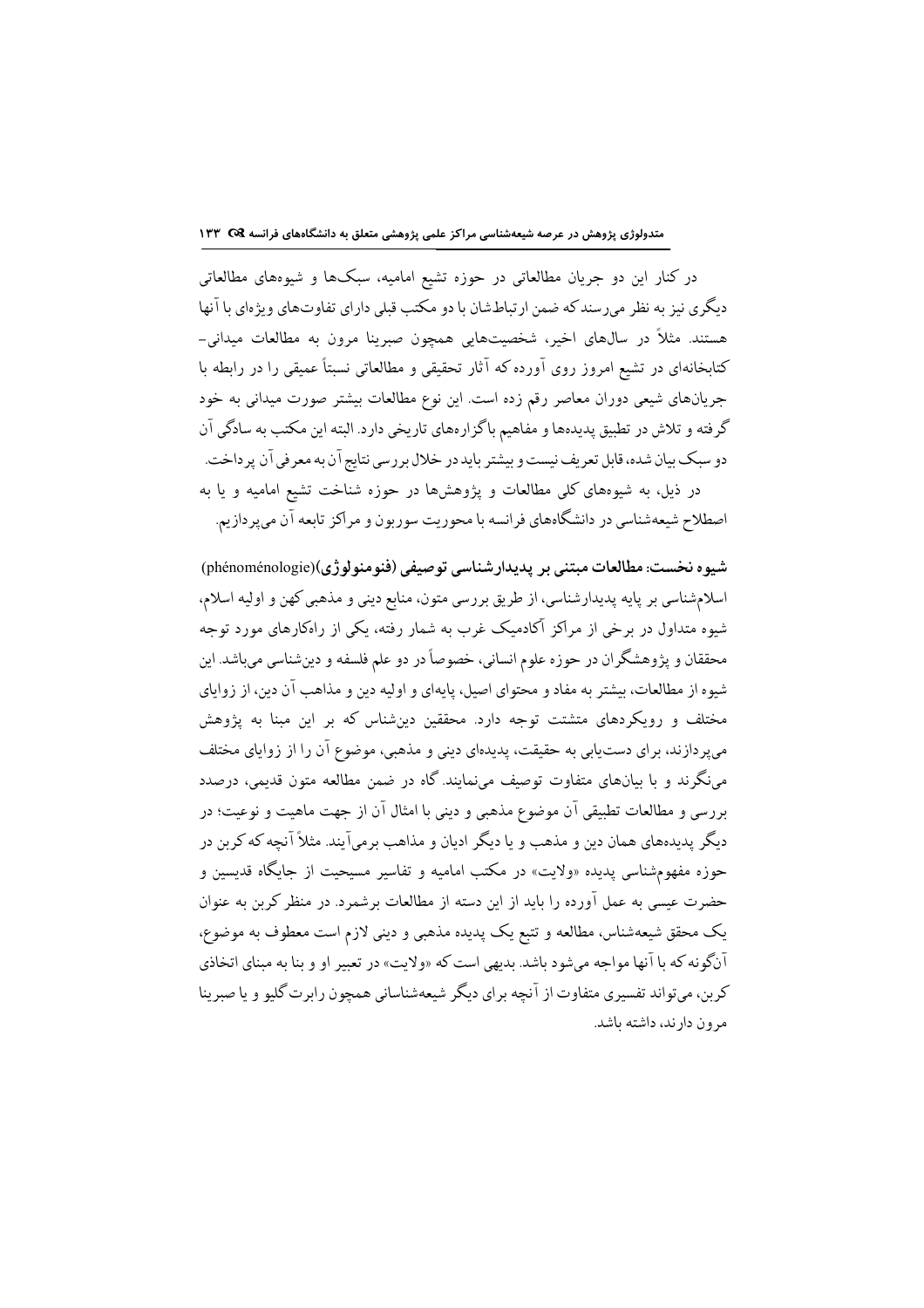١٣۴ 30 فصلنامه علمى - پژوهشى شيعهشناسى/ سال سيزدهم / شماره ٤٩ / بهار ١٣٩٤

در این شیوه، که مبنایی غالب برای بیشتر محققان معاصر دانشگاه سوربون و مراکز تحت اشراف آن در عرصه دین شناسی و مذهب شناسی می باشد، محقق با بررسی متون قدیمی و کهن یک مذهب؛ این امکان را میپابدکه از مقایسه میان آموزههای قدیم و اصیل آن، با آنچه امروز در آن مذهب و آیین مشاهده میگردد؛ از فرایند رشد،گسترش و نیز تشعب و اختلافهای به وجود آمده در آن مطلع گردد و تفسیر و شرحی از آن ارائه نماید. به بیان دیگر یکی از بهترین ابزارهای شناخت علل، عوامل و شرایط به وجود آمدن مکاتب، نحلهها و مذاهب در دل یک مذهب اصلی، بررسی متون مذهبی اولیه آن در کنار مطالعه جریانات تاریخی و جامعهشناسانه آن دورانها به شمار میرود. البته به یقین بر مبنای پدیدارشناسی نمیتوان تفسیر و تعبیر دقیقی از مفاهیم، آنچنان که باید و شایسته حقیقت آن است ارائه نمود، مگر آنکه خود محقق به نوعی تحتتأثير عميق و دقيق موضوع و مفاد آن قرار گرفته باشند. لذا براي محققيني كه كاملاً ذهنيت لائیک و یا غیر دینی دارند، استفاده از شیوههای پدیدارشناسانه در کشف و فهم متون مذهبی راه آسانی نیست. اینکه شخصیتهایی همچون شارل فوکو، لویی ماسینیون، هنری کربن، پیرلوری و هنری دولهوگ، از چهرههای معاصر شیعهشناس بیشتر بر مبنای این روش پدیدارشناسانه به مطالعات خويش در حوزه مذهب تعمق مىبخشند و تداوم مىدهند نيز همه و همه از اين روست كه تمامي آنان در نقطه *«ايمان به خداوند وجلوههاي رحماني»* معتقد و پايبند ميبوده و هستند.

در این شیوه، سعی محقق بر آن است تا به عنوان مقدمه تتبع خویش، با استفاده از مطالعه منابع و آثار تدوین شده در صدر اسلام و سدههای نخستین هجری، با فضای تاریخی و شرایط موجود در آن دوره آشناگردد و از آن میان به مناطات، عوامل رشد و توسعه متون دینی و جریانشناسی تشعّب و تفرّق مذاهب، در کنار شناخت اسباب وعلل بسیاری از محتویات و مفاد فرامین، آموزههای دینی (حوزه علوم مربوط به کلام) و احکام مذهبی دست یابد. آنگاه وی متوجه موضوعات مطرح و مورد نظر خویش، همان پدیدههای مذهبی و دینی، میگردد و از تمامی جوانبی که در ذهن دارد به تفسیر و تببین آنها میپردازد. شناختی که از این راه برای وی حاصل میگر دد در حقیقت عناصر منتج از پژوهش وی در شیعهشناسی تلقی میگر دد.

در شیوههای مطالعاتی مبتنی بر پدیدارشناسی، یکی از مهمترین ابزارهای تتبع و پژوهش را باید استفاده از علم فیلولوژی دانست که به بررسی دقیق تحولات معنوی و مفهومی یک لغت یا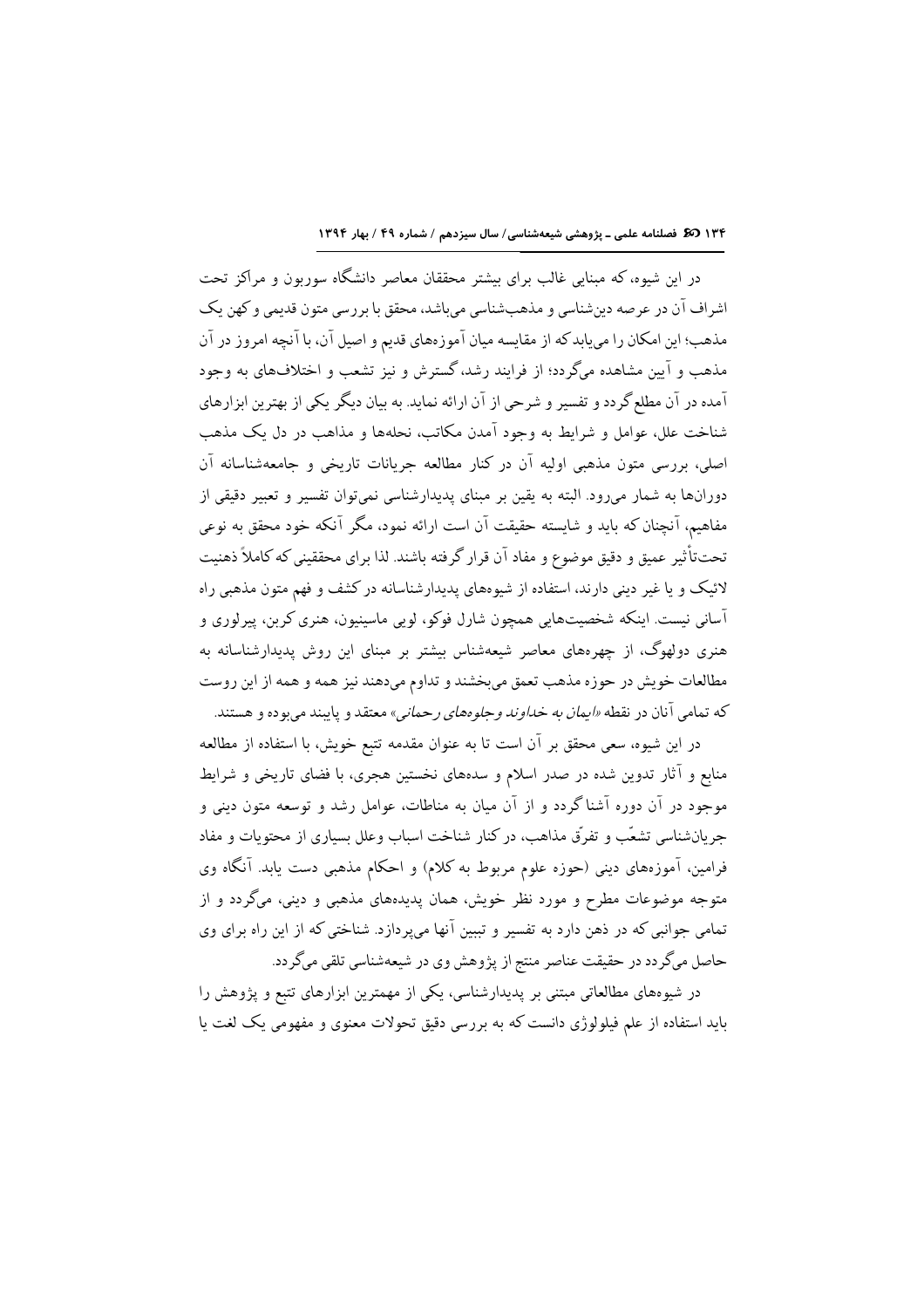اصطلاح میپردازد. دانش فیلولوژی را در علم دینشناسی باید تتبع و پژوهش در مجموعه مصطلحات به کارگرفته شده در یک متن دینی و مذهبی دانست که با توجه به ترکیب جنبههای ادبی، تاریخی، و تحولات مفهومی آن مصطلحات صورت میپذیرد. مثلاً برای پژوهش به منظور شناخت یک مفهوم (پدیده) و یک موضوع دینی و مذهبی مانند «ولایت»، محقق نخست به متون کهن دینی که این مصطلح در آنها به کار رفته است رجوع می;نماید. در این راستا آثاری که به بیان شأن نزول یا اسباب النزول مرتبط با آن اصطلاح پرداختهاند در درجه نخست التفات قرار مرگیرند. سپس آن اصطلاح در دیگر متون تاریخی و غیرتاریخی نگارش یافته همزمان با متن اصلی مورد مطالعه مورد بررسی قرار میگیرد. در مورد مثال، پژوهشگری همچون کربن در ابتدا به سراغ آیاتی از قرآن می رودکه در آن واژه ولایت و ترکیبات آن ذکر شدهاند. سپس به متون كهن و قديمي بيانگر اسباب النزول همچون كتاب *اسباب النزول* أبوالحسن على بن أحمد بن محمد بن على واحدى نيشابوري (متوفى ۴۶۸)، كتاب *لباب النقول في أسباب النزول* تأليف جلال الدين سبوطی و امثال آن می پر دازد و آنچه که سبب به کارگیری آن مصطلح شده را میجوید. وی سپس متون غیر دینی و غیرمذهبی همچون دیوان شعرا، آثار تاریخی و گزارشهای مختلف منقول؛ که این مصطلح در آنها به کار رفته رجوع مینماید تا تحولات و تطورات مفهومی آن اصطلاح را ملتفت شود. وی از بستر این سیر دشوار تاریخی از مفهومگیری و مفهومسازی و حقیقت آن را به دست میآورد، که منبع مهمی در مذهبشناسی و دینشناسی به شمار میروند. این همان فرآیند به کارگیری علم فیلولوژی است که اگر چه اقران و امثالی در وادی علوم اسلامی دارد، چنانکه در علم اصول فقه در بحث حقیقت شرعیه و متشرعه اشارهای اجمالی به تحولات لغوی یک مصطلح شرعي مي پردازيم، اما به واقع ساخته و پرداخته مغرب زمين است.

این روش در میان اساتید برجسته دانشگاه سوربون و مدرسه عملی پژوهشهای عالی متداول است. پس از کربن، پیر لوری نیز از این مبنا در سیر پژوهشهای خویش بهره فراوانی برده است. آثار مهم مطالعاتي وي همچون: «خ*واب در اسلام»، «تاويلات القران»، «فرشته در اسلام» و «علم* حروف»، نمونه اي از اين روش مطالعاتي در فرانسه به شمار مي روند.

از دگر سو، باید دانست که گرچه رویکرد درونی این دسته از محققین غالباً برخاسته از عقيده و نوعي ايمان دروني مي باشد، ولي اين بدان معنى نيست كه نوع يژوهش ها و مطالعات ايشان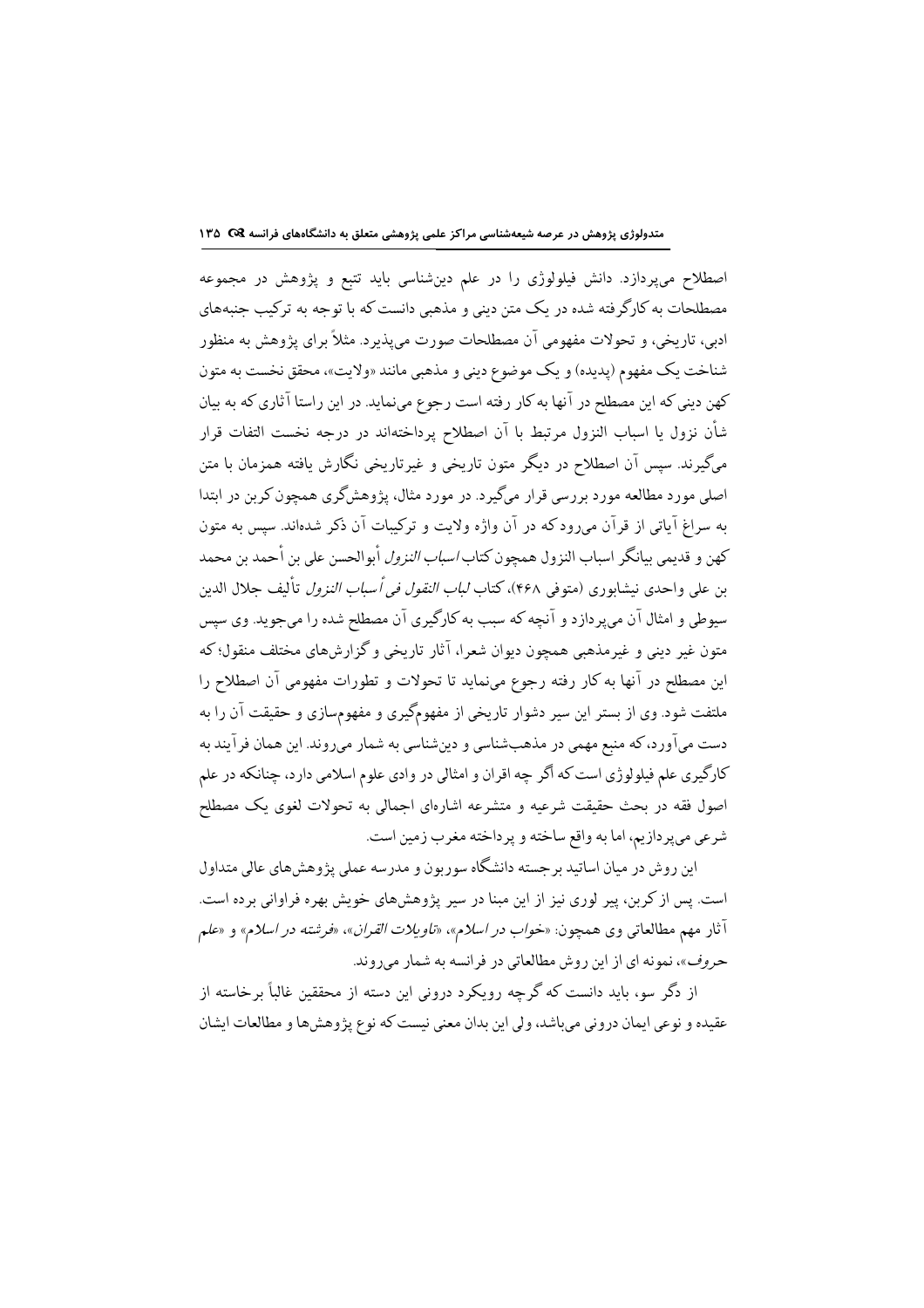نیز؛ بر مدار پذیرش درونی و ایمانی تمامی آنچه که درصدد بررسی آن بودهاند باشد. اگر چه من به نوبه خويش قلم و لسان علمي اين دسته را بيشتر و بيشتر مراعي حسن نظر و جامع لطافت تعبير و کلام دیدهام، ولی توقع ایمان به نتیجه در مسیر آن پژوهشها و تحقیقات نیز امر میسور و یا حداقل مطلو پي نخو اهد يو د.

بنا بر اين نكته، از نظر غالب محققين مذهبي شيعه، تأليف كتاب ارزشمند «*كمال الدين و تمام النعمه»* شیخ صدوق (زاده ۳۰۶ـ قم و درگذشته ۳۸۱ـ شهرری)، نتیجه الطاف خاصه امام عصر (نورالله عیوننا بلقائه) است. لذا در آثار کتابشناسان، روات و رجالشناسان مذهبی، کمتر به عوامل اجتماعی و سیاسی دوران صدوق و تأثیر آنها در نگارش آن گونه آثار توجه شده است. در حالی که برای اسلامشناسی که بر مبنای پدیدارشناسی به مطالعه در این آثار پرداخته، (غالباً نگاهی خارج از حوزه مقدسات شیعی و تعبیرات مذهبی آن دارد)، نگارش چنان اثری به عنوان یک پدیده دینی و مذهبی ناشی از شرایط خاصی است که برای مؤلف آن محقق گردیده است، فضاي فرهنگي و اجتماعي و نيز رويكرد مذهبي حكام آل@يه و تحولات فكري جريان شيعي و عواملي از اين دست را بايد بستر پيدايش دانست.

در جریان مبتنی بر تاریخ و یا جریان دوم مورد بحثمان که امروز چهرههایی مانند پروفسور امیر معزی در رأس آن قرار گرفتهاند، بیشتر تأکید بر وقوع وقایع و حوادث تاریخی بسترساز این .<br>آثار است. بنابر این، تألیف این چنین کتابی، اگر چه کلامی و عقیدتی به شمار می رود، جز به لحاظ شرايط سياسي و حدوث وقايع خاص تاريخي زمان مؤلف و تأثيريذيري وي از حكام وقت نبوده است. مسیر حکومتی خاندان بویه و ملاحظات ویژه آنان در تشدید و تحکیم پایه نظامی شیعی، مقتضی تدوین و ساماندهی نظام عقیدتی و مکتبی تشیع است. این نیز جز با گردهم آوردن اندیشمندان این مذهب و تشویق آنان به انجام این امر خطیر و مهم میسر نیست. ۱

این نقطه افتراق ایمانی میان دو دسته از اسلامشناسان، میتواند موجب آن گردد که محقق داخل، ضمن آشنایی با مبانی نظری این دسته از اسلامشناسان، در شناخت عوامل و اسباب رشد و گسترش مفاهیم دینی، از تشعب جریانهای فکری و نظری سدههای نخست هجری، تحولات و

۱. برای آشنام را این آراء و نظرات به آثار پروفسور محمدعلی امیرمعزی رجوع شود.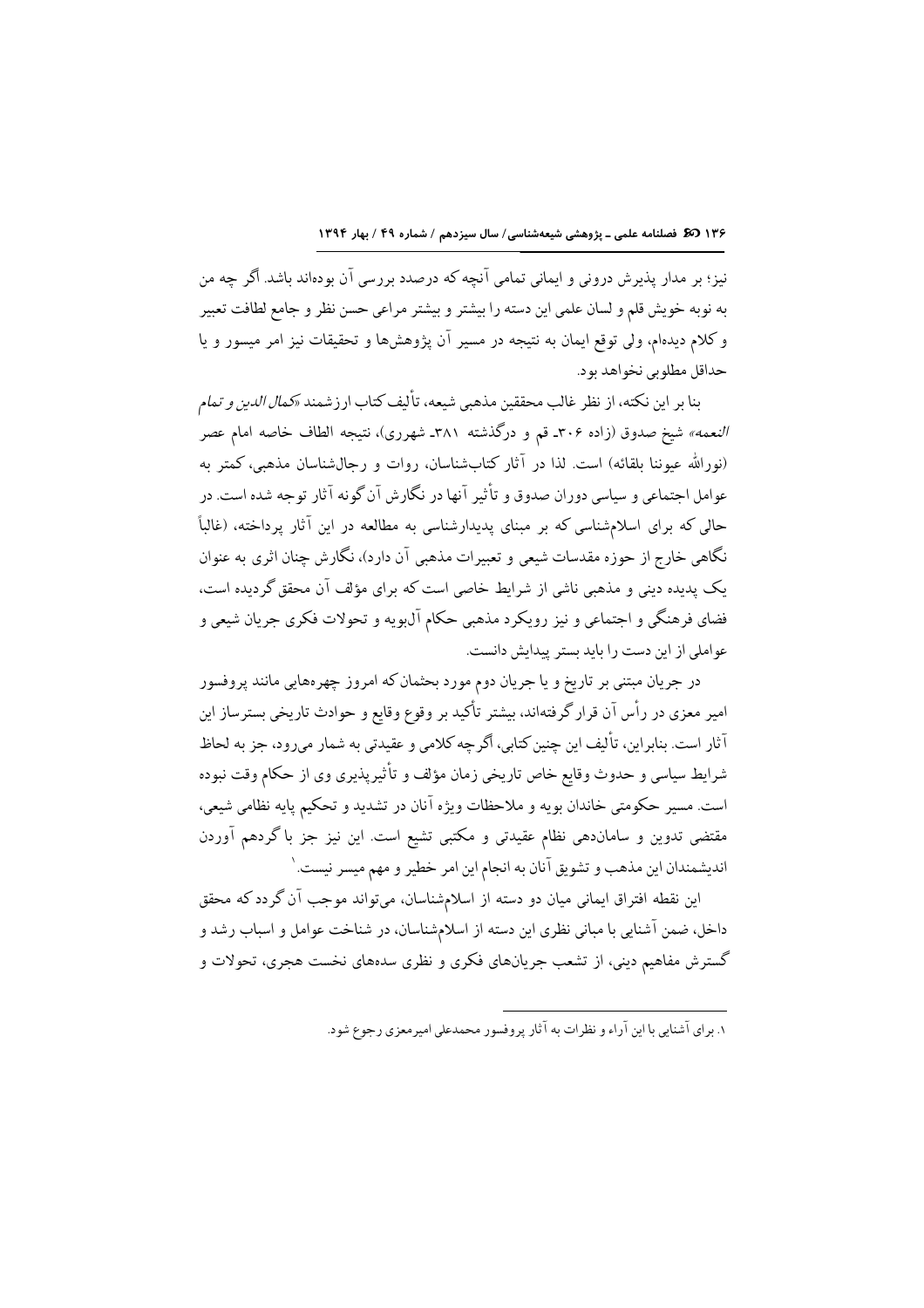تطورات در جریان شکلگیری و سازمانیابی تشیع امامیه و فرق مربوطه و نیز مصطلحات کلامی مبنایی و فروع آن در این مکتب آگاهی، احیاناً، متفاوتی به دست آورد. شاید هم گاهی اطلاع از این دسته شناختهای دقیق تحلیل بتواند در تغییر روند افتا و صدور احکام و فتاوی مؤثر افتد و این شناخت جدید، فقیه مطلع را در مقام استنباط و اجتهاد؛ در بستری متمایز از گذشته قرار دهد.

از آن سو نیز برای یک مستشرق، مطالعه آثار محققین مذهبی در شناخت جریانات متفاوت دینی و جامعهشناختی و گونههای تولید و رشد مبانی دینی در کنار مکاتب فکری اهمیتی به سزا دارد، هرچند غالباً اسلامشناسان غربی؛ منشا وحیانی در این آثار (همچون روایات ودیگر متون مقدس) را مردداً مىپذيرند و تأسيس وحى را نيز بعضاً نتيجه فرآيند انديشه نخبگان برمىشمرند و یا تشعشعاتی در ذهن عارفان و درون ساختگان یک جامعه، تا تداوم حضور خداوند بر انسان، آنگونه که بر عیسای نبی جلوه نمود. اگرچه اخیراً هستند اسلامشناسانی در فرانسه که تداوم وحی عیسوی را بر رسول گرامی اسلام به عنوان «جلوه الهی بر بندهای معتقد» پذیراگردیدهاند.<sup>\</sup> البته هدف و نتيجه اين مطالعات در ميان اسلام شناسان و محققين مسلمان همواره يكسان نيست.

## شیوه دوم: مطالعات شیعهشناسی مبتنی بر وقایع تاریخی

چنانکه قبلاً اشاره گردید، در این روش محقق به دنبال وقایع تاریخی است تا بتواند از تحلیل آن وقایع موضوعات و مفاهیم دینی را تفسیر نماید. این روش بیشتر بر مبنای هیستوریسم (مکتب اصالت تاريخ) است تا يديدارشناسي. البته نبايد اين اصالت دادن به تاريخ در اين مكتب را با آنچه كه امثال مارتين هايدگر در نظر دارند و ارائه نمودهاند متفاوت به نظر مىرسد. در اينجا شیعهشناس و اسلامشناس به دنبال اصالت دادن حقیقی به وقایع تاریخی و جان و روح بخشیدن به حوادث و گزارههای منقول توسط مورخان نیست. بلکه پژوهشگر سعی دارد تا با بازبینی و بررسی موشکافانه حوادث و وقایع، به نتایجی دست یابد که فهم مسائل دین و مذهب را ساده نمايد و دليل تحولات وتطورات دروني آنها راكشف نمايد. در واقع اين دسته از محققين عقيدهاي به حقایق مفاهیم و موضوعات ندارند و بیشتر به دنبال دلایل مادی میگردند تا حقایق ماورایی و

l

۱. رجوع شود به مقاله «متدولوژي اسلامشناسي هنري دولهوگ» نشريه علمي تحقيقاتي ايران و اسلام، شماره ششم سال ۱۳۹۴.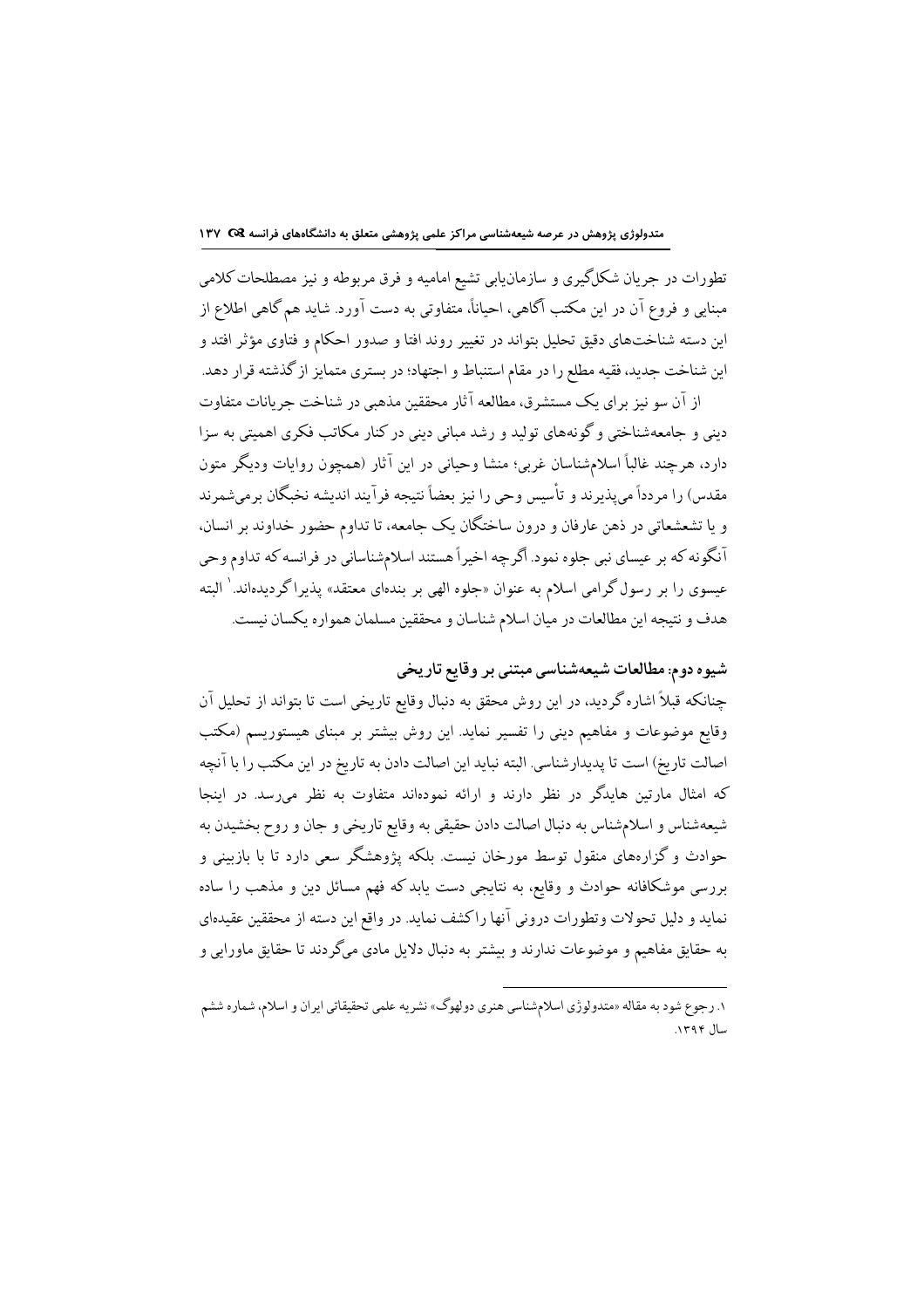معنوی لذا از نظر این دسته از پژوهشگران، تشیع به دنبال یک فرآیند کاملاً مادی و تحتتأثیر عواملي بيروني همچون حوادث صرفاً سياسي و اجتماعي تشكل يافته است.

از میان پژوهشگران فرانسه و دانشگاه سوربون که امروز شیوه مطالعات و پژوهشهای خود را بر این طریق استوار نمودهاند میتوان از پروفسور محمدعلی امیر معزی نام برد؛ که به دنبال مکتب علمی استادش هنری کربن، به بررسی متون قدیم شیعی میپردازد. البته این به آن معنی نیست که وی به مکتب هنری کربن پایبند مانده باشد. بلکه بالعکس او از معدود شاگردانی است که بر خلاف جهت فکری و نظری استاد خود قدم در عرصه پژوهش نهاده است و علیرغم اتحاد اسباب تحقیق و پژوهش، اختلاف مبانی و هدف آن دو کاملاً از آثارشان مشهود است. در آینده به اين نقاط تمايز اشاره خواهيم داشت.

از امتیازات این روش میتوان به ملاحظات تاریخی در نظر گرفته شده در آن اشاره نمود. بیشک بسیاری از قواعد و مفاهیم مذهبی تحتتأثیر شرایط سیاسی و اجتماعی زمان نظريه ير دازان آن مذهب شكل يافتهاند. حتى تحولات اجتهاد و استنباط در طول زمان نيز بي بهره از این دلایل نبوده است. حوادث دوران آل¢ویه رشد کلام شیعه را موجب گردید و تحولات سیاسی اجتماعی دوران شیخ طوسی اعلی الله مقامه نیز موجب تغییر نظام فقهی و تطور استنباط شد. نیازهای خاص دوران میرزای شیرازی و تدبیرات شخص وی موضوع مهدویت را دوباره جدیت بخشید و خلاصه بسیاری از مفاهیم و موضوعات مذهبی در اثر این وقایع تاریخی و حوادث اجتماعي صورت يذيرفتند. اما به واقع چنين نيست كه اصل دين و مذهب نتيجه مستقيم حوادث و وقايع تاريخي باشند.

به بیان دیگر، یکی از اشکالات مهم این روش آن است که در حوزه دینشناسی و مذهبشناسی، محقق خواه و ناخواه باید دین و پیدایش حقایق دینی را تماماً زاییده حوادث و وقایع تاریخی بداند واین در مشرب معتقدین مقبول و منظور نیست. از طرفی اشکال دیگر و مهمی كه به اين مبنا، آن هم در حوزه دين و مذهبشناسي وارد است آنكه غالباً تاريخ توسط مورخيني نوشته میشودکه در خدمت حکومت و همراه جریان اکثریت در یک نظام سیاسی بودهاند و بیشتر با امکانات آنان موفق به ثبت وقایع گردیدهاند. منشیان و کتابخانهداران و نویسندگان دربار شاهان و خلفا، بیشتر مورخان دوران سدههای نخست هجری را تشکیل میدهند. این موضوع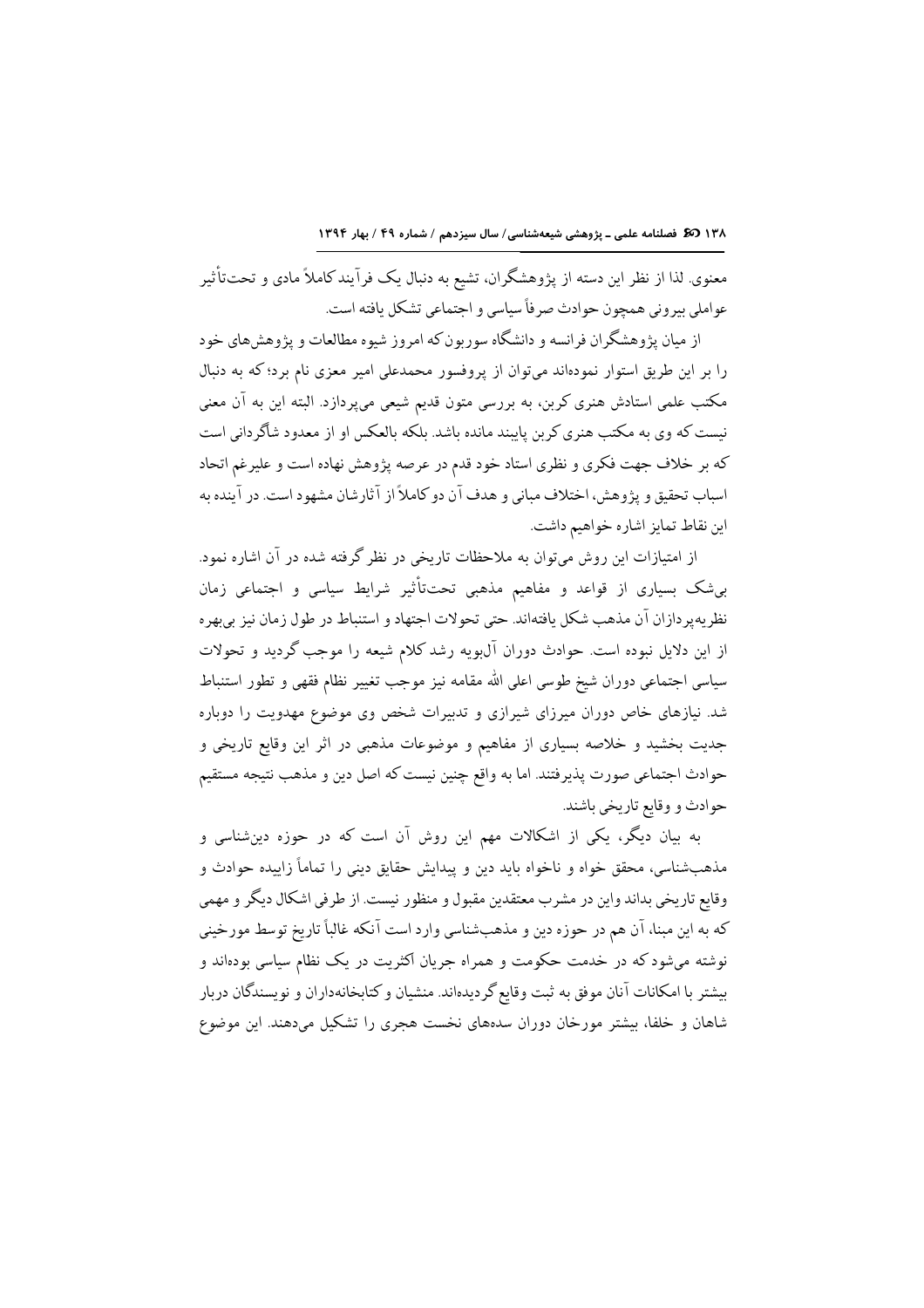موجب ميشود كه در خيلي موارد؛ وقايع و حوادث تاريخي به دست عدهاي خاص نگارش يافته و تفسیر و تأویل گردد، که جانب دربار و حکومت را مراعات نمایند تا جریانهای اقلیتی و فرق کوچکتر را. مثلاً مورخان مشهور مسلمان همچون طبری، ابن کثیر، نیشابوری، مسعودی و بسیاری دگر، در دل حربانهای بزرگ مذهبی پرورش بافتند و لذا نمی توان از ایشان توقع داشت كه وقايع، حوادث و موضوعات مورد اهميت جريان شيعه، كه اقليت آن دوره به شمار مىرفتند، را در نظر بگیرند. این به آن معنی نیست که امثال این مورخان مورد طعنه و یا نقد قرار گیرند، بلکه این سیاق و سبک غالب بوده که عکس آن نیز صادق است. چراکه مورخان و محدثان شیعی نیز وقعی به ثبت وضبط آثار دیگر فرق و مذاهب نداشتهاند مگر در موارد خاص …

حال با این مقدمه، ایراد ما بر این مبنای مطالعاتی آشکارتر میگردد؛ که چرا تکیه کردن بر تحلیل وقایع تاریخی در حوزه مطالعات مذهبی قطعیت و حتمیت ندارند. زیرا بسیاری از این حوادث و وقایع میتوانند موضوعی برای تردید و تشکیک در اصالتشان و یا دخالت و تغییر در فرایند نقلشان قرار گیرند.

از طرف دیگر آنچه بر ایرادات این روش میافزاید ان است که گاهی محقق به دنبال بررسی یک متن و اثر قدیمی از اسلام و یا مذهب تشیع، زاویه دید مؤلف و پدیدآورنده آن اثر را نمایانگر عقیده عمومی آن آیین برمیشمرد و برای ناآشنایان با آن مکتب ذهنیتی متفاوت از آنچه در واقع است ایجاد مینماید. به بیان سادهتر اسلامشناس با جستوجو از یک اثر قدیمی و بررسی دقیق آن؛ در ضمن یژوهش خویش؛ وی را، خواسته یا ناخواسته، نماینده یک مذهب و مکتب فکری معرفی مینماید که این در مواردی موافق واقع نمیباشد. به عنوان نمونه بررسی و پژوهش در نوشتار احمد بن محمّد سیاری بصری (متوفی قرن سوم هجری قمری) در ارتباط با قرآن؛ که توسط امیر معزی به عمل آمده عملا در بین خوانندگان به عنوان نماینده جریان شیعی آن دوران معرفي گرديده كه اين موضوع مورد موافقت اجماعي مورخان و پژوهشگران شيعي نيست.

نخستین بار کار مطالعات رسمی دانشگاهی را در حوزه متون کهن شیعی در دانشگاه سوربون هنری کرین به عهدهدار گردید. او در ابتدا به دنبال موضوعات مورد علاقهاش در فلسفه، رو به جانب سهروردي و آثار فلسفي او آورد. سپس از سهروردي به جريانهاي باطنگرا و عرفاني شيعه رهنمون گردید. سالها از لابهلای مطالعات فلسفی خویش، نکات مهمی از علم کلام و عرفان تشیع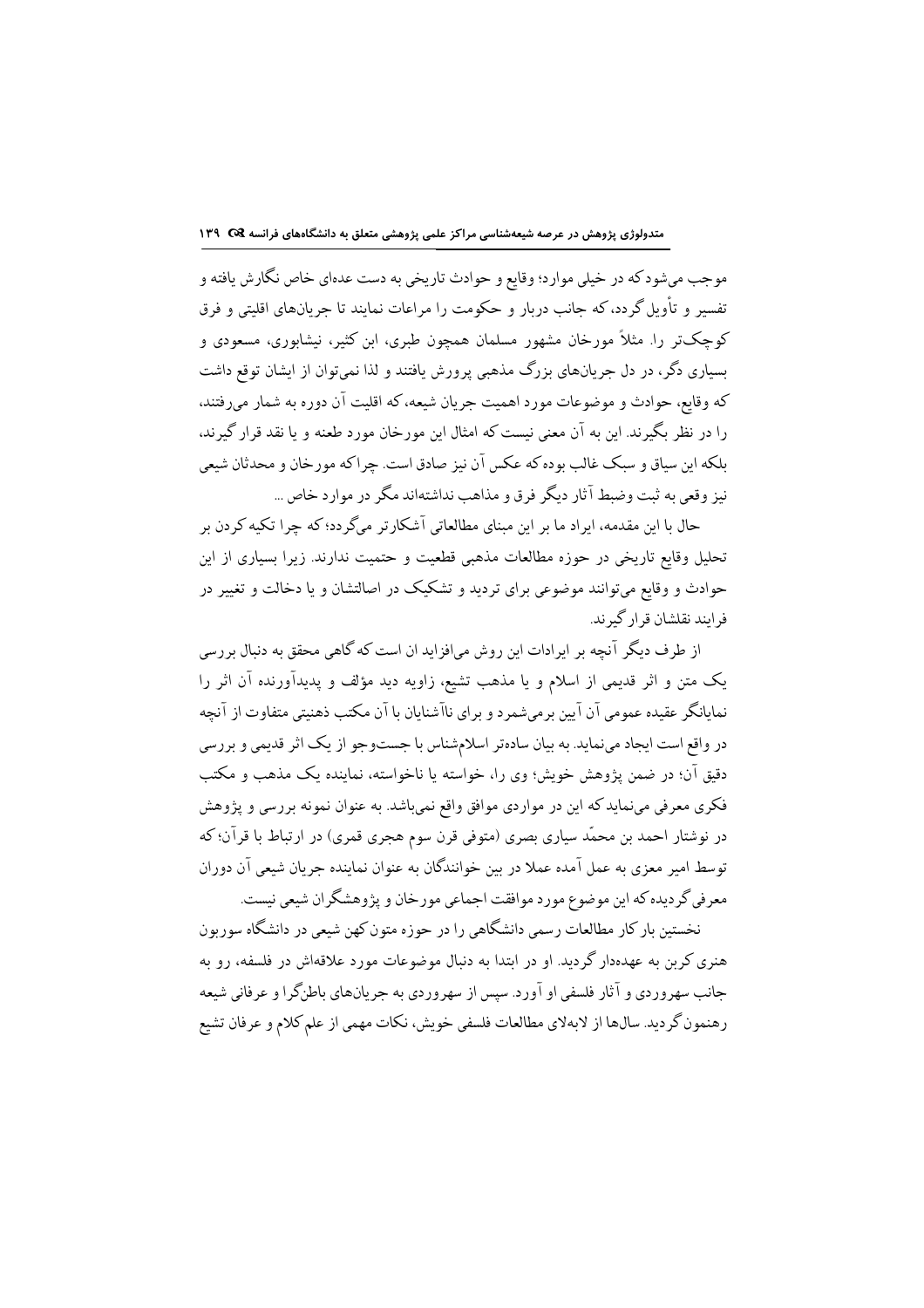١٤٠ 30 فصلنامه علمي - پژوهشي شيعهشناسي/ سال سيزدهم / شماره ٤٩ / بهار ١٣٩٤

را به غربیان معرفی نمود. اما هرگز بر پایه وقایع تاریخی به تحلیل شکلگیری مفاهیم شیعی نپرداخت وبلكه بالعكس از تاريخ و هيستوريسم هم كناره مىگرفت.

اگرچه کربن و شیوه مطالعاتی وی از مکتب هیستوریسم در شیعهشناسی دور مانده است ولی از جهت نوع گزینش متون تاریخی مرتبط با تشیع و مذهب امامیه، محققان بزرگ این رشته، انتخاب موضوعات تحقیقاتی خود را به وی مدیونند. امیر معزی، محقق بزرگ مکتب اصالتدهی به تاریخ، خود را وامدار نصایع و راهنماییهای هنری کربن در انتخاب موضوعات مطالعاتی خویش، مانند کار در اصول کافی کلینی، میداند.' این شاگرد اگرچه بر خلاف مکتب پدیدارشناسانه استادش به پژوهش پرداخته، ولی در گزینش متون مورد تتبع خود از استاد تبعیت داشته است.

شیوه سوم: مطالعات مبتنی بر پژوهشهای میدانی تشیع معاصر شیعهشناسی با استفاده از تحقیقات و پژوهشهای میدانی مورد توجه برخی از اساتید ومحققین دوره معاصر در انستیتوها و مراکز پژوهشی در فرانسه و خصوصاً در سوربون و مدارس علمی تابعه آن است. بیشتر محققین این روش را باید دانشجویان دورههای دکتری و یا فوق دکتری دانست که در کنار استاد خویش و طی راهنماییهای علمی و مطالعاتیش به سمت و سوی جوامع مذهبی رهنمون میگردند تا از غوامض و مهمات موضوعات مورد نظر خود، با حضور در بین اهالی آن جامعه، پرده ای برگیرند و به نتایجی برسند. از طرفی این گروه معمولاً دو امتیاز دارند که آنان را در این سفرها و مطالعات دور از موطن پاری میدهد: یکی جوانی و انرژیهای ویژه آن دوره و دیگری فراغت بال بیشتر از اساتیدشان که لازم است سرگرم اداره جلسات درسی و محافل علمی و اداره مراکز پژوهشی در فرانسه باشند. مثلاً پروژههایی مانند بررسی شیوه آموزش در حوزه علميه نجف، جامعهشناسي مذهبي شيعيان ياكستان، مردمشناسي بافت شيعه جنوب لبنان، عادات سنتی تعزیه در اقلیتهای مختلف شیعه هند و امثال این موضوعات را بیشتر محققین و یژوهشگران حوان فرانسوی زیر نظر یک استاد عالی رتبه امر عهده دارند.

۱. مصاحبه با پروفسور محمد علی امیر معزی، تابستان سال ۲۰۱۴ میلادی در پار سی توسط همین نویسنده.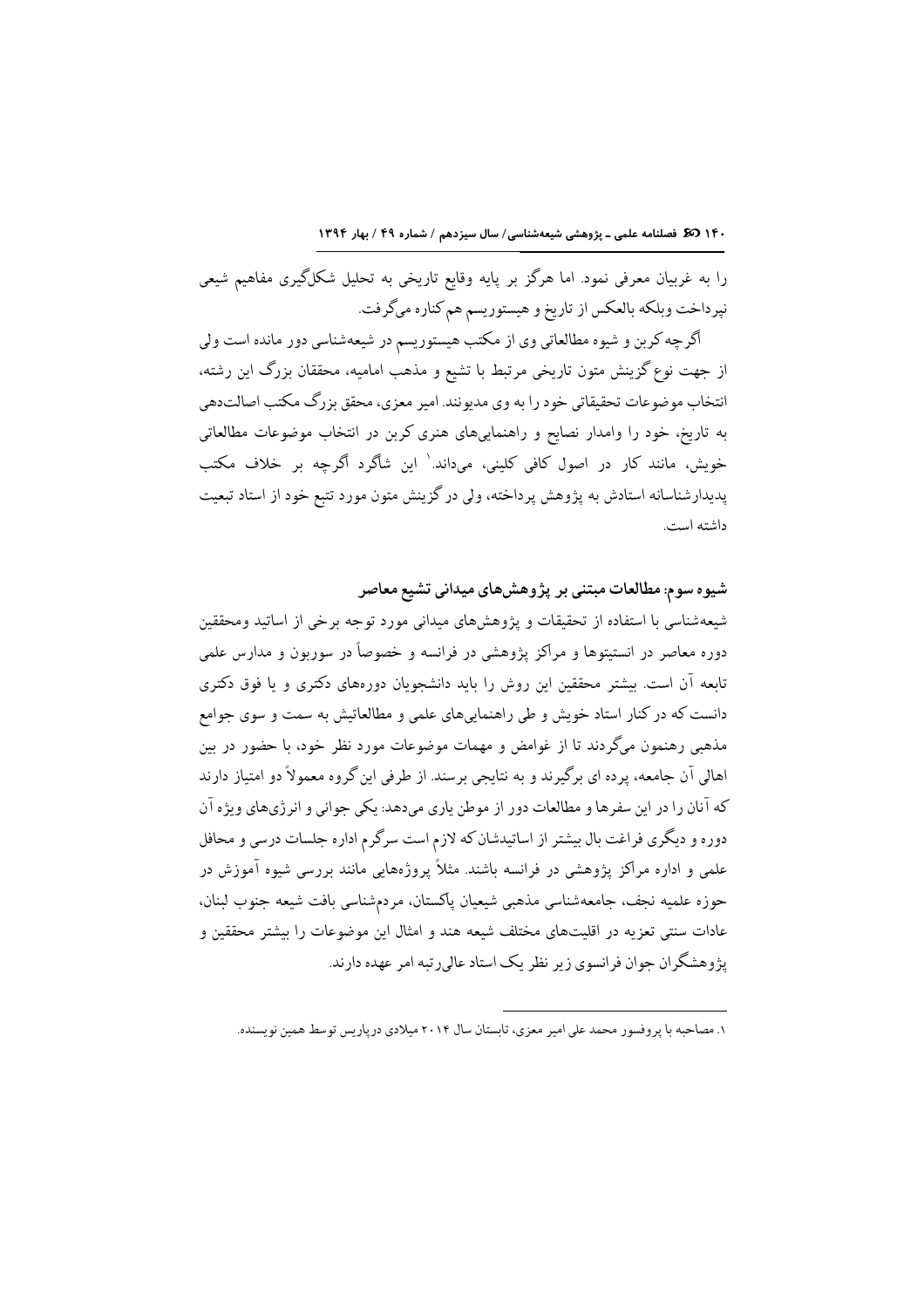در شیوه مطالعات مبتنی بر پژوهشهای میدانی، پژوهشگر به مطالعه و بررسی میدانی موضوع معینی از اصول، مبانی، عادات و یا رسوم موجود در یک دین یا مذهب، در درون جامعه مذهبی میپردازد. به عنوان مثال، محقق برای انجام مطالعات خویش به درون جامعه مذهبی سفر می نماید، با مذهبیون حشر و نشر می باید، به گفتوگوی با آنان می پر دازد و نتیجه مطالعات خود را به عنوان یک پژوهش در اختیار حامعه علمی قرار میدهد.

این شیوه از جهت دقت و توجه خاص به جزییات موضوع و جریانشناسی مذهبی بسیار ارزنده است. اما محدودیتهای فراوانی موجب میشود که نتیجه این پژوهشها حتی نسبت به یک مذهب واحد تعمیم نیابد و تحقیق مذکور جزیی به شمار رود. مثلاً تحقیق در سنتهای عزاداری در بخشهای شیعی لبنان، علیرغم دقت و کمالش نمیتواند به عنوان شناخت یک عادت و رسم شیعی قلمدادگردد؛ زیرا جوامع شیعی ایران، لبنان، عراق و بحرین، در موارد فراوانی عادات مینایی کاملاً متفاوت از یکدگر دارند.

ساختار حوزه علمیه لبنان و تفاوتهای آن با حوزه علمیه قم، حتی تفاوتهای دو حوزه علمیه قم و مشهد در دوره حاضر، همه و همه مواردی به ظاهر جزیی به شمار میروند که در تحقيق ميداني به لطائف و دقائق آنها دقيقاً توجه علمي و مطالعاتي بوده، مورد التفات محققين قرار مرگیرند. این موارد، نمونهای از پژوهشهای به عمل آمده و یا در دست تحقیق در دانشگاه سوربون، مدرسه عملی پژوهشهای عالی آن و برخی دیگر از این مؤسسات پژوهشهای عالی ياريس است. به عنوان نمونه، يژوهش ميداني و نسبتاً دقيق صبرينا مرون در حوزه علميه جبل عامل و علماي آن در دوران معاصر ، از اين قبيل تحقيقات به شمار ميرود. `

نکته تمایز تحقیقات شیعهشناسانه مبتنی بر مطالعات میدانی و حضوری پژوهشگر نسبت به دیگر روشها در چند نکته اساسی قابل احصا است:

نخست: در اين روش مطالعاتي، تحقيقات غالباً جنبه معرفي شكلي وقايع و موضوعات مذهبي را دارند و نه تحلیل و توصیف مفهومی و فلسفی آنها را. لذا برای محقق اینجا آمار و شکل بیرونی

<sup>1.</sup> Un réformisme chiite: ulémas et lettrés du Ghabal 'Amil (actuel Liban-Sud) de la fin de l'Empire ottoman à l'indépendance du Liban, Paris – Beyrouth – Damas, Karthala – CERMOC – IFEAD, 2000, et récompensée par le prix F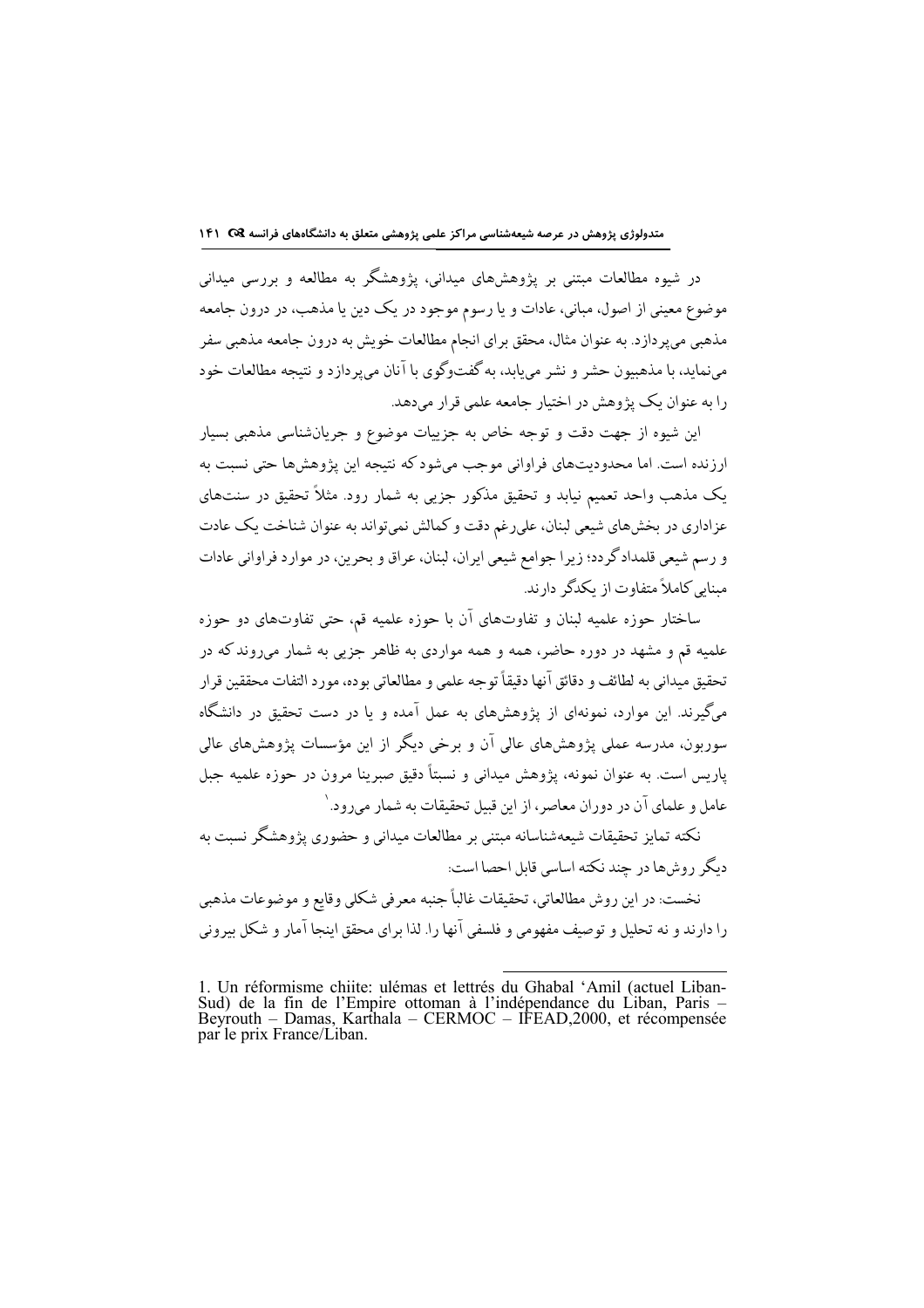١٤٢ (30 فصلنامه علمي - پژوهشي شيعهشناسي/ سال سيزدهم / شماره ٤٩ / بهار ١٣٩٤

وقایع و موضوعات مذهبی در درجه اول اهمیت است و نه آراء و گزارشهای مورخان و اندیشمندان آن مذهب. در این روش حتی اگر به آراء بزرگان شیعه در یک جریان اهمیتی داده میشود از آن جهت است که در یک موضوع معین آراء عالمان به چند دسته تقسیم میگردد و هر دسته از چه میزان وزانت و اعتباری در درون حامعه شیعه و یا در پین دیگر عالمان بر خورد دار است.

دوم: این دسته از مطالعات بیشتر کاربردش مربوط به دوران معاصر است و جوامع کنونی شیعه، و نه جوامع دهه و یا سدههای قبل. محقق بار سفر میبندد و سختی و آسانیهای هجرت علمی را به جان میخرد و در میان مردم قومی که بنا دارد آیین و مذهبشان را بشناسد به سر میبرد. باید با ایشان حشر و نشری عاطفی و دوستانه داشته باشد تا در محافل آنها بهتر و به صورت ساده حضور یابد و در تحقیقاتش موفق گردد. خانم آن سوفی و یویه موریسان ٰ استاد دانشگاه کاتولیک و محقق اسلامشناس فرانسوی، پژوهشگر موفق و جوانی است که در سنین جواني خود، روستايي کوچک و دور از هر شهر و ديار بزرگ، در دل کوير بزرگ ايران را براي یژوهش خویش برمیگزیند و رجل اقامتش را در میان روستاییان آن ده می نهد. دو سال از عمر خویش را،که شایدکمتر دختر ایرانی تاب و تحمل آن شرایط را داشته باشد، در میان اهالی آنجا به سر میبرد. با آنان گذران عمر میکند و مینشیند و بر میخیزد و سفر زیارتی میرود و خلاصه میشود یک روستایی اهل افزاد در استان کرمان. حاصل تلاشهای ارزشمند او که نوعی بررسی مردمشناسانه وي در جامعه روستايي شيعه به شمار مىرود، تحت عنوان «*افزاد، انسانشناسي يک* ر*وستا در ایران*» بعدها به نشر میرسد و موجبی است برای افتخار او و نکتهای است برای تمامی روشجويان عرصه تحقيق.

این نوع مطالعات میدانی بهرغم دقت و محتوای مهم وارزندهاش؛ به تنهایی پاسخگوی نیاز محقق نیست؛ چراکه این قبیل پژوهشها تنها در دوره معاصر امکانپذیر بوده و مختص به عصر یژوهشگر است. ضمناً ورود به این حوزه مطالعاتی؛ نیازمند پیشزرمینهای جدی و کامل به مطالعات توصیفی و متنی؛ در موضوع مورد تحقیق است. بدون آگاهی محقق از فرآیند رشد و گسترش مذهب و شعوب آن، ورود به پژوهشهای میدانی نتیجه مطلوب را به همراه نخواهد داشت.

<sup>1.</sup> Afzâd. Ethnologie d'un village d'Iran, Vivier-muresan, Anne-sophie.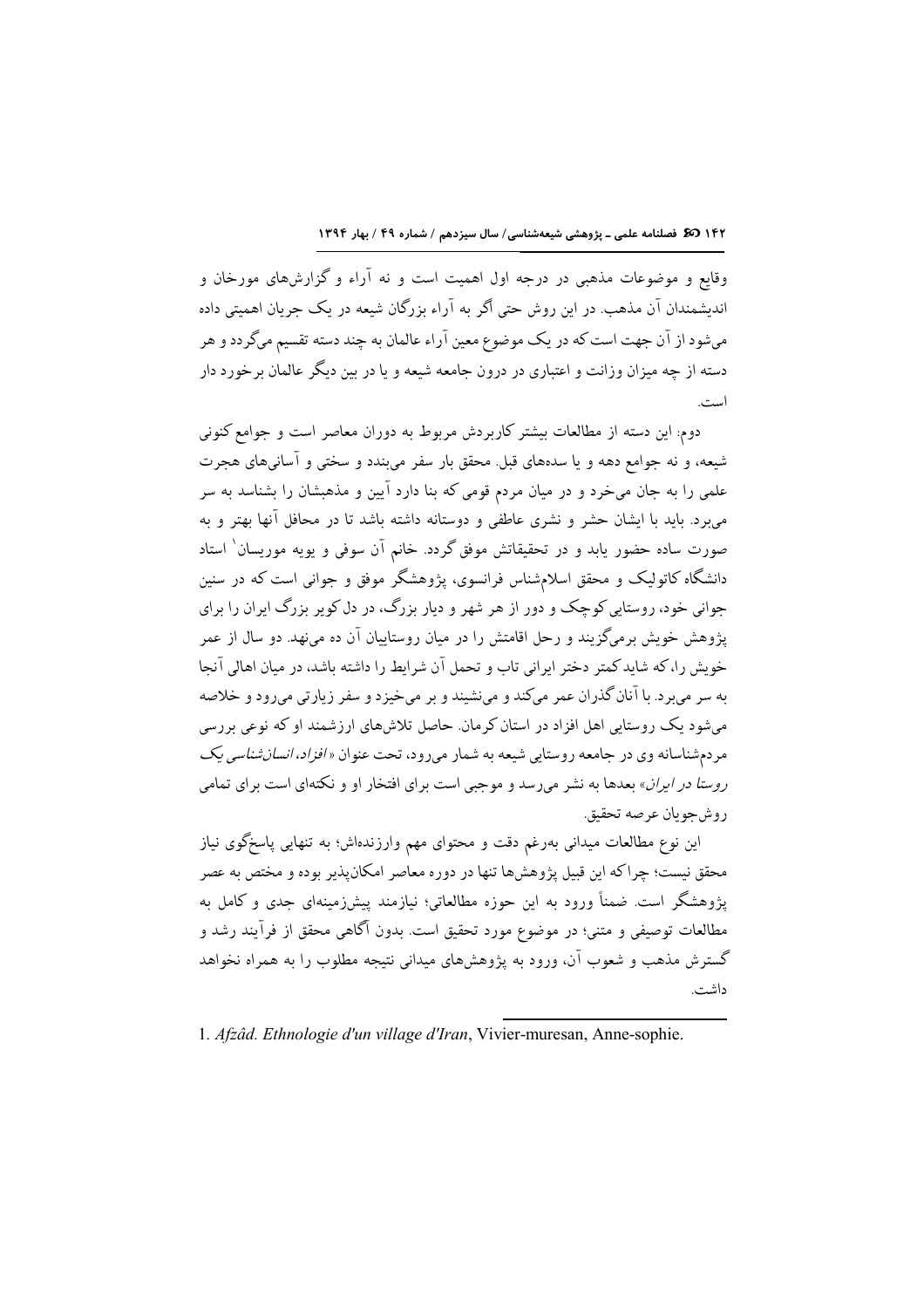صبرینا مرون راکه در فراز قبل به اثر میدانیاش در لبنان اشاره نمودیم، میتوان از شیعه شناسانی فرانسوی به شمار آوردکه به پژوهشهای میدانی در عرصه تشیع میپردازد. او گاه برای انجام یک تحقیق مدتها در میان شیعیان یک منطقه با آنان به سر میبرد و به ثبت و ضبط سلوک مذهبی و نظری آنها اهتمام میورزد. هرچند مطالعه آثار و مقالات امروز او نشان از گرايش هاي اخير وي به مطالعات توصيفي نيز دارد.

در روزهای اخیر او به مطالعات میدانی در حوزه عادات و رسوم عالمان دینی و روحانیون پرداخته است. لباسهای دینی علما و طلاب، انواع آن، نوع خیاطی، رنگ البسه، جنس آنها، تنوع محیطی و جغرافیایی، زمانهای مؤثر و خاص برای پوششهای خاص و امثال آن، امور و موضوعاتی است که او را به مطالعات بعضاً دشوار در عراق واداشته است. وی برای انجام این مطالعات؛ در ایام دشوار اربعین،که برای یک زن فرنگی میتواند نگرانی فراهم نماید، پا به نجف و کوفه میگذارد و روزها و ماهها به گرفتن عکس و مصاحبه میپردازد تا بتواند بخشی از اثرش را به صورت مطالعات میدانی ارائه نماید.

در میان دانشمندان مسلمان متقدم نیز این نوع مطالعات جریان داشته است. افرادی همچون ابي|لفتح محمد بن عبدالكريم بن ابيبكر احمد الشافعي الشهرستاني (٤٧٩ ـ ٥۴٨)، صاحب كتاب ارزشمند «الملل والنحل»، بخش قابل توجهي از اثر خود را در مطالعات ميداني خويش ثبت و ضبط نموده است. ياكتاب ارزشمند «تحفهالانظارفي غرائب الاسفار» اثر ابن بطوطه (متولد ٧٠٣ق / ۱۳۰۴ م) نمونه دیگری از این مطالعات است، که طی سفری بیست وهفت ساله و تقریباً در دور دنیا، مشاهدات خویش را به رقم تحریر درآورده است. امروزه شاید بتوان وی را از مهمترین يبش كسوتان ابن حوزه مطالعات و تحقيقات دانست.

كتاب «تحقيق ماللهند» اثر ابوريحان بيروني (٣٥٢–۴٢٧ شمسي) نيز در زمره مطالعات میدانی آن دانشمندان مسلمان به شمار میرود.

آنچه لازم است مورد توجه دقیق قرار بگیرد؛ آن است که عوامل و انگیزههای اقتصادی، سیاسی، فرهنگی در دوران معاصر، می توانند در موارد متعددی اهداف و جهت مطالعات میدانی محققین و یژوهشگران را تحتتأثیر و تحتالشعاع قرار دهند. به بیان دیگر، امروزه حاصل بسیاری از این مطالعات؛ میتواند در راستای اهداف غیر علمی به کار گرفته شود. اما این موضوع،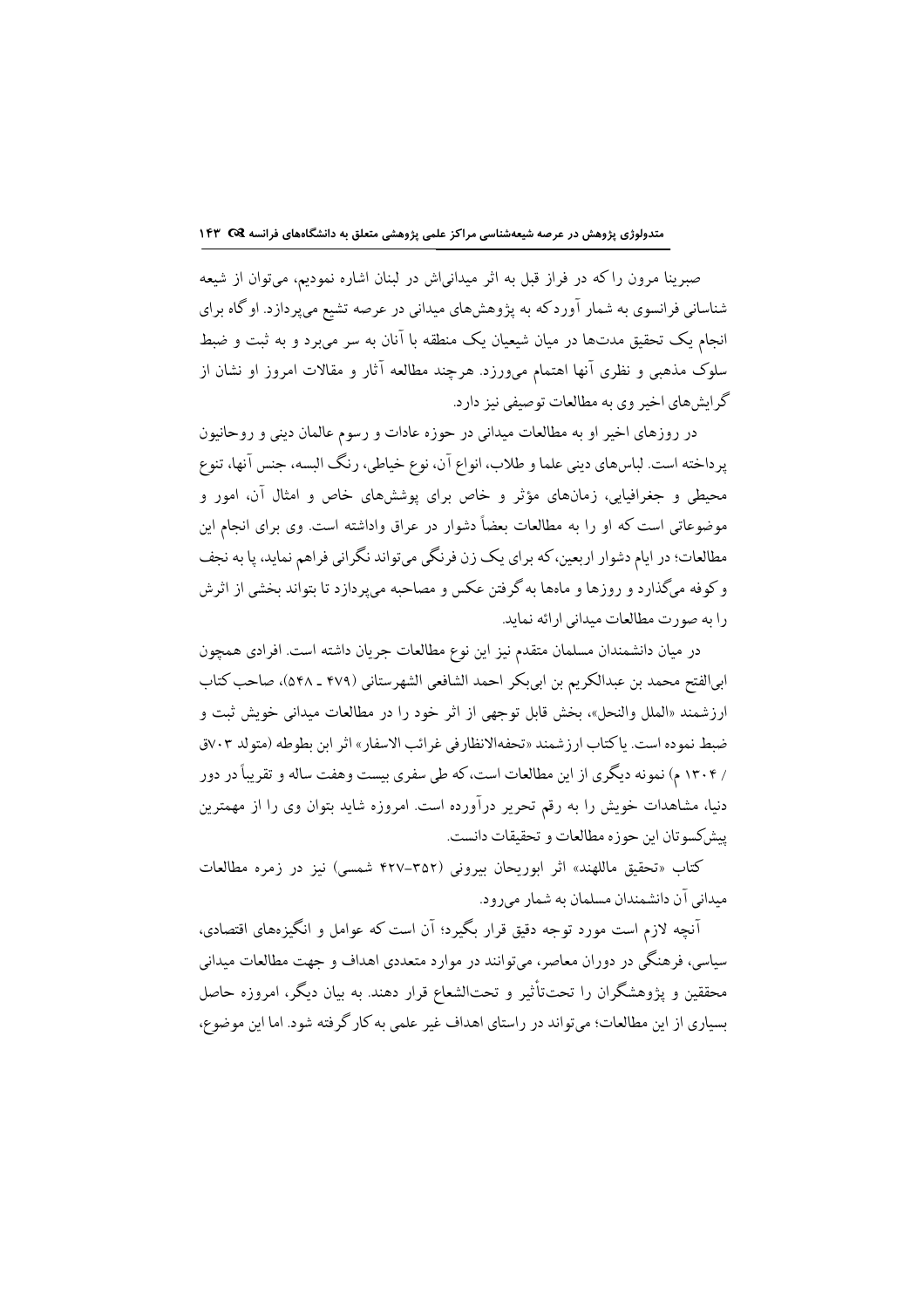۱۴۴ (30 فصلنامه علمی ـ پژوهشی شیعهشناسی/ سال سیزدهم / شماره ۴۹ / بهار ۱۳۹۴

که در تمامی انواع مطالعات محققین شرقی و غربی امکان تحقق دارد، نمیتواند از اهمیت این دسته از مطالعات بكاهد.

امروزه شیعهشناسی با محوریت تشیع امامیه در سوربون فرانسه کرسی مستقل و رسمی به خود اختصاص داده است. در بسیاری از دیگر دانشگاههای فرانسه مانند، دانشگاه استراسبورگ، (L'université de Strasbourg) ليون، L'Institut) ليون، L'université Lumière Lyon 2et L'Institut) catholique de Lyon) مونپوليه، (L'université Montpellier) اينالكو، يواتيه، (L'Université de Poitiers) و لیل و نیز در بسیاری از مدارس عالی مطالعاتی در پاریس و خارج از آن نیز مبحث شیعهشناسی توسط اساتید اسلامشناس برجسته مورد التفات و توجه قرار دار د.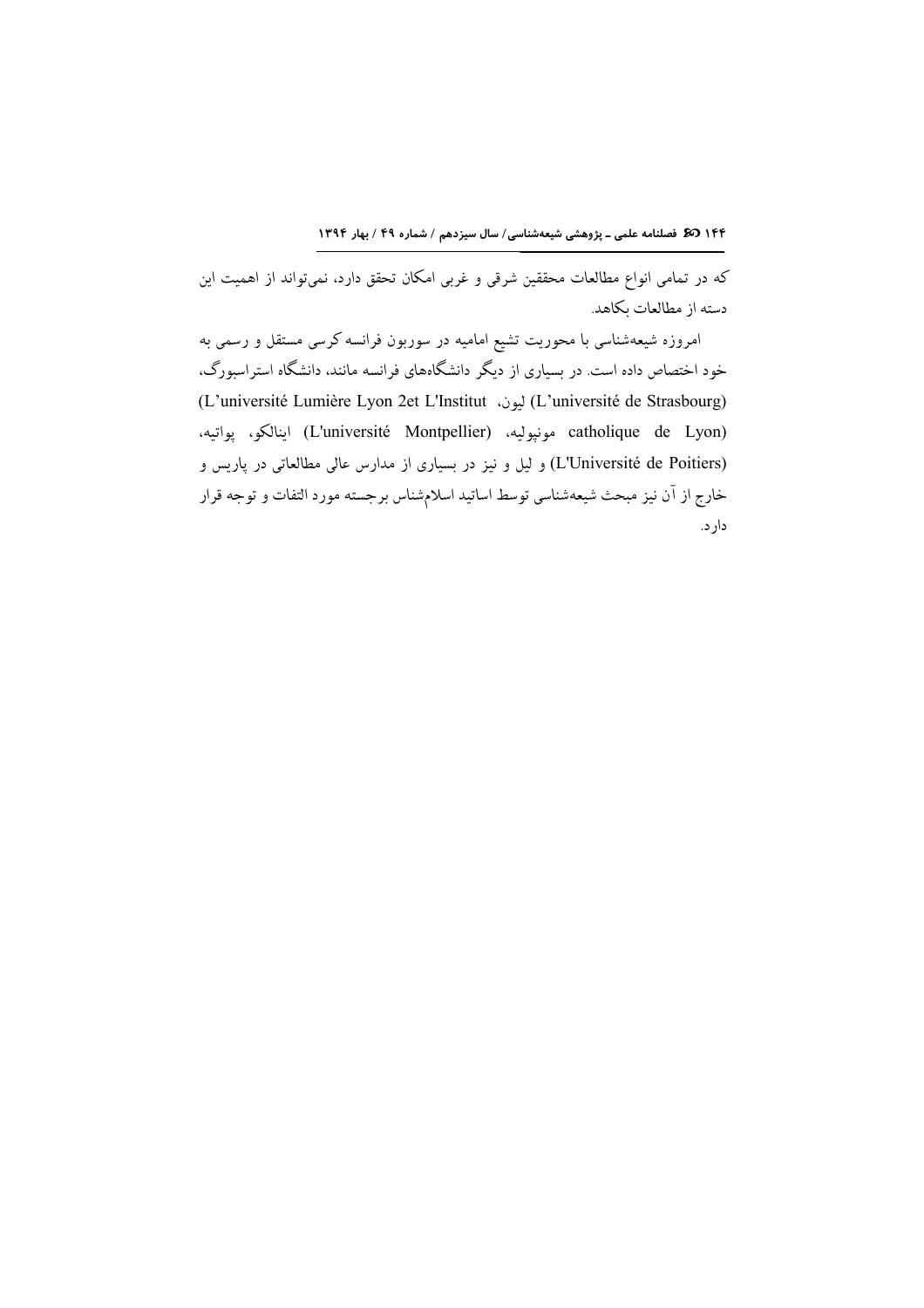متدولوژی پژوهش در عرصه شیعهشناسی مراکز علمی پژوهشی متعلق به دانشگاههای فرانسه Q& ۱۴۵

فهرست منابع

1. Yusuf Ziya doctorat Kavakci, Méthodologie de la recherche islamique, Xlibris Corporation (Juin 17, 2008).

2. Mervin, Sabrina, Le Hezbollah, état des lieux, Etude (broché). Paru en 04/2008.

3. Mervin, Sabrina, Un réformisme chiite: ulémas et lettrés du Ghabal 'Amil (actuel Liban-Sud) de la fin de l'Empire ottoman à l'indépendance du Liban, Paris – Beyrouth – Damas, Karthala – CERMOC – IFEAD, 2000.

4. Lory, Pierre, Les commentaires ésotériques du Coran selon 'Abd al-Razzâq al-Qâshânî, Paris, Les Deux Océans, 1980, réédition revue et augmentée en 1991.

5. Lory, Pierre, Dix traités d'alchimie de Jâbir ibn Hayyân - Les dix premiers Traités du Livre des Soixante-dix, Paris, Sindbad, 1983, réédité avec une mise à jour en 1996 aux éditions Actes-Sud.

6. Lory, Pierre, La science des lettres en islam, Paris, Dervy, Esprit de Lettre, 2004.

7. Lory, Pierre, Petite histoire de l'islam, avec Mohammad Ali Amir-Moezzi, Flammarion, Librio, 2007.

8. Lory, Pierre, L'élaboration de l'Elixir Suprême - Quatorze traités de Jâbir ibn Hayyân sur le Grand Œuvre alchimique (en arabe Tadbîr aliksîr al-a'zam ; textes édités et présentés), Damas, Publications de l'Institut Français d'Études Arabes, 1988.

9. Lory, Pierre, Alchimie et mystique en terre d'Islam, Lagrasse, Verdier, Collection « Islam spirituel », 1989. Réédité aux éditions Gallimard, folio/essais, 2003, 246 pages. (ISBN 2070427196 et 978- 2070427192) Traduction en espagnol par Gracia Lopez Anguita, Alquimia y mística en el Islam, Madrid, Mandala Ediciones, 2005 ; en persan par Zeinab Pudineh Aqai et Reza Kuhkan, Kîmyâ-o 'erfân dar sarzamîn-e Eslâm, Enteshârât-e Tahûrî, 2009.

10. Lory, Pierre, Le rêve et ses interprétations en Islam, Paris, Albin Michel, collection Science des religions, 2003, 320 pages. (ISBN 2226142320 et 978-2226142320) Traduction en arabe Ta'bîr al-ru'yâ fî al-Islâm, par Dalyâ al-Tûkhî, Le Caire, al-Hay'a al-Misryya al- 'Âmma li-al-Kitâb, 2007.

11. Lory, Pierre, Min ta'rîkh al-hirmisiyya wa-al-sûfiyya fî al-Islâm (De l'histoire de l'hermétisme et du soufisme en Islam), traduit par Lwiis Saliba, Jbeil, Editions Byblion, 2005 ; 2e édition revue et augmentée, 2008.